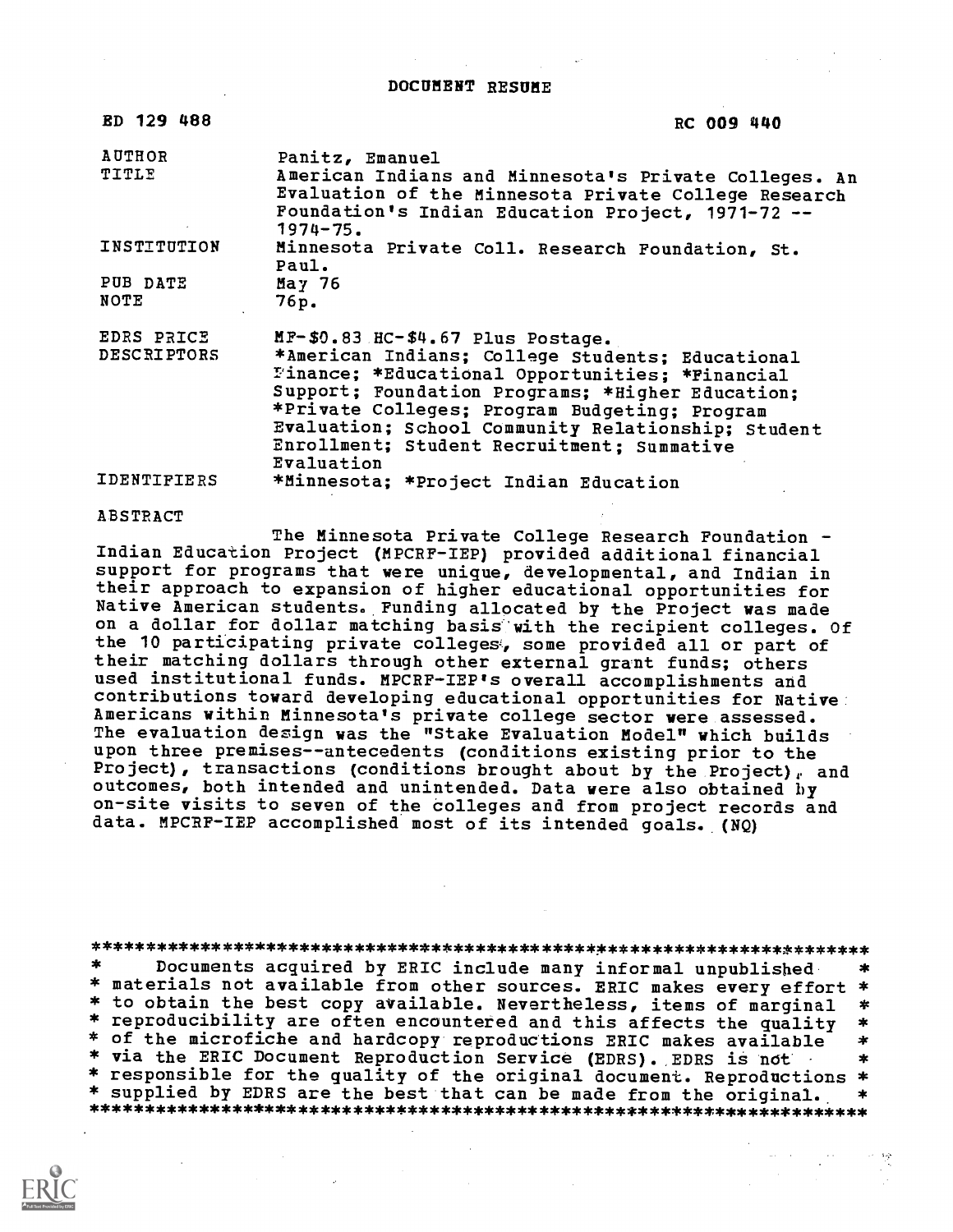

# American Indians EIRC Minnesotals Private Colleges

19444C

an evaluation of the **Minnesoto Privote College Research Foundations Indian Education Project** 1971-72-1974-75

Meyfels

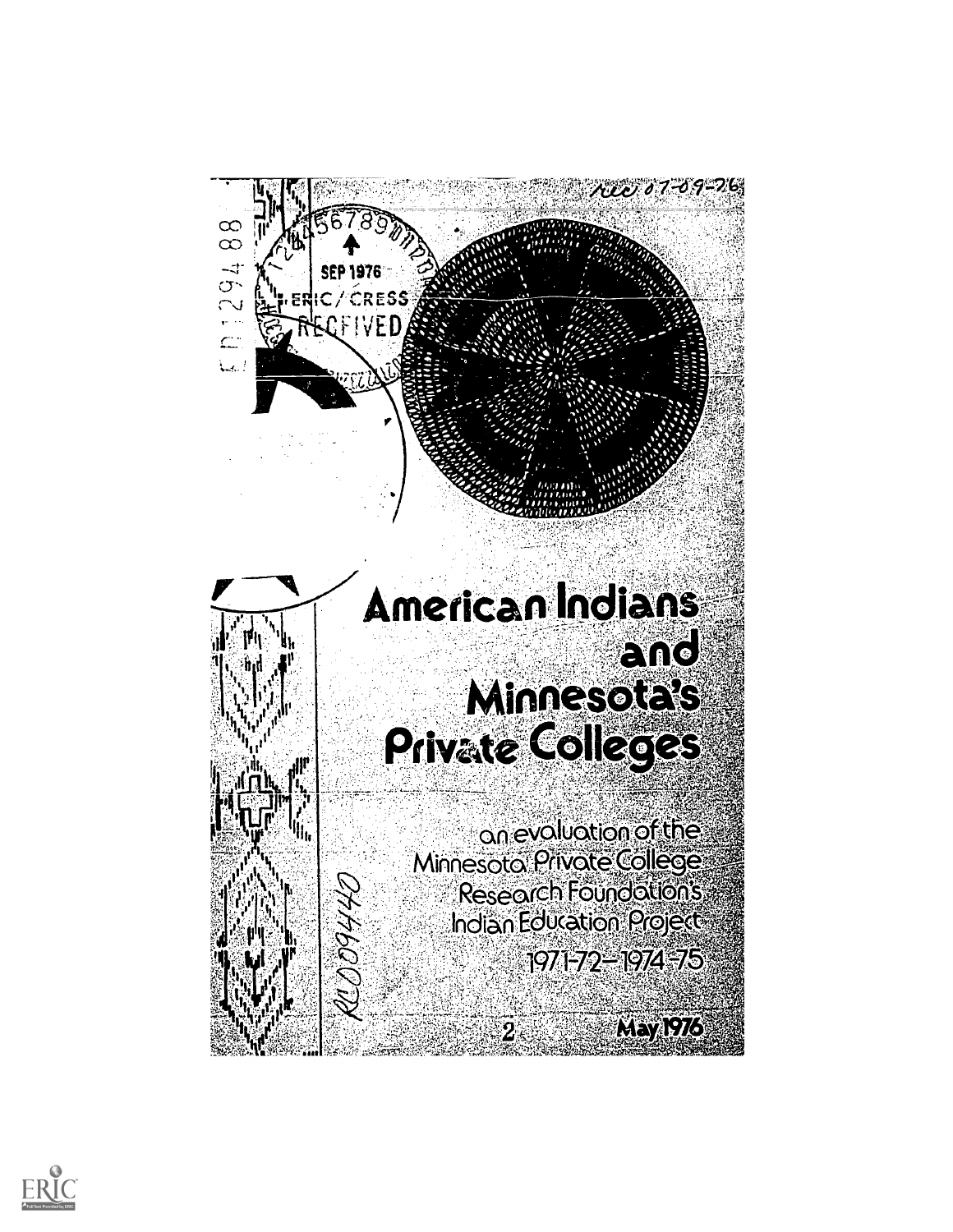

### Foreword

 $\mathcal{O}(2)$  and

It is with pleasure that, on behalf of the Advisory Committee of the Minnesota Private College Research Foundation's Indian Education Project, I present this report of an evaluation of the Project by Emanuel Panitz.

As far as we know, this is the first project of its kind, conceived by Indian people and representatives of the private colleges of one state (Minnesota) to broaden post-secondary education opportunities for American Indians, guided throughout its duration by a largely Indian Advisory Committee, and strongly supported throughout by the colleges which participated.

Special thanks are due Dr. Edgar M. Carlson who, as president of the Minnesota Private College Research Foundation, served as ex-officio member of both the Advisory Corhmittee and the Project's Institutional Grants Committee from the Project's inception in 1971-72 through the school year 1974-75 and, in this capacity, provided much wise counsel.

Gratitude must also be expressed to the private colleges which participated, for the freedom they allowed the Advisory Committee in giving maximum direction to the Project and for their readiness to learn, to change, and to broaden their understanding of what the American Indian has to offer them and their general student bodies.

Special attention is called to Appendix J of this report  $-$  the Advisory Committee's recommendations for establishing or strengthening future programs directed to serving American Indians at the post-secondary level.

> Clyde Atwood, Chairman, Advisory Committee Minnesota Private College Research Foundation Indian Education Project

24/May/1976



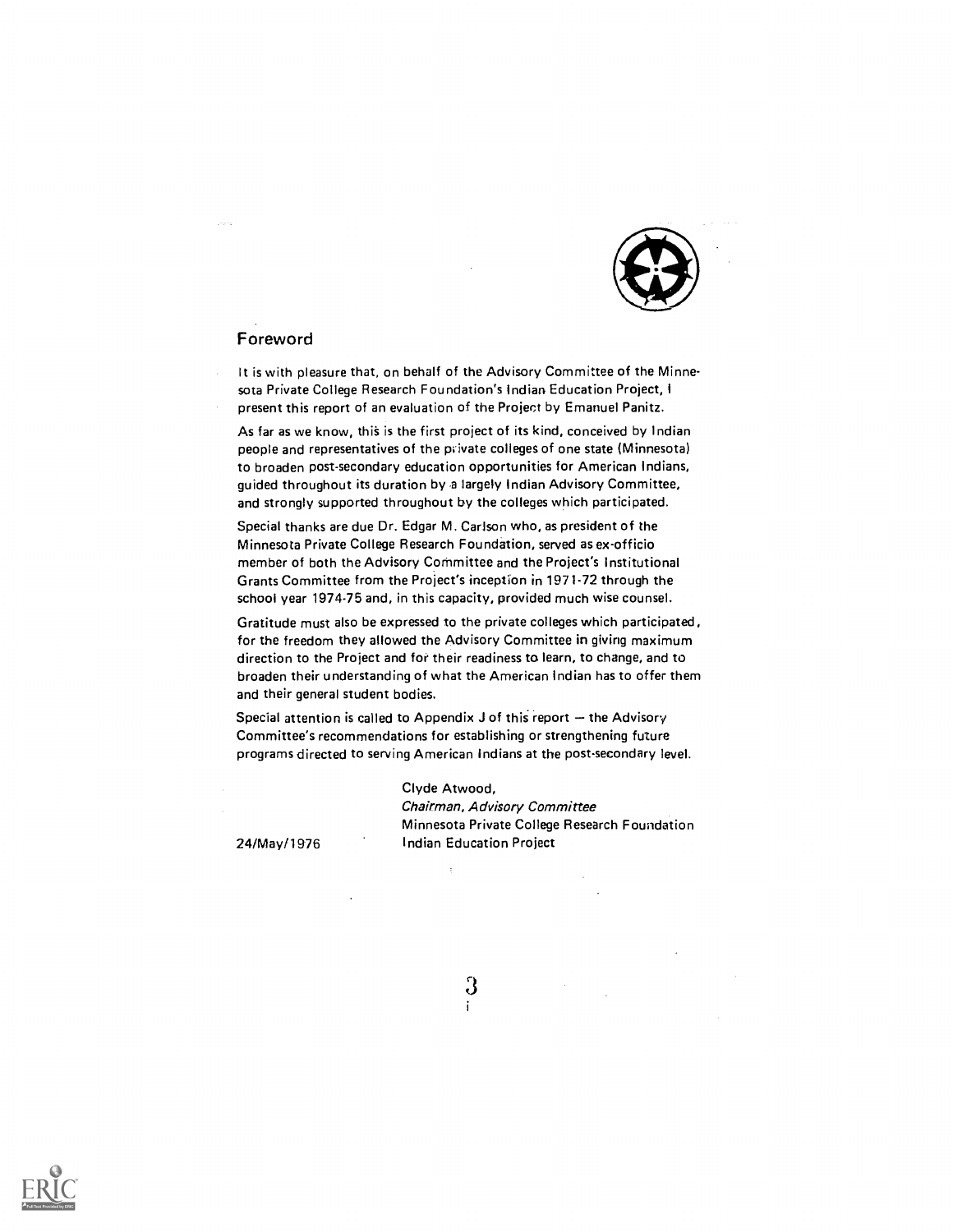## Acknowledgments

This document would not have been possible were it not for the efforts made by the Indian Education Project Advisory Committee and Project staff who carefully reviewed the study and supplied helpful input and criticism. The faculty and staff of the private colleges who furnished data, prepared reports and took time to speak with the evaluation team when their respective colleges were visited, are also deserving of praise. Without their essential input, an evaluation of this nature would not have been pOssible.

Special thanks are in order for the members of the Indian Education Project staff. Mr. Kent Fitz Gerald and Ms. Maureen Roberts. Their untiring efforts in supporting the preparation of this report from the initial datagathering stages through the final reproduction, were crucial to the successful completion of this eftort.

Emanuel Panitz



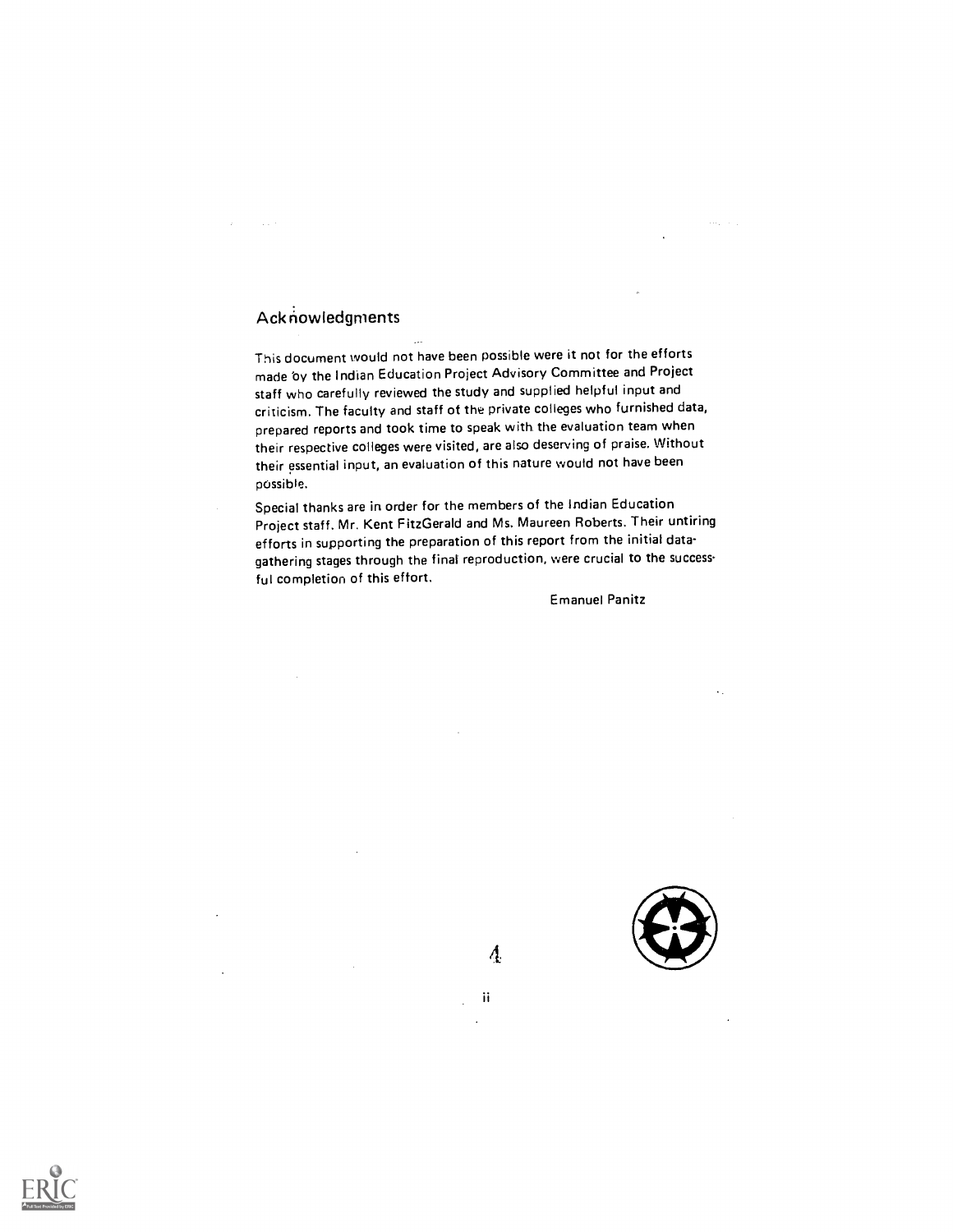#### Preface

 $\sqrt{2}$  ,  $\sqrt{2}$  ,  $\sqrt{2}$  ,  $\sqrt{2}$ 

The Minnesota Private College Research Foundation - Indian Education Project (MPCRF - IEP) was an effort sponsored by the Minnesota private colleges, made possible by two grants from the Northwest Area Foundation (formerly the Hill Family Foundation). The purpose of this study was to evaluate the MPCRF - IEP with respect to its overall accomplishments and contributions toward developing educational opportunities for Native Americans within Minnesota's private college sector. Secondary to this objective was the need for preparation of a document that could be used by external funding agencies as a means to assess the accomplishments and future needs of the MPCRF  $-$  1EP. This should facilitate the process of reviewing Project applications for future funding.

The evaluation design selected was the Stake Evaluation Model. Modifications were made in order to tailor this model specifically to the application considered herein. The basic Stake model builds upon three premises antecedents (conditions existing prior to the Project) transactions (conditions brought about by the Project), and outcomes (the net effect of the transactions), both intended and unintended.

Project antecedents are documented in Section 4.1 and are summarized as follows:

- 1) Commitment to Native Americans by the private colleges as part of their general expansion of educational opportunities for minorities
- 2) History of missionary work and community service-oriented programs at some institutions
- 3) Sponsorship of conferences on or concerning Native Americans
- 4) Courses and special training programs relating to Native Americans

Transactions developed logically from the Project antecedents and intended goals specified in the original grant proposal to the Northwest Area Foundation.  $\mathcal{L}^{\text{max}}$  $\mathcal{L}_{\text{max}}$  , where  $\mathcal{L}_{\text{max}}$ 

Project transactions are documented in Section 4.2. A partial summary of Project-initiated activities is listed below:

1) Provision of an Indian Project Coordinator

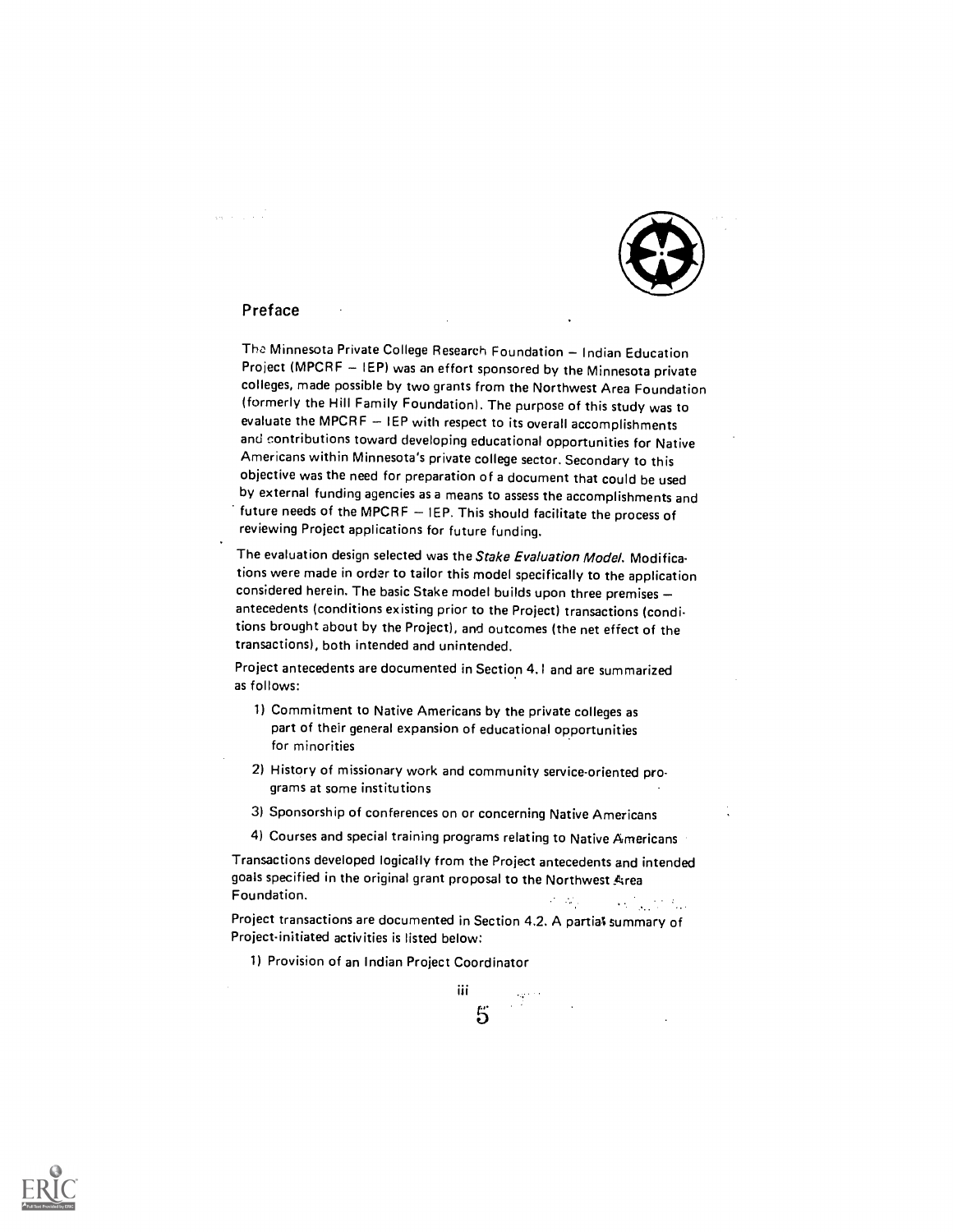- 2) Establishment of a lay, primarily Indian, Advisory Committee
- 3) Contacts with Indian community
- 4) Development of Indian courses
- 5) Indian programs and organizations
- 6) Increase in the number of Indian staff at the private colleges
- 7) Provision of supportive personnel

The MPCRF - IEP accomplished most of its intended goals. Project outcomes were, therefore, consistent with the developmental purposes they were to fulfill. Outcomes are discussed in Sections 4.3 and 4.4.

Major Project accomplishments are as follows:

- 1) Creation of a sense of awareness toward Indian people and cultures
- 2) Establishment of an Indian presence at the private colleges in terms of both students and staff
- 31 Programs have been integrated into the general college offerings
- 4) Elimination of many of the traditional barriers to access to a private higher education
- $5)$  Creation of an additional option for Indian students  $-$  a liberal arts education

Project objectives not fully realized were in the area of centralized recruiting and total Indian student enrollment. Problem areas that deserve further attention and analysis are:

- 1) Project accountability
- 2) Need for clear channels of functional organization
- 3) Development of improved intercommunication between institutions
- 4) Indian student attrition

The evaluation attempts to document the progression of the IEP from its conceptual development to its current status. Data from a variety of sources were reviewed in order to articulate a comprehensive Project summary and analysis. PersonneLfrom the various colleges were queried and their input is represented throughout the document.

Lack of standards with which to, compare this Project and of empirically quantifiable information make this study highly subjective and it should therefore be interpreted in that manner. The opinions and judgments expressed in this evaluation document are those of the evaluator and are subject to the limitations in a study of this nature.



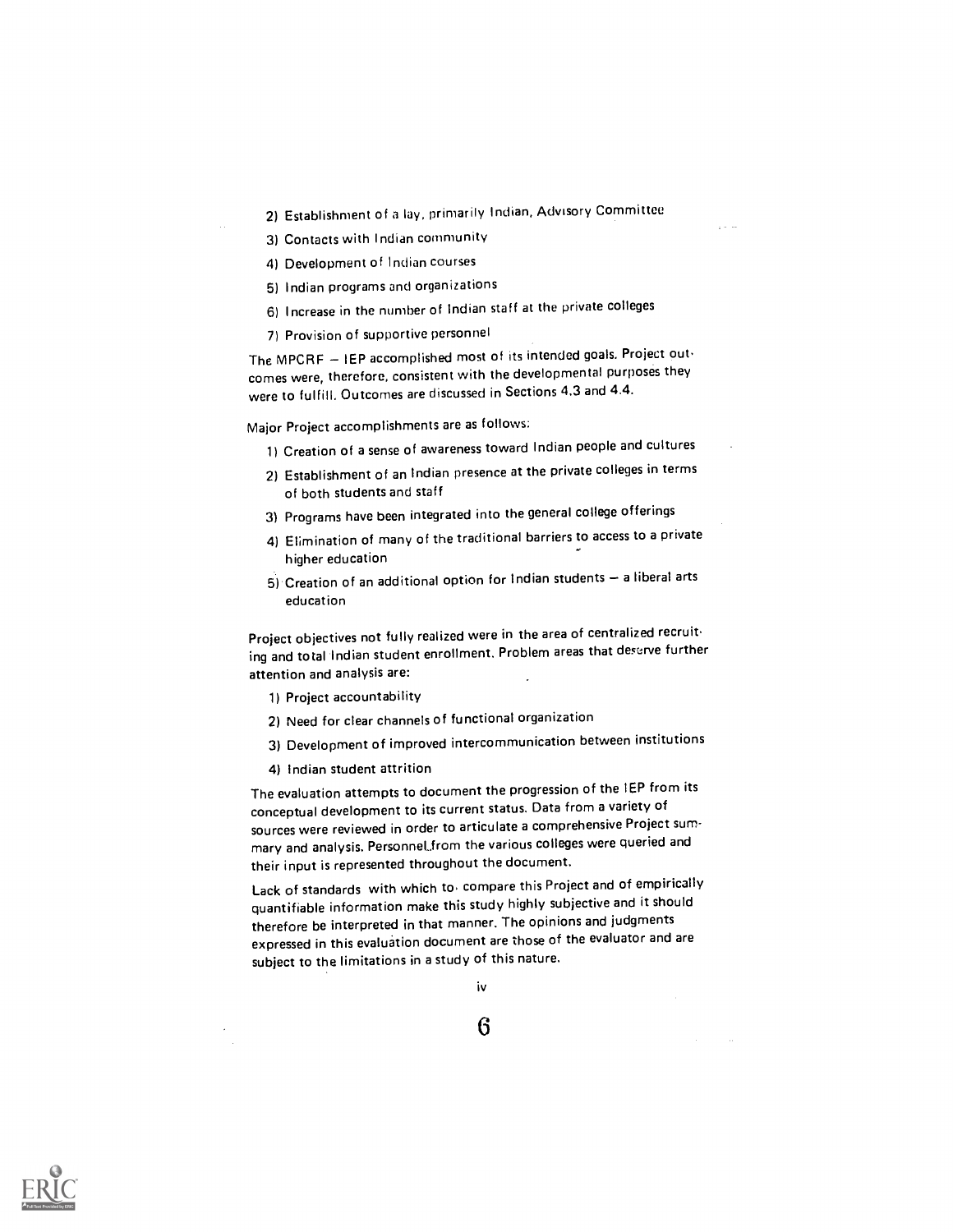The Indian Education Project has made a serious impact on the develop.<br>
ment of post-secondary educational opportunities for Indian students in<br>
Minnesota's private colleges. The Project's future is now in question. One<br>
v will clarify some of the ambiguities to determine what the future of the

 $7$  and  $7$ 

 $\mathbf v$ 

Emanuel Panitz Project Evaluation Consultant

ý

 $\frac{1}{\sqrt{2}}$  $\frac{1}{2}$  ,  $\frac{1}{2}$ 

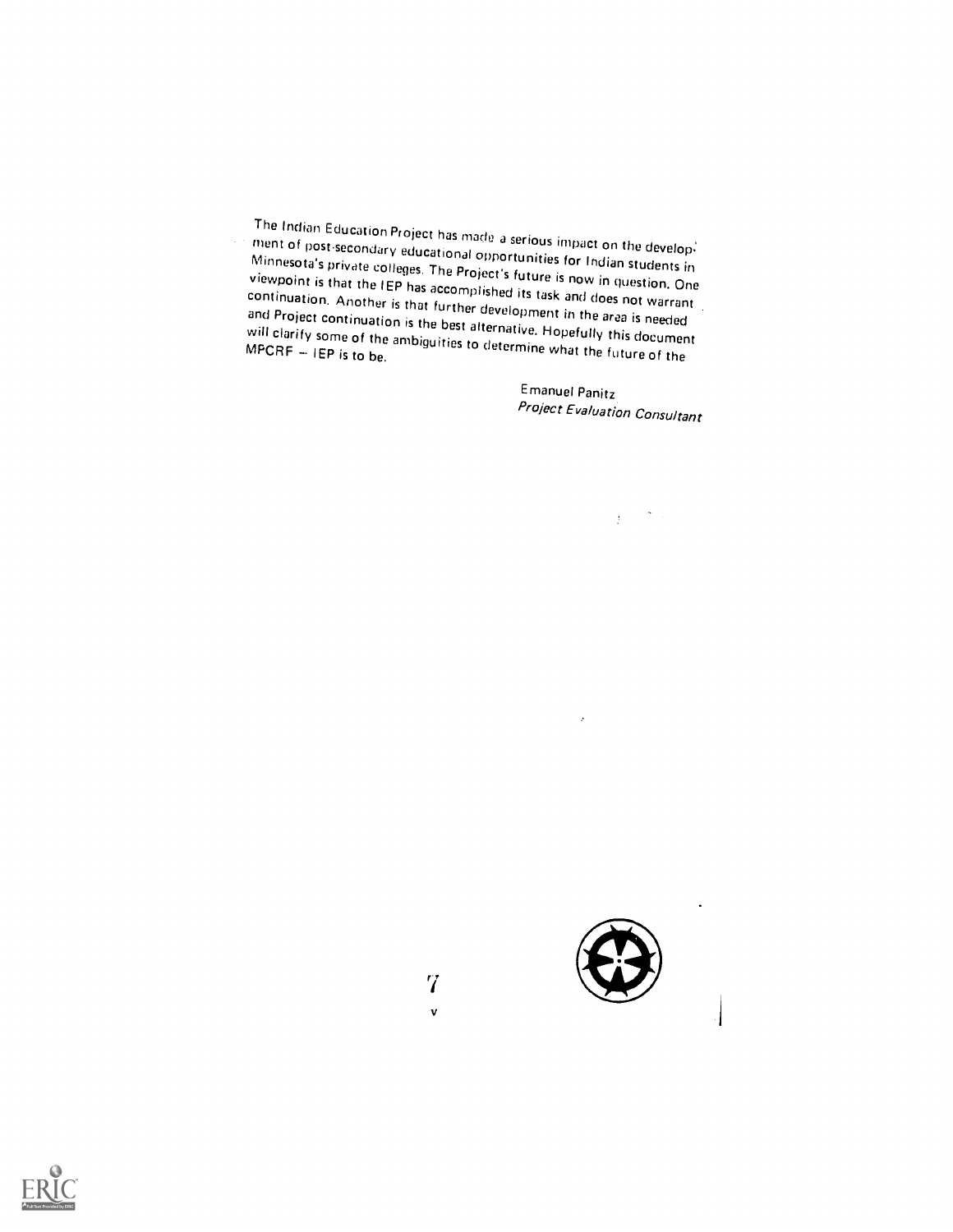# Table of contents

| An evaluation of the                                                                                                                   | Table of contents |
|----------------------------------------------------------------------------------------------------------------------------------------|-------------------|
| <b>MPCRF's Indian Education Project</b>                                                                                                | Page              |
|                                                                                                                                        | i.                |
| Foreward a comment in the comment of the comment of the comment<br>Acknowledgments and account the construction of the construction of | ïi                |
| Preface a communication of the communication of the communication of the communication of the communication of                         | Ï١                |
| 1.0 Historical background assessment assessment assessment to the                                                                      | 1                 |
| 2.0 Project overview www.www.www.www.www.www.www.w                                                                                     | 3                 |
| 2.1 The participating colleges conservation of the conservation of the conservation of                                                 | 3                 |
| 2.2 Project directions and focus in a conservation of the conservation                                                                 | 3                 |
|                                                                                                                                        |                   |
| Figure 1 - Grant requests received and grants approved,                                                                                | 3                 |
| 2.3 Allocation of Project funds in a conservation of the conservation of                                                               | 4                 |
|                                                                                                                                        | 4                 |
| 2.4.1 Indian Education Project functional organization chart of the con-                                                               | 6                 |
|                                                                                                                                        | 5                 |
| 2.4.2 Institutional Grants Committee (also conservation of the setting                                                                 | 5                 |
|                                                                                                                                        |                   |
| 2.4.4 Project coordinator's role with a substantial contract to the 2.4.4 Project coordinator's role                                   |                   |
| 3.0 Evaluation procedure expression of the contract of the state of the state of the state of the state of the                         |                   |
|                                                                                                                                        |                   |
|                                                                                                                                        |                   |
| 3.2 Evaluation objectives and account the contract of the contract of the S                                                            |                   |
|                                                                                                                                        |                   |
| 3.3 Establishing the goals are constructed to the construction of $11$                                                                 |                   |
|                                                                                                                                        |                   |
|                                                                                                                                        |                   |
| 3.5 Interpreting the evaluation process we are selected to the control of 14                                                           |                   |
| 4.0 Evaluation matrix (Alter and Alter and Alter and Alter and Alter and Alter and Alter and Alter and Alter a                         |                   |
|                                                                                                                                        |                   |
|                                                                                                                                        |                   |
| 4.1.2 Central and coordinative $\ldots \ldots \ldots \ldots \ldots \ldots \ldots \ldots \ldots \ldots 15$                              |                   |
| 4.1.3 Institutional (training) (all conveniences in the set of the set of the set of the set of the set of the                         |                   |
| 4.1.4 Institutional (support) $\ldots \ldots \ldots \ldots \ldots \ldots \ldots \ldots \ldots \ldots \ldots$                           |                   |
|                                                                                                                                        |                   |
| 4.2.1 Central and coordinative $\ldots \ldots \ldots \ldots \ldots \ldots \ldots \ldots \ldots \ldots 17$                              |                   |
| 4.2.2 College/Indian community relationships 18                                                                                        |                   |
|                                                                                                                                        |                   |
| 4.4 Unintended outcomes expressions of the Universe Contractor of the Unintended Outcomes experience of the Universe Contractor        |                   |
|                                                                                                                                        |                   |
|                                                                                                                                        |                   |
| 5.2 Pertinent considerations regarding success or failure $\dots\dots\dots$ 27                                                         |                   |
|                                                                                                                                        |                   |
| vi                                                                                                                                     |                   |



 $\mathbf{8}$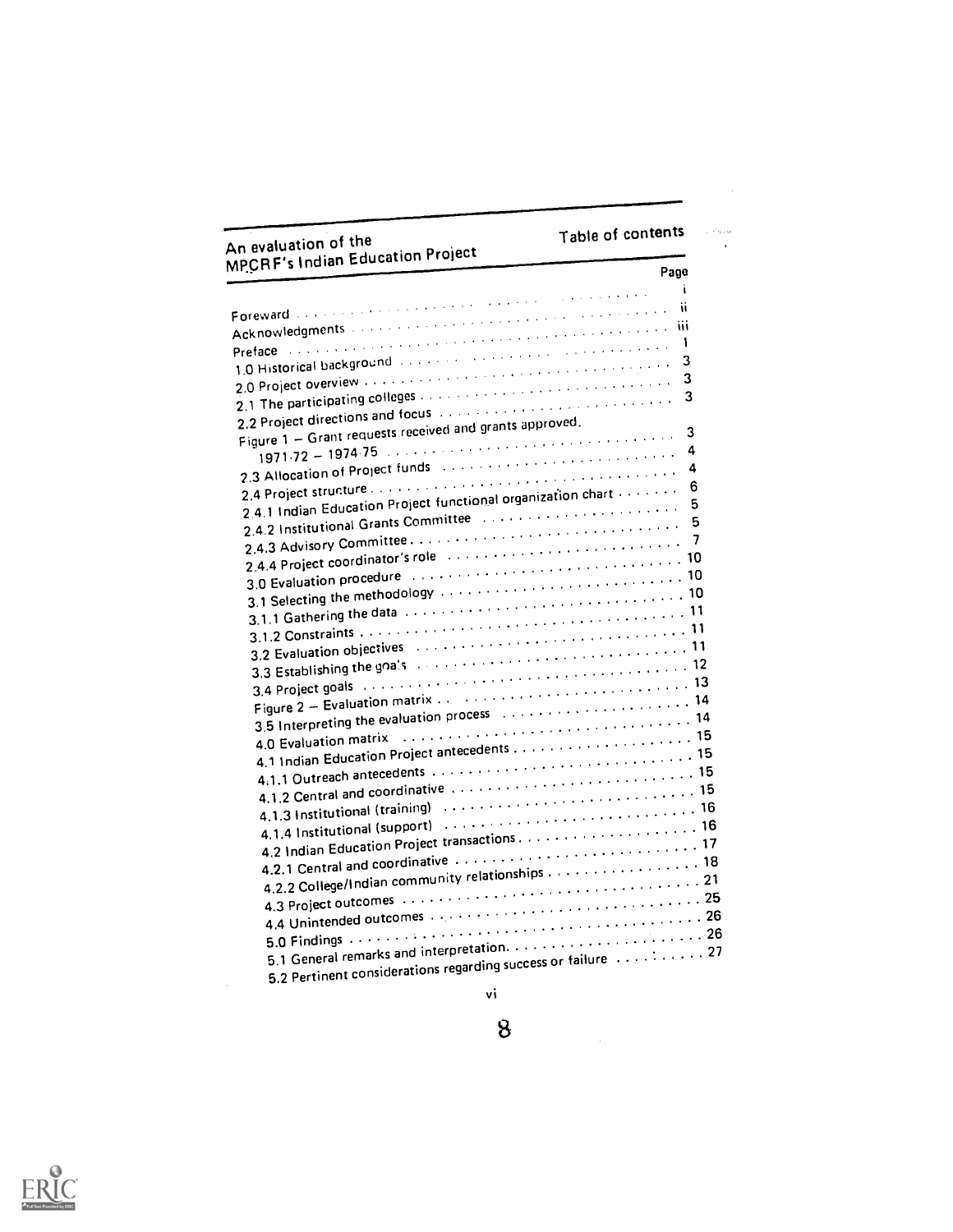| An evaluation of the<br><b>MPCRF's Indian Education Project</b>                                 | <b>Table of contents</b><br>(continued) |
|-------------------------------------------------------------------------------------------------|-----------------------------------------|
|                                                                                                 | Page                                    |
| 5.3 Continuing institutional support (and all contained all continuing 28                       |                                         |
| 5.4 Continuing student support $\ldots \ldots \ldots \ldots \ldots \ldots \ldots \ldots \ldots$ |                                         |
|                                                                                                 |                                         |
|                                                                                                 |                                         |
|                                                                                                 |                                         |
|                                                                                                 |                                         |
|                                                                                                 |                                         |
| Appendix A - Indian Education Program summary by college 33                                     |                                         |
| Appendix B-1 -- Augsburg College, 1971-72 -- 1973-74. 34                                        |                                         |
| Appendix B-2 -- College of St. Benedict, 1971-72 -- 1972-73 36                                  |                                         |
| Appendix B.3 - College of St. Catherine, 1973-74 - 1975-76 38                                   |                                         |
| Appendix B-4 - College of St. Scholastica, 1971-72 - 1975-76  40                                |                                         |
| Appendix B.5 - College of St. Teresa, 1972-73 - 1973-74 43                                      |                                         |
| Appendix B 6 - College of St. Thomas, 1972-73 -- 1975-76. 45                                    |                                         |
| Appendix B.7 · Concordia College (Moorhead), 1971-72 - 1975-76, 46                              |                                         |
| Appendix B.8 - Macalester College, 1972-73 -- 1975-76 49                                        |                                         |
| Appendix B-9 - Minneapolis College of Art and Design,                                           |                                         |
|                                                                                                 |                                         |
| Appendix B-10 -- St. Olaf College, 1971-72 -- 1973-74 53                                        |                                         |
| Appendix C - Indian Education Project grants, 1971-72 - 1974-75 55                              |                                         |
| Appendix D - Minnesota Private College Research Foundation,                                     |                                         |
| Indian Education Project Advisory Committee  56                                                 |                                         |
| Appendix $E - I$ ndian studies and other courses offered by the                                 |                                         |
|                                                                                                 |                                         |
| Appendix F-1 - Indian student enrollments - Minnesota                                           |                                         |
|                                                                                                 |                                         |
| Appendix F-2 - American Indian student enrollment, 1974-75. 60                                  |                                         |
| Appendix F-3 - American Indian student enrollment, 1975-76. 61                                  |                                         |
| Appendix G - Tribal affiliations of Indian students in                                          |                                         |
|                                                                                                 |                                         |
| Appendix H - Linear expansion of Indian student enrollment                                      |                                         |
|                                                                                                 |                                         |
| Appendix I - Financial assistance provided for Indian students.                                 |                                         |
|                                                                                                 |                                         |
| Appendix J - Advisory Committee recommendations for future                                      |                                         |
|                                                                                                 |                                         |
|                                                                                                 |                                         |

 $\mathbf{v}$ 



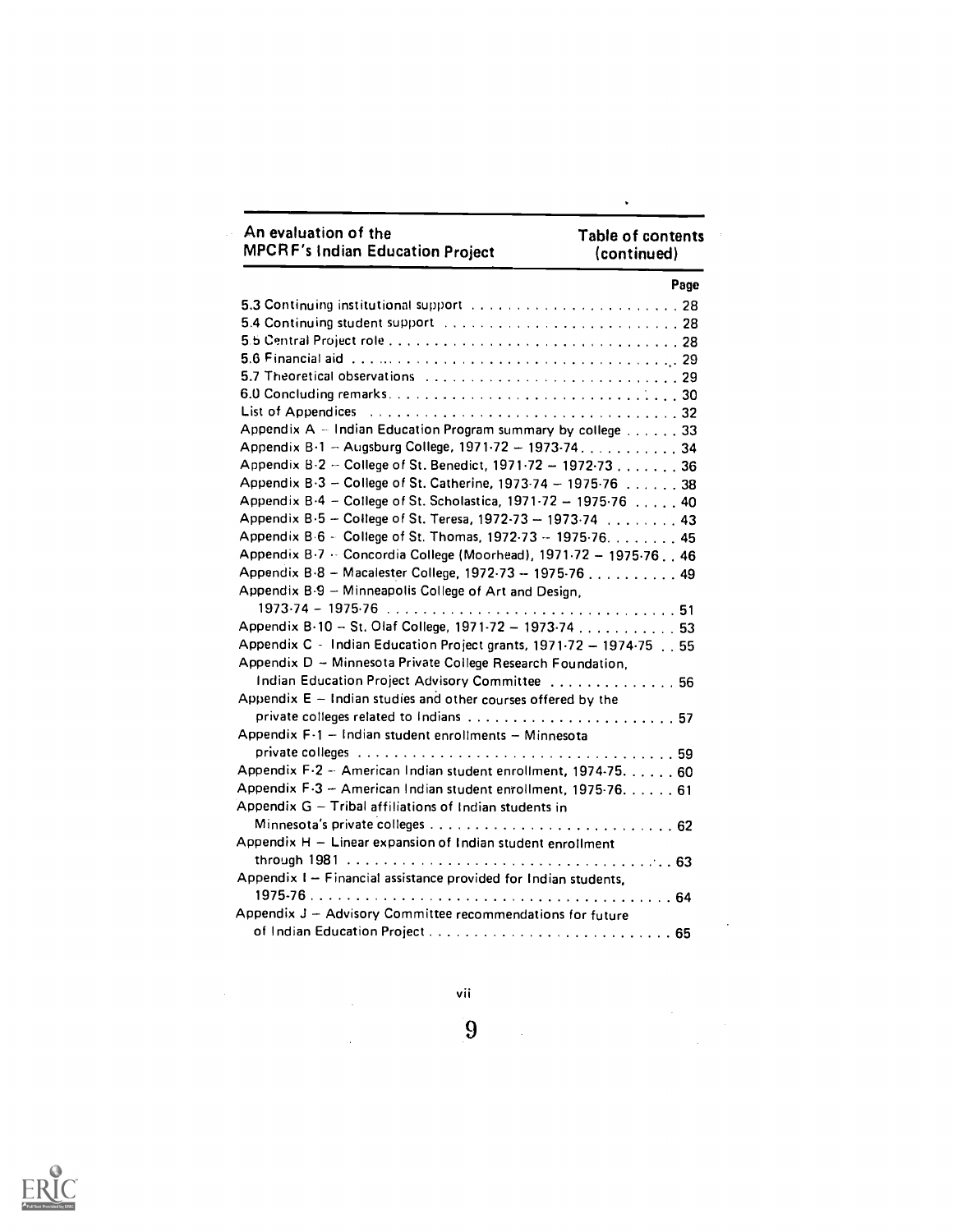# 1.0 Historical background

Minnesota's private colleges have enrolled Indian students for over 25 years, beginning in the early 1950's, though never with any concerted, positive efforts until the beginning of the Minnesota Private College Research Foundation's Indian Education Project in 1971-72. Prior to that time, Indian students were served as individuals  $\sim$  one or two, but never more than three or four, on any one campus at the same time. In the school year before the Project started  $-1970-71 - 40$  Indian students were identified at a total of 16 of the private colleges. Several of today's Indian leaders are graduates of these colleges.

During the winter of 1969-70 the Minnesota Private College Council, under the leadership of its Executive Director, Dr. Edgar M. Carlson, St. John's University and the College of St. Benedict, joined Minneapolis radio station WCCO in sponsoring a conference entitled, "Indian Education, What can the private sector do?" The conference was held on April 17, 1970 on St. John's and St. Benedict's campuses, with about 200 persons in attendance, representing Indian communities, Indian organizations and the private colleges

In preparation for the conference, the private colleges had been asked to indicate the extent to which they would be willing to commit themselves to enlarging opportunities for Minnesota Indians. They confirmed their readiness to admit, and provide supplementary financial assistance, when necessary, for between 35 and 50 additional Indian students in the 1970-71 school year and, over the next five years, to provide similar opportunities for as many as 400 Indian high school graduates.

The conference resulted in establishment of a joint committee  $-$  five Indian representatives and five representatives of the private colleges - to develop a plan for implementing this undertaking and for close and continuing cooperation between the Indian community and the private colleges. This committee was composed of the following persons:

#### Representing the Indian community

Will Antell, director of Indian Education, Minnesota State Department of Education

Clyde Bellecourt, director, American Indian Movement Jerome Buckanaga, principal, Pine Point School, Ponsford, Minnesota Rosemary Christensen, research associate, University-of Minnesota Delores, Snook, American Indian Student Movement, University of Minnesota

 $\mathcal{N}_{\mathcal{C}}$ 

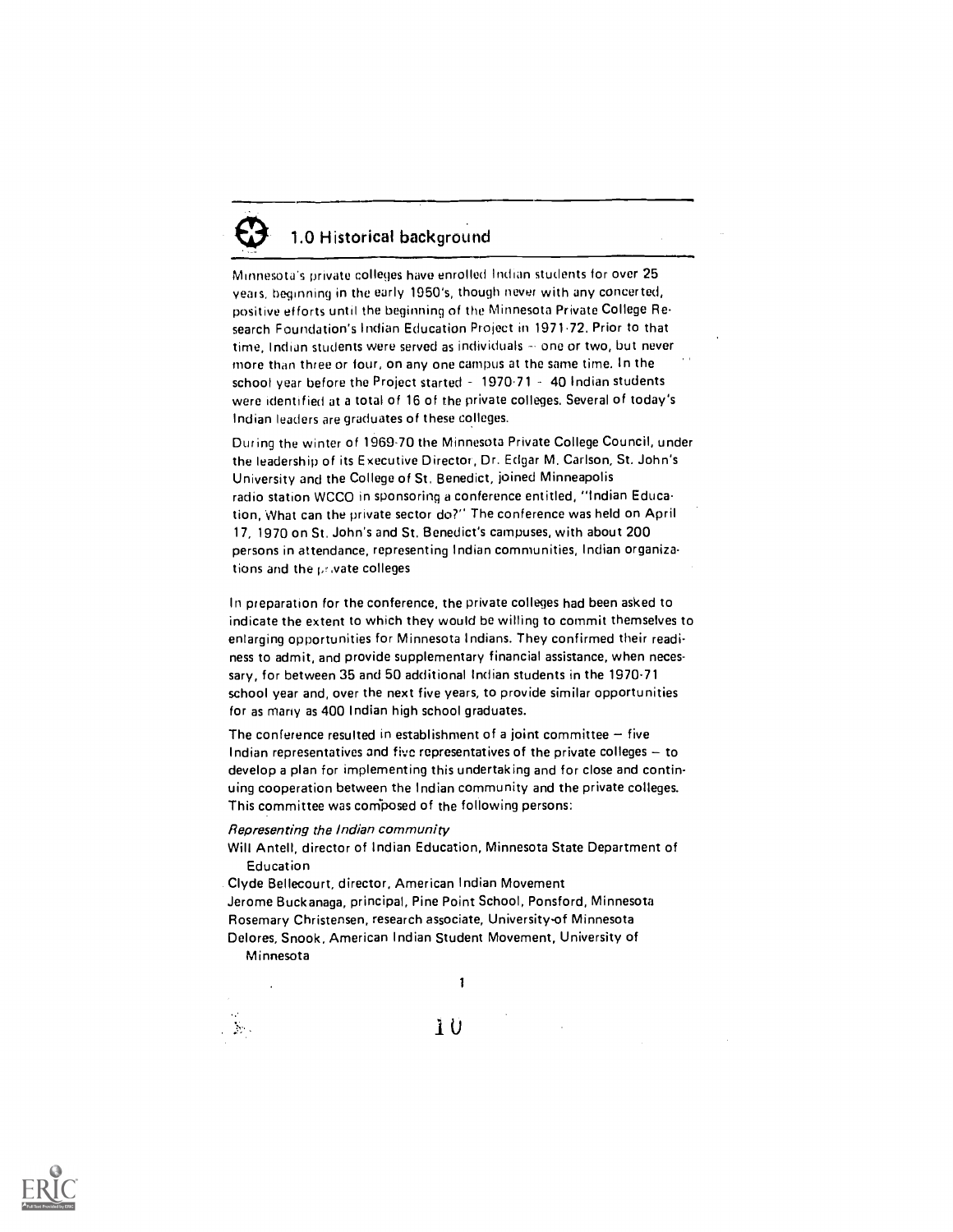#### Representing the private colleges

Dr. J.A. Byrne, dean, graduate studies, College of St. Thomas Edward Elfenson, director of admissions, Concordia College (Moorhead) Bruce Moe, director of admissions, St. Olaf College Don Covill Skinner, dean of student services, Hamline University Dr. Conrad Theisen, coordinator of education programs,

St. John's University/College of St. Benedict

The program developed by the committee was formulated into a proposal by Dr. Carlson and submitted in behalf of the Minnesota Private College Research Foundation to the Northwest Area Foundation (formerly the Louis W. and Maud Hill Family Foundation) in the late summer of 1970. The Northwest Area Foundation made the first of two grants for support of the Project in December 1970 and the Project got under way at the opening of the school year 1971.72.



#### 2.1 The participating colleges

Participation in the IEP was open to all the member colleges of the Minnesota Private College Research Foundation. The colleges that applied, the years for which they made grant applications and the amounts that were allocated to the respective colleges are contained in Table 1.

#### 2.2 Project directions and focus

College of St. Scholastica, Concordia College (Moorhead), Macalester College, and St. Olaf College had already established programs directed at serving Indian students. For these institutions the IEP provided additional financial support for: Indian staff, Indian faculty and Indian awareness efforts. For the other participating colleges the IEP provided the necessary financial support for program development as well as for the recruitment of Indian faculty and staff.

Project funds were disbursed to the individual colleges through a process of application, review, and approval or disapproval. Since all funds were limited, not all of the colleges that applied received grants. Some grant applications were rejected for lack of correspondence with the criteria set forth by the IEP Grants Committee. The criteria addressed the following issues:

1) Expansion of Indian faculty and staff

2) Creating an Indian awareness among students, faculty and staff



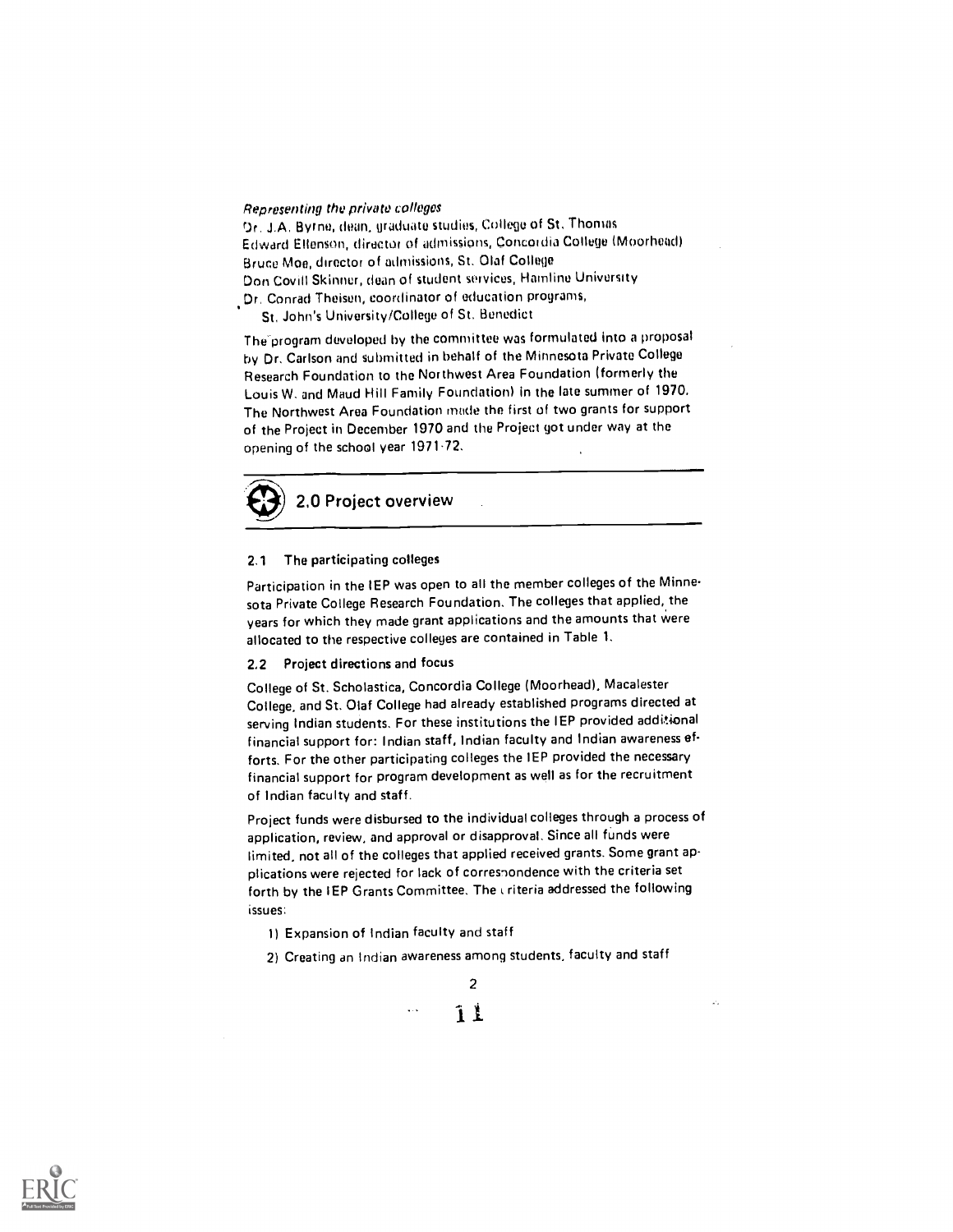|         |         | Grant requests received and<br>grants approved - 1971-72 - |                               |                              |                            |                       | 1974-75               |                      |                                                                                                                                                                                                                                                                                                                                                                                                                      |                   |                                                                                                                                                                                                                                                                                                                                                                                                                                | Figure 1                          |
|---------|---------|------------------------------------------------------------|-------------------------------|------------------------------|----------------------------|-----------------------|-----------------------|----------------------|----------------------------------------------------------------------------------------------------------------------------------------------------------------------------------------------------------------------------------------------------------------------------------------------------------------------------------------------------------------------------------------------------------------------|-------------------|--------------------------------------------------------------------------------------------------------------------------------------------------------------------------------------------------------------------------------------------------------------------------------------------------------------------------------------------------------------------------------------------------------------------------------|-----------------------------------|
|         | Grant   | $\mathfrak{t}$<br>S,                                       |                               | 4,500                        | 15,000                     |                       |                       | 15,000               | ï                                                                                                                                                                                                                                                                                                                                                                                                                    | 15,000            | 13,000                                                                                                                                                                                                                                                                                                                                                                                                                         | $\mathbf{I}$<br>ł                 |
| 1974-75 | Request | ł<br>$\mathbf{l}$<br>S,                                    |                               | 5,000                        | 15,000                     | 1,401                 | 12,250                | 15,000               | ١<br>Ï<br>$\pmb{\mathfrak{p}}$                                                                                                                                                                                                                                                                                                                                                                                       | 15,000            | 16,978                                                                                                                                                                                                                                                                                                                                                                                                                         | I<br>$\mathbf{I}$<br>$\mathbf{I}$ |
|         | Grant   | \$7,000                                                    |                               | <b>DOE'L</b>                 | 15,000                     | 5,700                 | 9,000                 | 15,000               | ł<br>$\mathsf I$<br>$\mathbf{I}$                                                                                                                                                                                                                                                                                                                                                                                     | 15,000            | 6,000                                                                                                                                                                                                                                                                                                                                                                                                                          | 15,000                            |
| 1972-73 | Request | \$9.700                                                    | 45,000                        | 8,000                        | 66,000                     | 5,700                 | 9,500                 | 30,025               | 5,910                                                                                                                                                                                                                                                                                                                                                                                                                | 42,500            | 6.000                                                                                                                                                                                                                                                                                                                                                                                                                          | 18,000                            |
| ţ.      | Grant   | \$4,700                                                    | 3.500                         | 4,000                        | 4,800                      | 3,500                 | 4,000                 | 7,500                | L<br>$\mathbf{I}$                                                                                                                                                                                                                                                                                                                                                                                                    | 3,000             | ۱<br>$\mathbf{I}$                                                                                                                                                                                                                                                                                                                                                                                                              | 5,000                             |
| 1972-73 | Request | 5.300<br>U)                                                | 3,500                         | 4,000                        | 16,295                     | 3,500                 | 4,000                 | N.                   | I<br>$\mathbf{I}$                                                                                                                                                                                                                                                                                                                                                                                                    | Ñ.                | I<br>Ţ                                                                                                                                                                                                                                                                                                                                                                                                                         | 5,000                             |
| 1971-72 | Grant   | \$3,900                                                    | $\frac{1}{1}$                 | ì<br>$\mathbf{I}$            | 7,500                      | ١<br>$\bar{\rm I}$    | I<br>$\mathfrak{t}$   | 5,000                | $\begin{array}{c} \rule{0pt}{2ex} \rule{0pt}{2ex} \rule{0pt}{2ex} \rule{0pt}{2ex} \rule{0pt}{2ex} \rule{0pt}{2ex} \rule{0pt}{2ex} \rule{0pt}{2ex} \rule{0pt}{2ex} \rule{0pt}{2ex} \rule{0pt}{2ex} \rule{0pt}{2ex} \rule{0pt}{2ex} \rule{0pt}{2ex} \rule{0pt}{2ex} \rule{0pt}{2ex} \rule{0pt}{2ex} \rule{0pt}{2ex} \rule{0pt}{2ex} \rule{0pt}{2ex} \rule{0pt}{2ex} \rule{0pt}{2ex} \rule{0pt}{2ex} \rule{0pt}{$<br>Ĭ. | 5,000             | $\begin{array}{c} \rule{0pt}{2ex} \rule{0pt}{2ex} \rule{0pt}{2ex} \rule{0pt}{2ex} \rule{0pt}{2ex} \rule{0pt}{2ex} \rule{0pt}{2ex} \rule{0pt}{2ex} \rule{0pt}{2ex} \rule{0pt}{2ex} \rule{0pt}{2ex} \rule{0pt}{2ex} \rule{0pt}{2ex} \rule{0pt}{2ex} \rule{0pt}{2ex} \rule{0pt}{2ex} \rule{0pt}{2ex} \rule{0pt}{2ex} \rule{0pt}{2ex} \rule{0pt}{2ex} \rule{0pt}{2ex} \rule{0pt}{2ex} \rule{0pt}{2ex} \rule{0pt}{$<br>$\mathbf{I}$ | 3,600                             |
|         | Request | \$4,100                                                    | $\mathfrak l$<br>$\mathbf{I}$ | $\mathbf{I}$<br>$\mathbf{I}$ | 7,500                      | I<br>$\mathbf I$      | ı<br>ł                | 5,000                | ı<br>I                                                                                                                                                                                                                                                                                                                                                                                                               | t<br>$\mathbf{I}$ | ţ<br>ţ                                                                                                                                                                                                                                                                                                                                                                                                                         | 3,500                             |
|         | COLLEGE | Bingsbng                                                   | College of St. Benedict       | College of St. Catherine     | College of St. Scholastica | College of St. Teresa | College of St. Thomas | Concorida (Moorhead) | Hamline                                                                                                                                                                                                                                                                                                                                                                                                              | Macalester        | Minneapolis College<br>of Art and Design                                                                                                                                                                                                                                                                                                                                                                                       | St. Olaf                          |

 $\overline{\mathbf{3}}$ 12

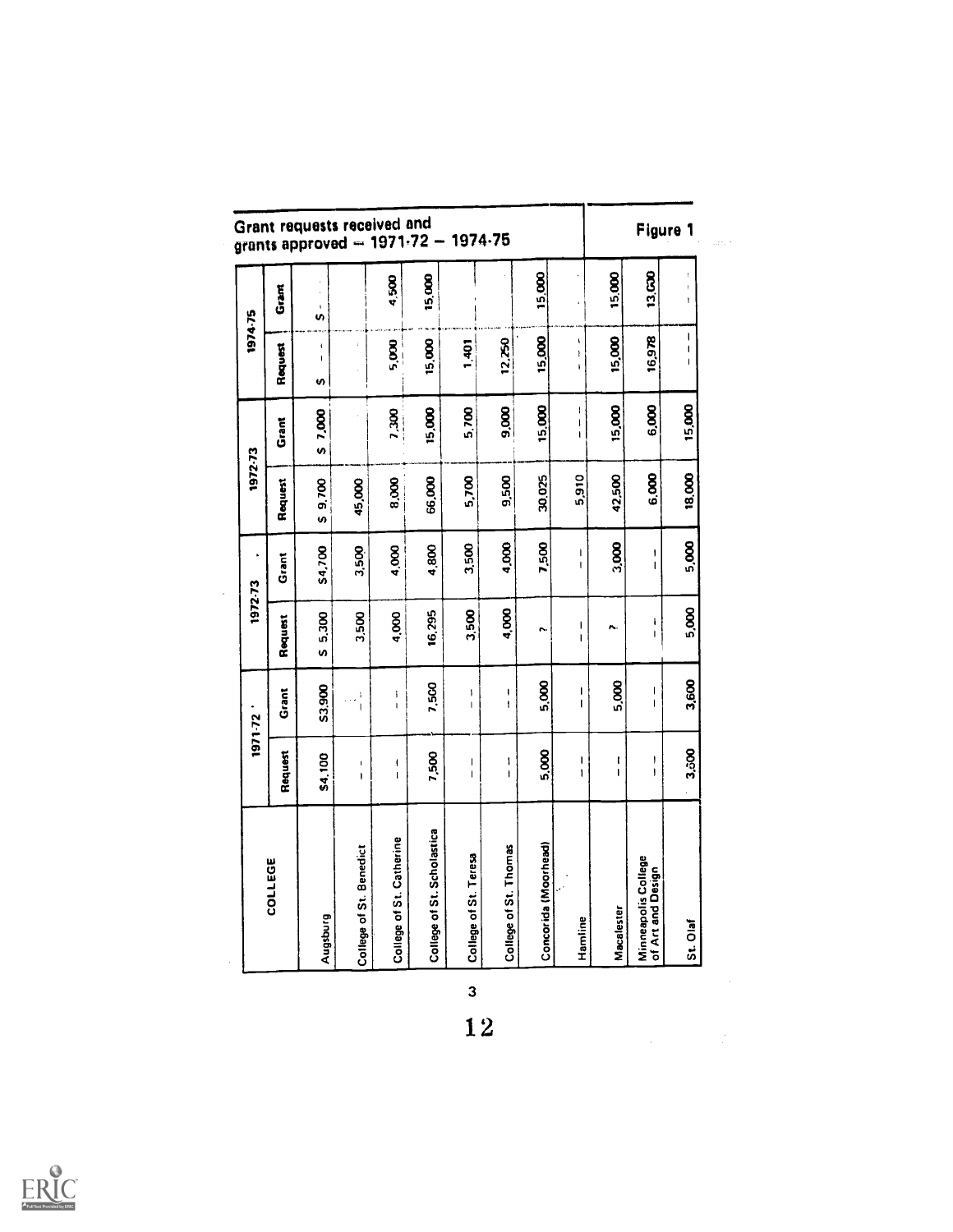31 Funding progiams that were unique, developmental and Indian in their approach to expansion of higher educational opportunities for Native American students

2.3 Allocation of Project funds<br>The funding allocated by the Project was made on a dollar for dollar matching basis with the recipient colleges. Some colleges provided all or<br>part of their matching dollars through other external grant funds; others<br>used institutional funds for this purpose. The net result of this approach

 $\sim$  program funding was a linear expansion of the total dollar amount -,..cted at Indian education.

2.4 Project structure<br>The Minnesota Private College Research Foundation, sponsor of the Indian Education Project, is a private, non-profit educational corporation,<br>chartered by the State of Minnesota. Its membership includes the presidents<br>of 17 of Minnesota's private, four-year, liberal arts colleges. Election of<br>o

Executive Committee and serves as the Foundation's communication link with the Ir :ian Education Project.<br>The Project has operated with two grants from the Northwest Area (for-

merly Louis W. and Maud Hill Family) Foundation, the first for \$145,000<br>for the school years 1971-72, 1972-73 and 1973-74; the second for<br>\$182,950 for the school years 1973-74 and 1974-75. The two grants pro-<br>vided funds:

Responsibility for overall Project program and policy formulation and con-<br>tinuing development, and overall Project evaluation was carried by the<br>Project Advisory Committee, composed of 15 members – 12 Indians and<br>three no

The Foundation president served actively for the duration of the Project



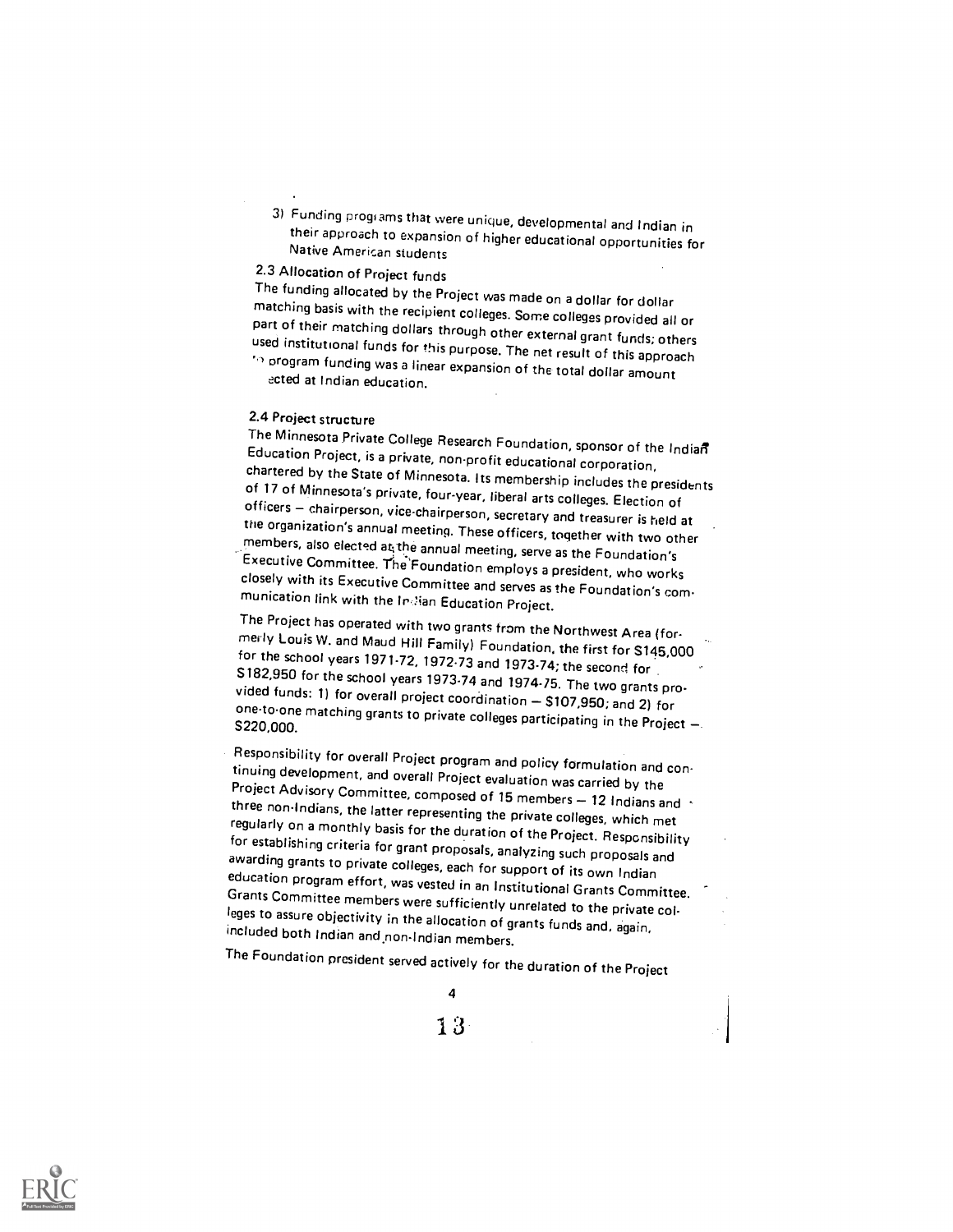as an ex.officio member of the Advisory and Institutional Grants Committees.

The Advisory Committee selected and recommended the appointment of. a coordinator for the Project. The coordinator was employed by the Foundation and reported both to the Foundation president and to the Advisory Committee.

The coordinator was responsible for: 1) execution of overall Project Activities - an Indian student questionnaire survey, Indian high school students careers days, development of Indian student recruitment bro. chures, Project reassessment workshops, Indian student participation in annual conventions of the National Indian Education Association; 2) accumulation of data on a) private college Indian student enrollments; b) financial assistance provided for Indian students; c) Indian studies courses developed by the private colleges; 3) serving as secretary to the Advisory Committee and producing records of its monthly meetings; 4) providing staff assistance to the private colleges in development and administration of their respective Indian education programs.

Each of the 10 private colleges which participated in the Project for one or more years was responsible for development and conduct of its own Indian education program effort, for direction of those of its staff engaged in this program, and for relationships with its own Indian students.

Evaluation of the Indian education program at each of the four colleges which received major grants in 1973-74 and 1974-75 was undertaken by teams composed of one member of the Advisory Committee, one member of the Grants Committee and the coordinator.

2.4.1 Indian Education Project functional organization See the chart, next page.

#### 2.4.2 Institutional Grants Committee

Membership included two representatives of the Minnesota State Department of Education, Indian Education Section, both Indian; one representative of the University of Minnesota, Department of American Indian Studies (Indian); one representative of the Minnesota Higher Education Coordinating Board (non-Indian); one representative, Minnesota Chippewa Tribe (Indian).

The committee ceased functioning in the fall of 1973, when final grants were made. Three members accepted membership on the Advisory Committee.

2.4.3 Advisory Committee While membership on the Advisory Committee has fluctuated between nine

5

14.



 $\mathcal{L}_{\text{max}}$  , we have the set of  $\mathcal{L}_{\text{max}}$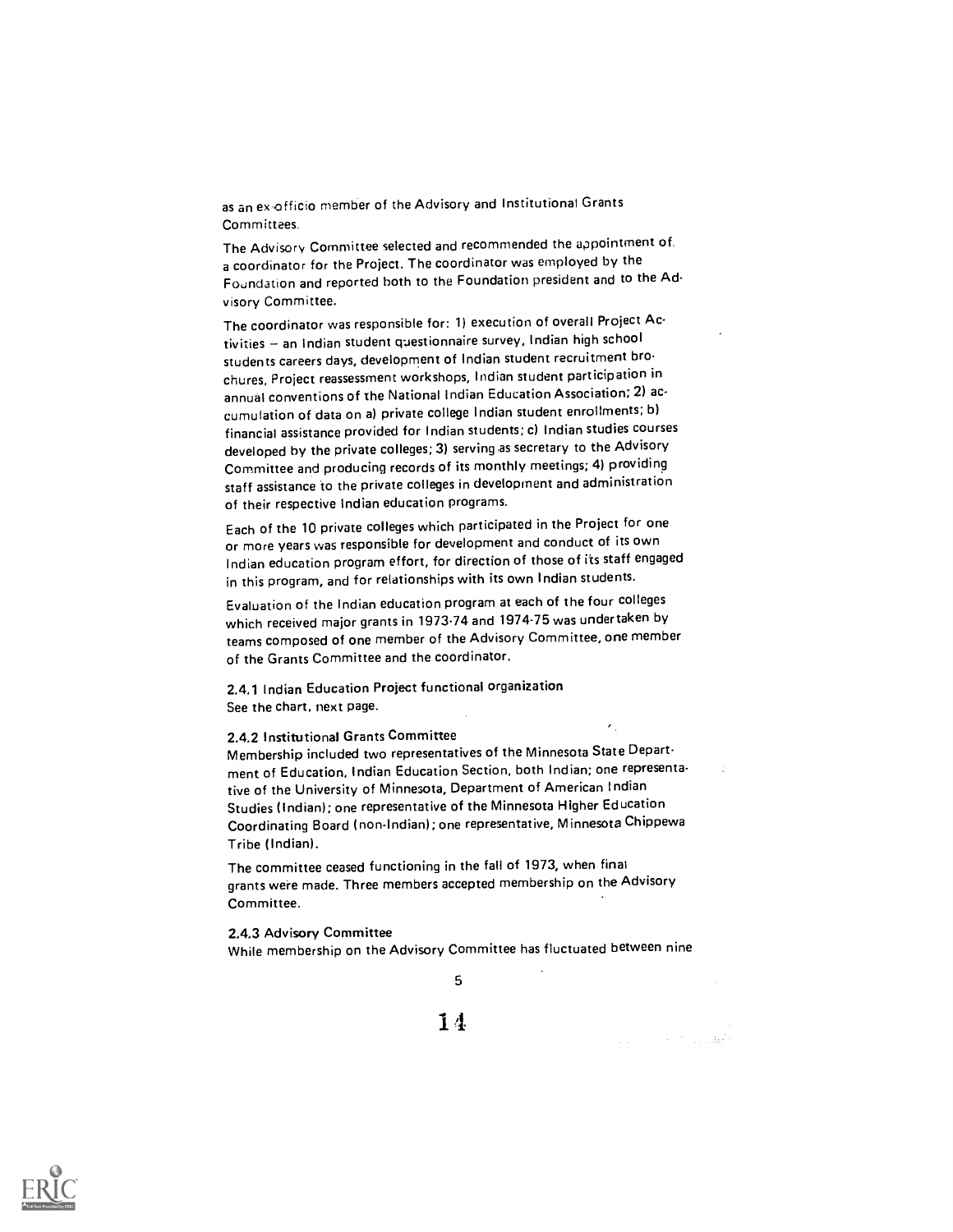

# **MPCRF Indian Education Project**

 $\boldsymbol{6}$ 

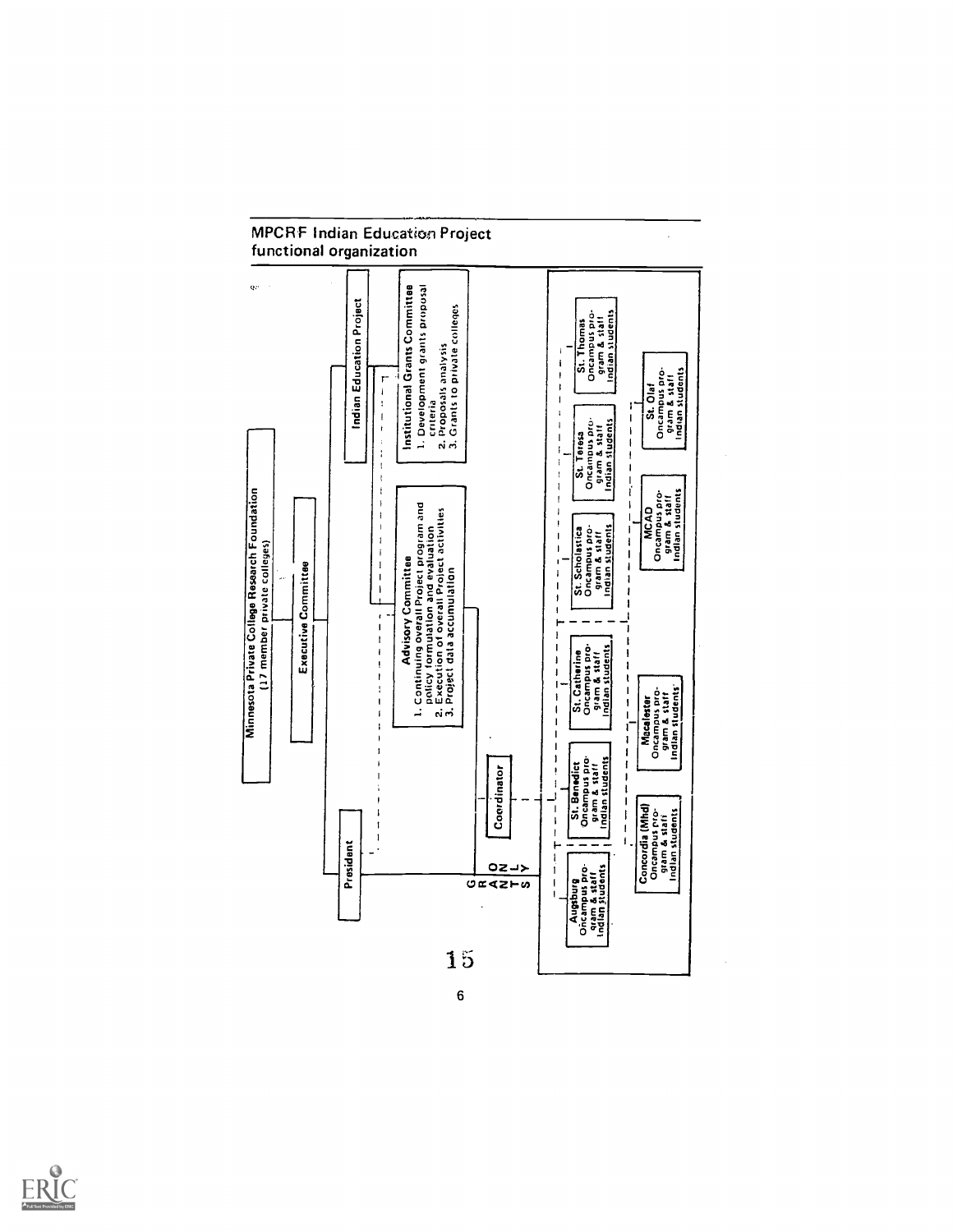and 15, nine members have served continuously from the Project's inception until the present. Two other members have been related to the Project from the beginning, having served on the Institutional Grants Committee during the Project's first three years.

Indian members have included the following:

Clyde Atwood, coordinator of Indian studies, College of St. Scholastica, chairperson

Preson Thompson, past board chairperson, St. Paul American Indian Center Gertrude Buckanaga, director, Native American Program, College of St. Catherine

Rosemary Christensen, director, Title IV Indian Education Project, Minneapolis Public Schools`

Arthur Gahbow, chairman, Minnesota Chippewa Tribe Curtis Campbell, council member, Prairie Island Sioux Community Larry Blue, counci! member, Upper Sioux Community Linda Johnston, scholarships officer, Minnesota Chippewa Tribe Delnhinc: Quaderer, talent search counselor, Minnesota Chippewa Tribe (Minneapolis)

Ronald McKinley, director, Native American Program, Macalester College Vincent Hill, social worker (MSW), Minnesota ChiPPewa Tribe

Non-Indian members have included:

Don Covill Skinner, dean of students, Hamline University Kenneth Olsen, professor, Socioloty, St. Olaf (1971.74), succeeded by Robert Hankey, dean of students, Minneapolis College of Art and Design Dr. Donaid P. Draine, assistant executive director, Academic Planning,

Minnesota Higher Education Coordinating Board\* Dr. Edgar M. Carlson, president, MPCRF, ex-officio

2.4.4 Project coordinator's role

Definition of the Project coordinator's role developed over the oundtion of the Project. Three different persons (all Indians) served in this position the first starting out on a part-time basis and serving for seven months, from September 1, 1971 through March 31, 1972; the second, employed full-time from May 1, 1972 through October 31, 1973; and the third, also full-time, serving from November 1, 1973 through February 29, 1976. This person continues to serve as coordinator <sub>On a part-time, volunteer, non-pay</sub> status since funds for the Project operation are almost depleted.

The coordinator's role was defined on a rather limited basis in the original proposal to the Northwest Area Foundation. Recruitment of Indian students was recognized as a high priority, with a goal of 400 Indian students to be enrolled within five years. The coordinator was to work with admis- \*member, Institutional Grants Committee, 1971-72 - 1973-74



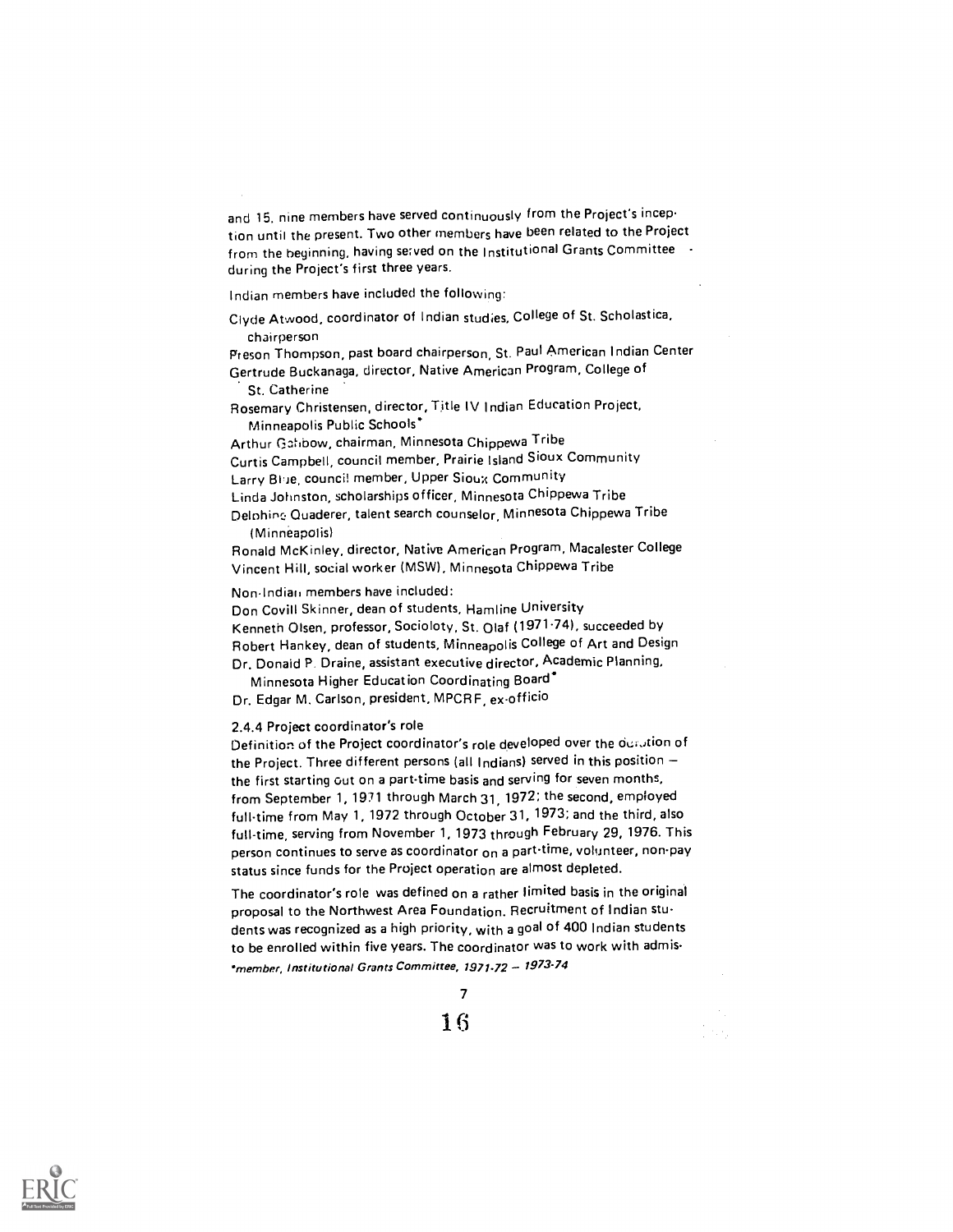sions personnel at the private colleges and to provide direction to one or more teanis of Indian persons serving part time as recruiters, who would represent all of the private ccIleges in this endeavor.

Each college receiving a grant for support of its Indian education program effort was to develop its own program and to be responsible for this program and any staff it employed to serve Indian students. Most of the colleges receiving grants used a significant part of the grant in each instance to employ its own Indian student recruiter-counselor, either part-time or full-time, since use of one or more recruitment teams to represent all of the private colleges was not considered practicable by the colleges. Recruitment teams, working on a part-time basis only at certain times of the year, could not know each of the colleges well enough to answer the questions prospective students would have.

Efforts by the president of the Foundation and the coordinator to develop effective communications between admissions personnel at the colleges and the coordinator produced little and were soon abandoned, probably because the utilization of staff (either the coordinator, or recruitment teams) not under the immediate direction of the private colleges' admissions officers, would have been too great a departure from established recruitment practices.

When the first grants were made in 1971-72 it was recognized that those colleges receiving grants would require staff assistance not only in their recruitment efforts, but also in counseling their Indian students and assisting them in making a satisfactory adjustment to the private college campus environment, and this would require a full-time Project coordinator.

These two developments - reluctance of the private colleges to share responsibility for recruitment with staff not under their immediate control, and employment by the colleges receiving grants, each of its own Indian personnel to recruit and provide counseling for Indian students, called for redefinition of the coordinator's role, from one with major emphasis on recruitment to one of providing staff assistance to the private colleges as each undertook to develop its own Indian education program.

With the resignation of the first coordinator, the Advisory Committee, recognizing that the coordinator would be playing a broader and more difficult role, redefined the description for this position and sought and received permission from the Northwest Area Foundation to re-program that part of its grant intended for recruitment teams to provide funds for a full-time coordinator and a full-time secretary for the coordinator. A member of the Advisory Committee served as acting coordinator while the committee advertised for a replacement, interviewed several candidates and recommended to the MPCRF selection of the second coordinator.

8

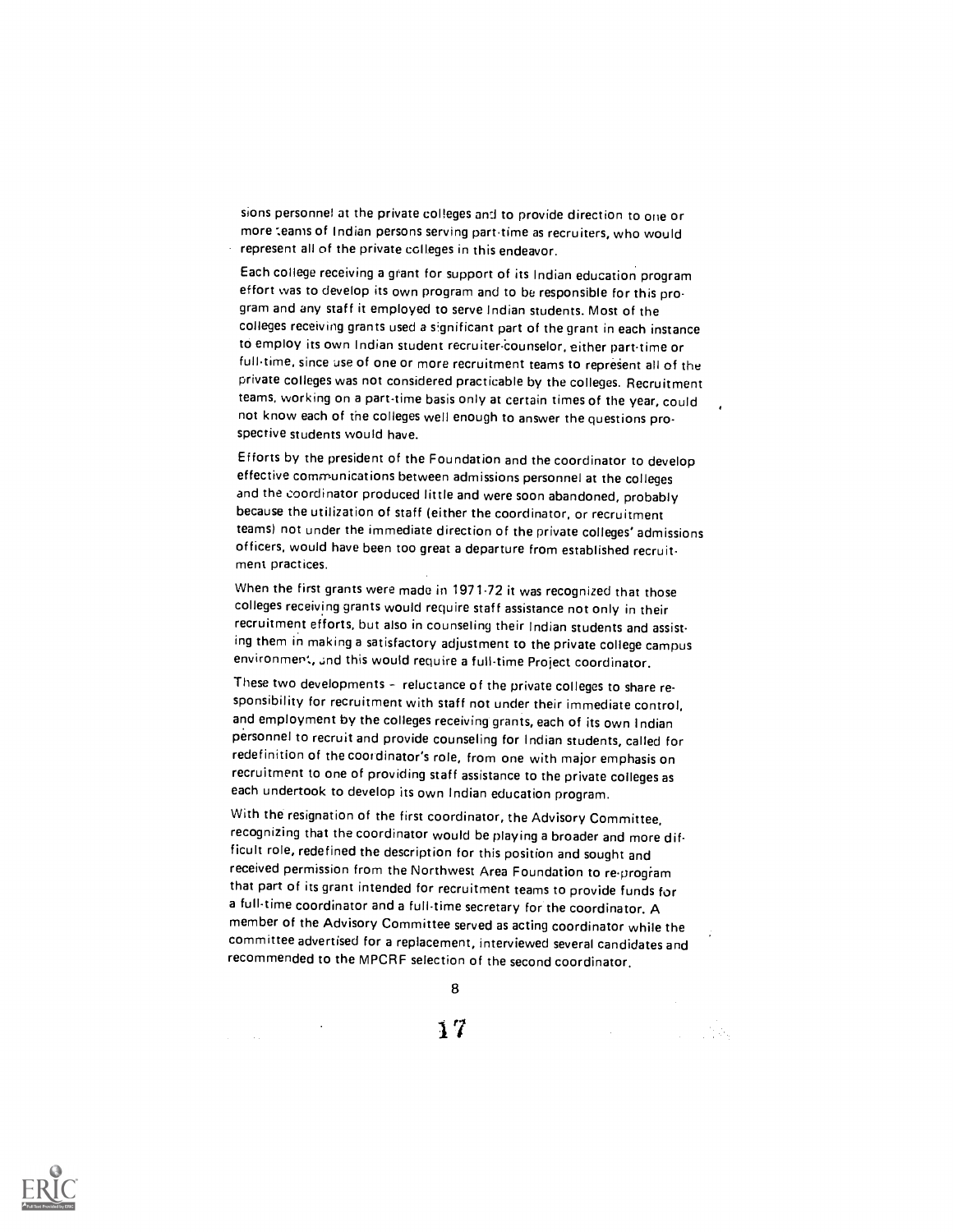The second coordinator gave his primary attention to visiting first the colleges which had received grants the first year to provide staff assistance in the development of their respective Indian education programs  $-$  offering suggestions on library acquisitions in the fields of Indian history, culture, current social and economic problems, hooks by Indian authors; helping with development of and sometimes participating in Indian awareness courses and special events; advising on recruitment sources and techniques, and problems with student financial assistance; working with Indian persons employed as Indian student recruiters and counselors; then the colleges not participating in the Project, to explain the Project's ohjectives, and to encourage their participation.

To ass st with recruitment, the coordinator worked closely with Minnesota Indian ralent Search in sponsoring career clays for Indian high school students in the spring of 1973 at Duluth, Mille Lacs and the Twin Cities. Indian student enrollments, which had climbed from 40 to 67 in the Project's first year, almost doubled, to 128, during the school year 1972-73.

The second coordinator left the Project at the close of October 1973 to accept appointment as coordinator of a large Indian education project, funded under Title IV of the Indian Education Act, in the Minneapolis public schools; and the third coordinator undertook: 1) to define and establish more clearly his role as a staff person with the 10 colleges which were then actively participating in the Project; 2) to help the colleges define more clearly effective organizational relationships in each instance between their Indian student counselors and related personnel - admissions personnel, student financial aid officers, faculty concerned with development of Indian studies, academic deans anddeans of students; 3) to support Indian student organization; 4) to improve communications between personnel concerned with Indian education at the participating colleges; 5) to lend support for recruitment through a) development of the Project's first Indian student recruitment brochure in 1974 and updating of the same in 1975; and b) sponsorship of a second Indian high school students careers day in the fall of 1974.

The coordinator also worked to establish more clearly the Advisory Committee's program and policy formulation role and his relationship to the Committee as its executive secretary; carrying out the first questionnaire survey of Indian students enrolled in the private colleges in the school year 1973.74; planning and conducting Project reassessment workshops in which Indian students, Indian student counselors, admissions personnel, financial assistance officers and faculty participated in 1973-74 and 1974- 75; and publishing reports on the same; sponsoring a recognition dinner for 17 Indian graduates of the private colleges in 1974; evaluating Indian edu-

9

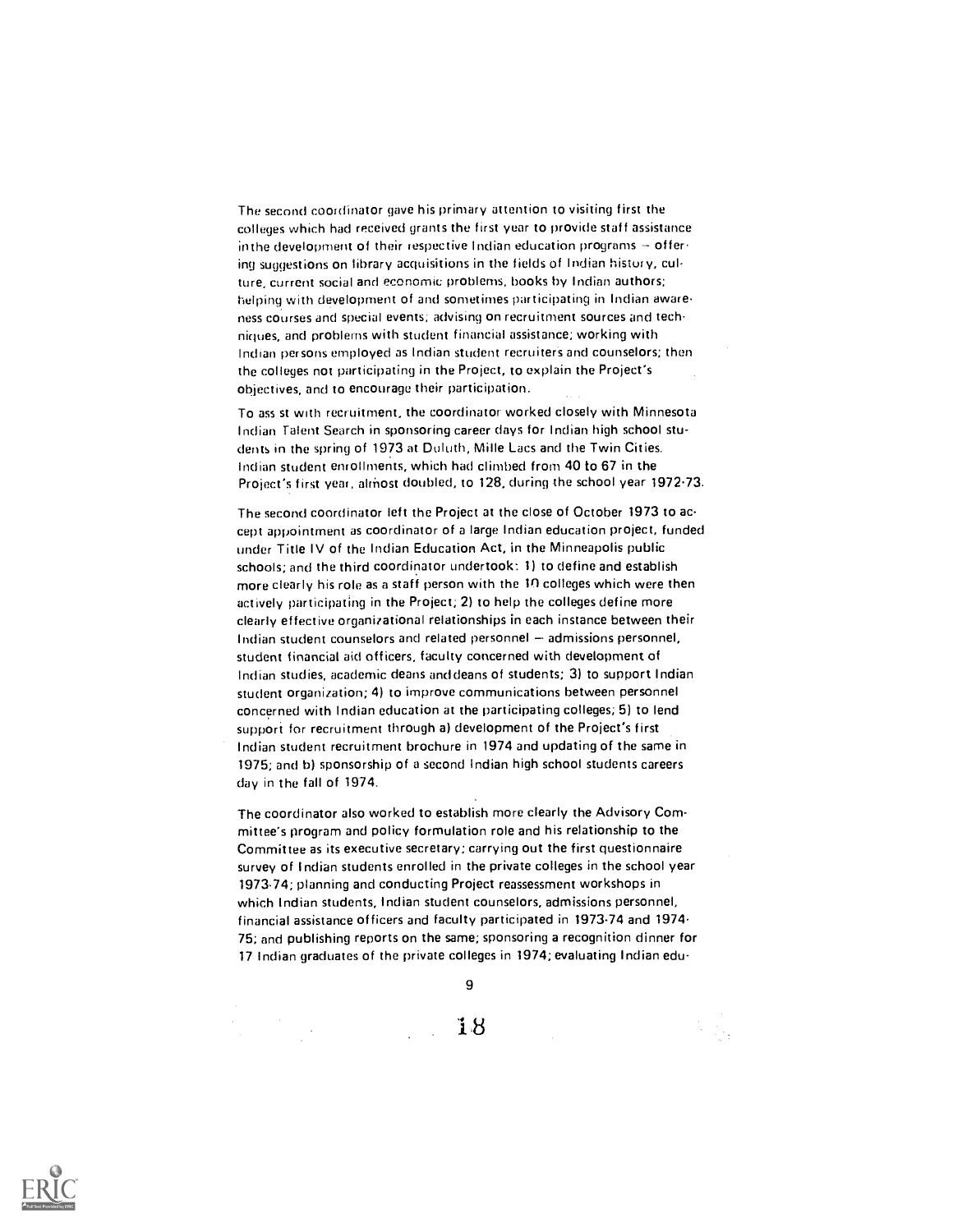cation programs at the participating colleges and reporting on the same to the Advisory Committee and the concerned college in each instance; and development of a funding proposal for continuation and further development of the Project in the school years  $1975-76 - 1977-78$ .

# 3.0 Evaluation procedure

#### 3.1 Selecting the methodology

Since the primary objective of this evaluation was to assess the overall accomplishments of the Minnesota Private College Research Foundation Indian Education Project (MPCRF - IEP), it was felt that a summative evaluation process was most appropriate. The theoretical structuring of the evaluation process is based on the model developed by Robert Stake at the University of Illinois.<sup>1</sup>

The Stake model was chosen because of its ability to structure logically the events prior to and during the existence of the Project. This, along with the flexibility inherent in the Stake approach, allows for a clear assessment of Indian Education Project efforts.

Modifications were made in order to tailor the Stake model to the specific application desired herein. The model structure used is depicted in Figure 2.

#### 3.1.1 Gathering the data

The information.gathering procedure was two-fold. Initially, each participating college was requested to submit a report containing information as to:

- a) What existed prior to the Project
- b) Indian student enrollments
- c) Description of the college's approach to the Project
- d) The college's judgment of why the Project succeeded, where it succeeded
- e) The college's total expenditures on its Indian Education program
- f) Relationships developed with Indian communities during the Project's duration
- g) Follow.up data on Indian graduates
- h) Library acquisitions related to Indian education.

1Stake, Robert. Countenance of Educational Evaluation, Teachers College Record, 1967-68, pp. 523.540

10

1 9

an<br>San Sa

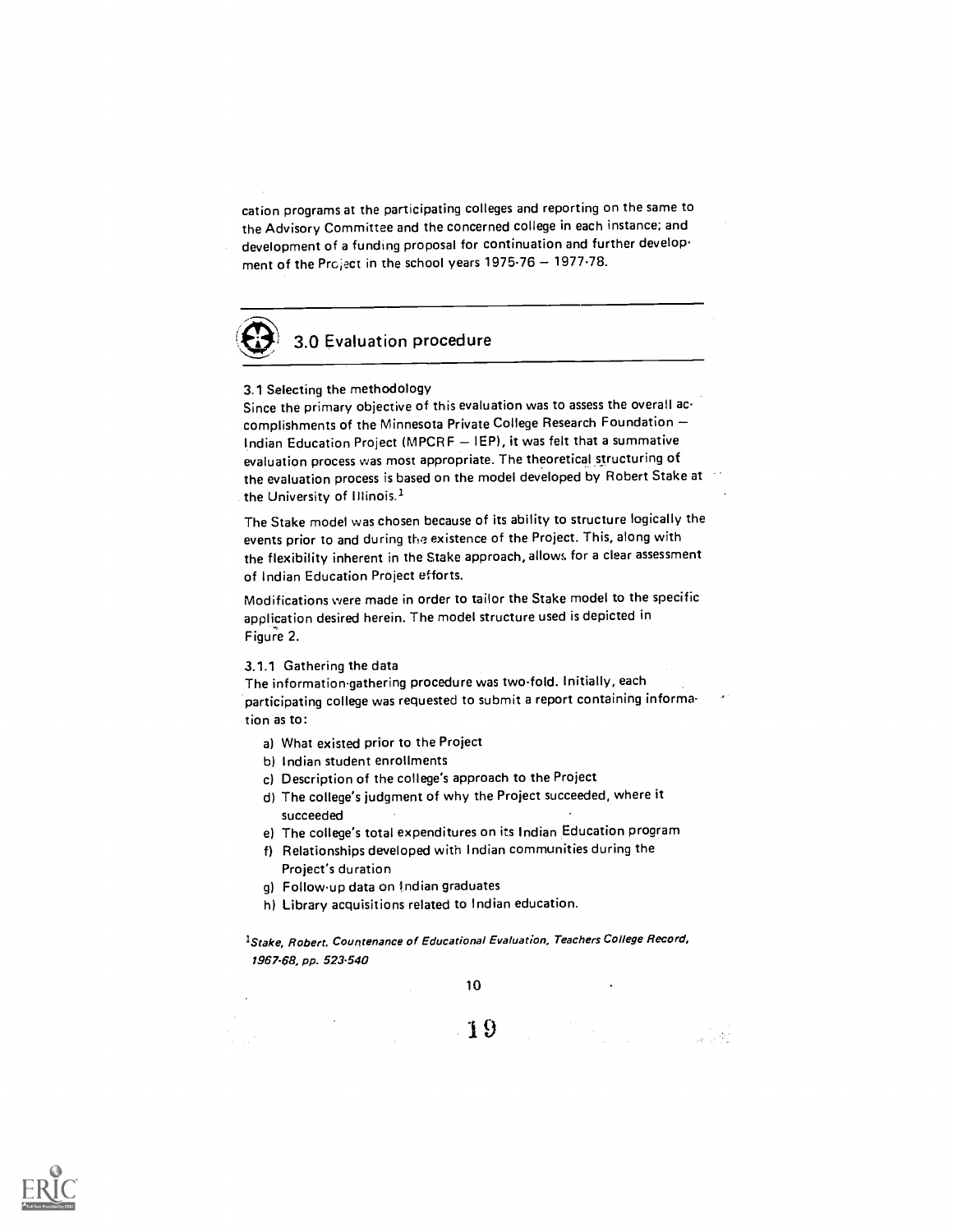The second phase included on-site visits to seven of the colleges involved in the MPCRF  $-$  IEP by the Evaluation Consultant and the Project coordinator. Where possible, sessions were held with the Indian Education Project contact person on each campus and appropriate administrative personnel.

Discussions were primarily centered on the college's accomplishments as they related to the original Indian Education Project goals as implied in the two funding proposals submitted to the Northwest Area Foundation. Discussions as to future directions and alternatives also took place.

Project records and data were examined for information that was pertinent to the evaluation objectives.

No effort was made to contact Indian students involved in Indian Education Project-sponsored programs on the individual college campuses. It was felt that while contacting students might have been desirable, this was beyond the scope of the evaluation and unnecessary in accomplishing the evaluation objectives.

#### 3.1.2. Constraints

Financial, time, and logistic considerations placed many constraints on the evaluation procedure. It was felt that what was needed was a macroperspective that would provide relevant data, discussion, and feedback from the participating colleges as to overall Indian Education Project accomplishments.

There was no intention of evaluating the specific merits and quality of individual college programs. Internal program evaluation remains a responsibility of the colleges themselves. Assessment of program quality is difficult at best, sensitive to the personnel involved, and clearly outside the prerogatives of this evaluation.

#### 3.2 Evaluation objectives

The two primary objectives of the Indian Education Project evaluation were:

1) Review the total program of the Indian Education Project

2) Provide a perspective of accomplishments and focus for future use by by external funding agencies in evaluating the merits and future needs of the Indian Education Project

#### 3.3 Establishing the goals

An essential input to the Stake model is a list of intents or anticipated Project goals. The need for a clear delineation of Project goals necessitated a review of the two grant proposals to the Northwest Area Foundation. Project goals were identified in each of the following areas:

11

2 0

and the state of the

 $\label{eq:G1} \text{diag} \left( \begin{array}{cc} 1 & 0 & 0 \\ 0 & 1 & 0 \\ 0 & 0 & 0 \end{array} \right) = \left( \begin{array}{cc} 1 & 0 & 0 \\ 0 & 1 & 0 \\ 0 & 0 & 0 \end{array} \right) = \left( \begin{array}{cc} 1 & 0 & 0 \\ 0 & 1 & 0 \\ 0 & 0 & 0 \end{array} \right) = \left( \begin{array}{cc} 1 & 0 & 0 \\ 0 & 1 & 0 \\ 0 & 0 & 0 \end{array} \right) = \left( \begin{array}{cc} 1 & 0 & 0 \\ 0 & 1 & 0$ 

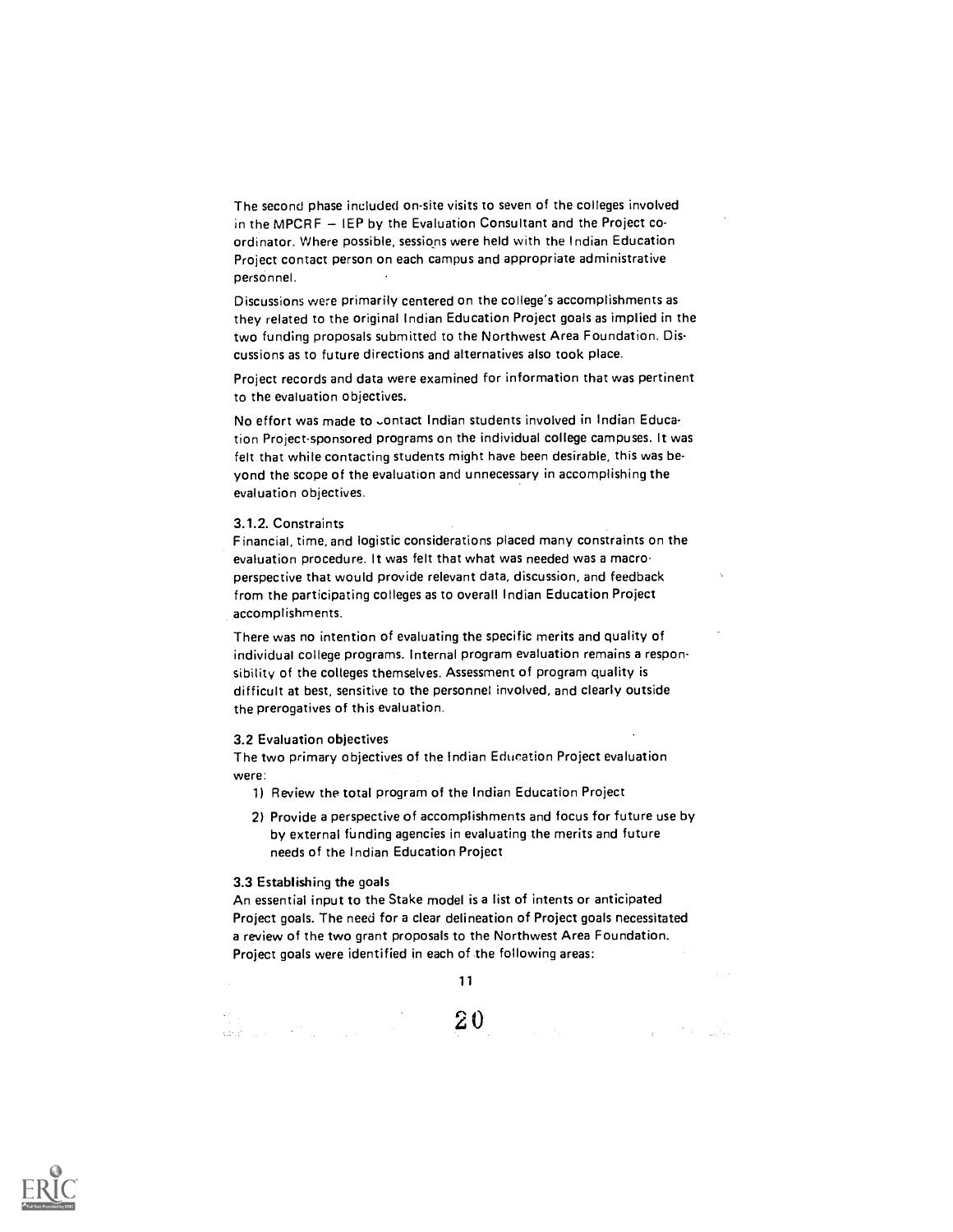- 1) Outreach
- 2, Central and coordinative
- 3) Institutional (Training)
- 4) Institutional (Supportive)

The Project goals themselves varied in degree of specificity. For the most part, they were framed in broad general terms that were not readily adaptable to quantifiable methods of measurement. More specific goals were formulated for individual college efforts by both the Grants Committee and the colleges themselves. It was not the intent, however, of this evaluation to directly review the program efforts of the participating colleges. Input from the individual participating institutions was collected in order to formulate a total perspective of the efforts of the Indian Education Project from 1971 through the present.

#### 3.4 Project goals

For the purposes of this evaluation the following list of goals was extracted from the grant proposals:

- 1) Expansion of post-secondary educational opportunities for Indians in Minnesota
- 21 Increase the presence of Indian students on the private college campuses
- 3) Work with Indian students in order to develop their personal capacities and competencies for leadership
- 4) Establish bridges between colleges and Indian communities
- 5) Prov'de an Indian coordinator for the Project
- $-6$ ! Provide Indian recruitment teams to represent all the private col- $$ leges
	- 7) Provide an adult Indian presence on the campus and/or other supportive services that provide an Indian family or cultural contact on the campus
	- 8) Provide supportive personnel and programming to those institutions which enroll Indian students
	- 9) Fund supportive personnel and programs on a matching basis
- 10) Establishment of a Grants Committee unrelated to the member colleges
- 11) Have the costs of the program absorbed by the private colleges by the end of the second two-year period

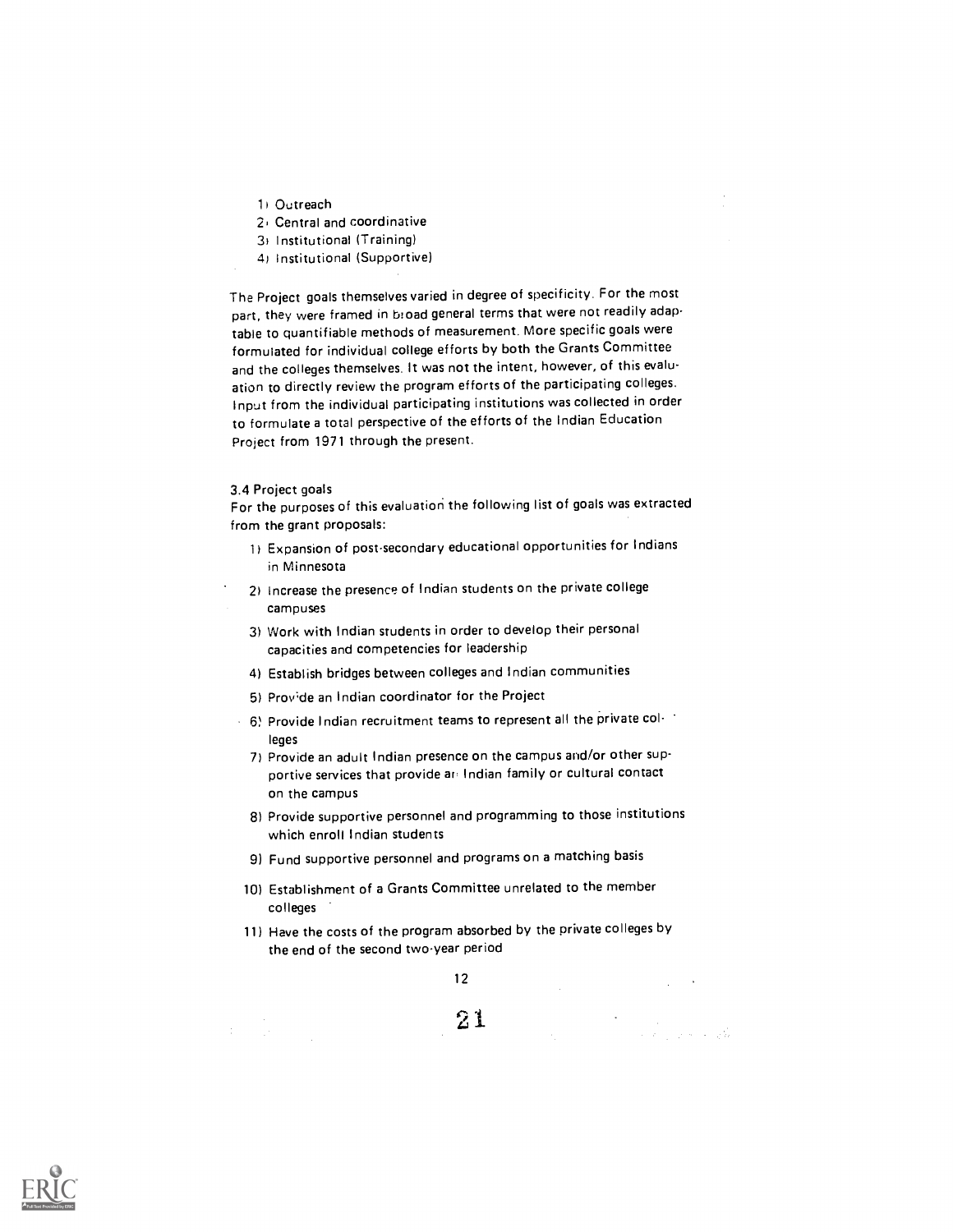

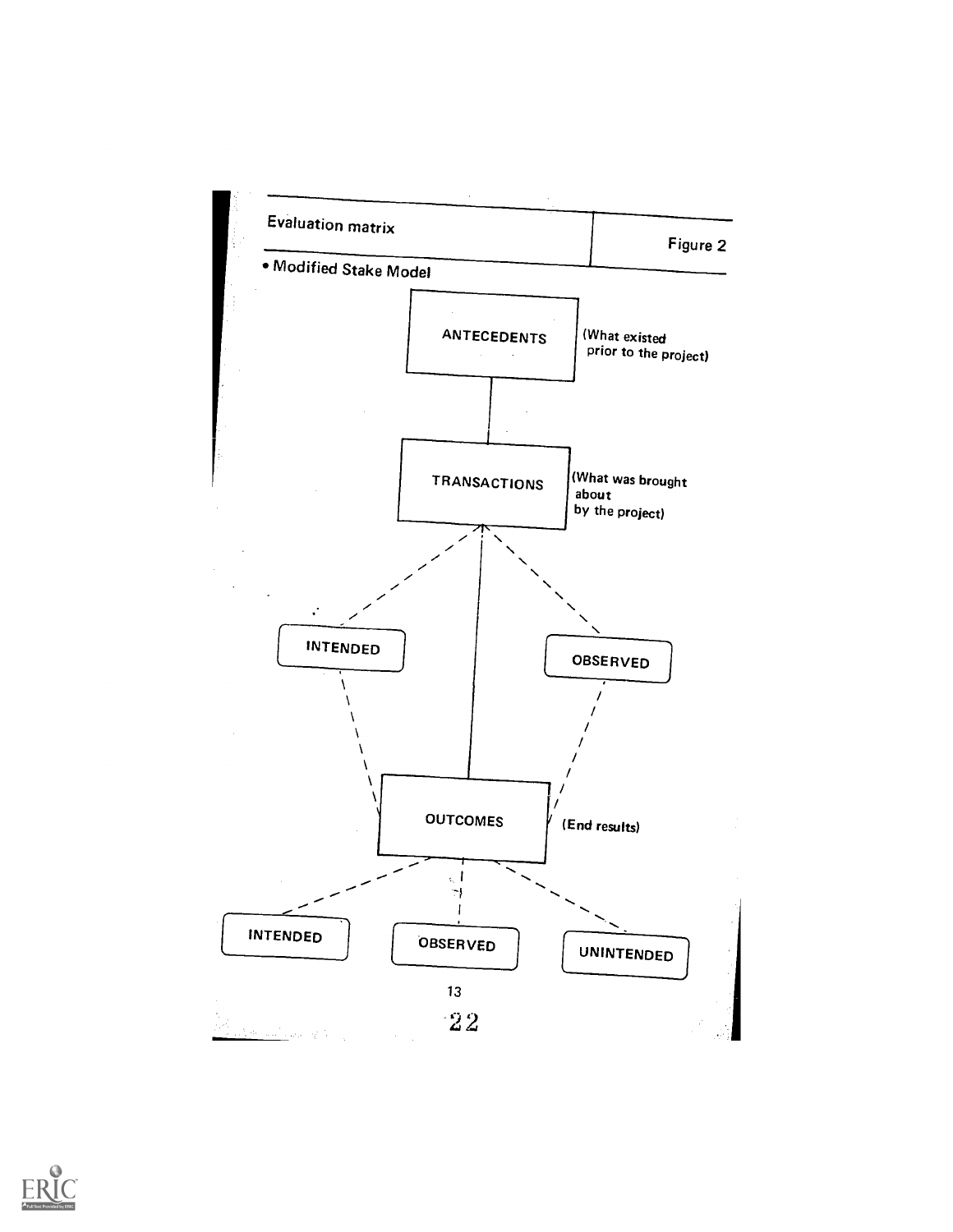- 12) Have an enrollment of 400 Indian students on the private college campuses at the end of a five-year period
- 13) Increase number of Indian staff at the private colleges
- 14) Development of Indian classes and studies
- 15) Initiate Indian programs and organizations
- 16) Provision of an environment, both academic and social, that will encourage Indian students to make steady progress toward their education goals
- 17) Develop among the total student body, faculty and staff of the private colleges greater awareness of the contributions of American Indians to American society
- 18) Dissemination of bibliographic information on American Indians to the private college libraries, along with expansion of library holdings in the area
- 19) Articulation and improvement of financial aid policies concerning Indian students

#### 3.5 Interpreting the evaluation process

The evaluation process itself is developmental. It is divided into three major categories representing: a) the events prior to the Project (antecedents), b) the events brought about by the Project (transactions) and c) the final outcomes, intended observed, and unintended. Though less exacting than quantifiable techniques of measurement, this process of formal structure evaluation enables both the researcher and the reader to make valid judgments concerning accomplishments, or lack thereof, in regard to the Indian Education Project.

The frame of reference for any judgments made directed at the Indian Education Project emanated from the original goal-set. Purposes other than those formally stated by the Indian Education Project were not taken into consideration.

# 4.0 Evaluation matrix

The modified Stake Model was segmented into three major sections.

| 1) Antecedents<br>2) Transactions<br>31 Outcomes | 2.3 |  |  |
|--------------------------------------------------|-----|--|--|
|                                                  | 14  |  |  |
| ٠                                                |     |  |  |

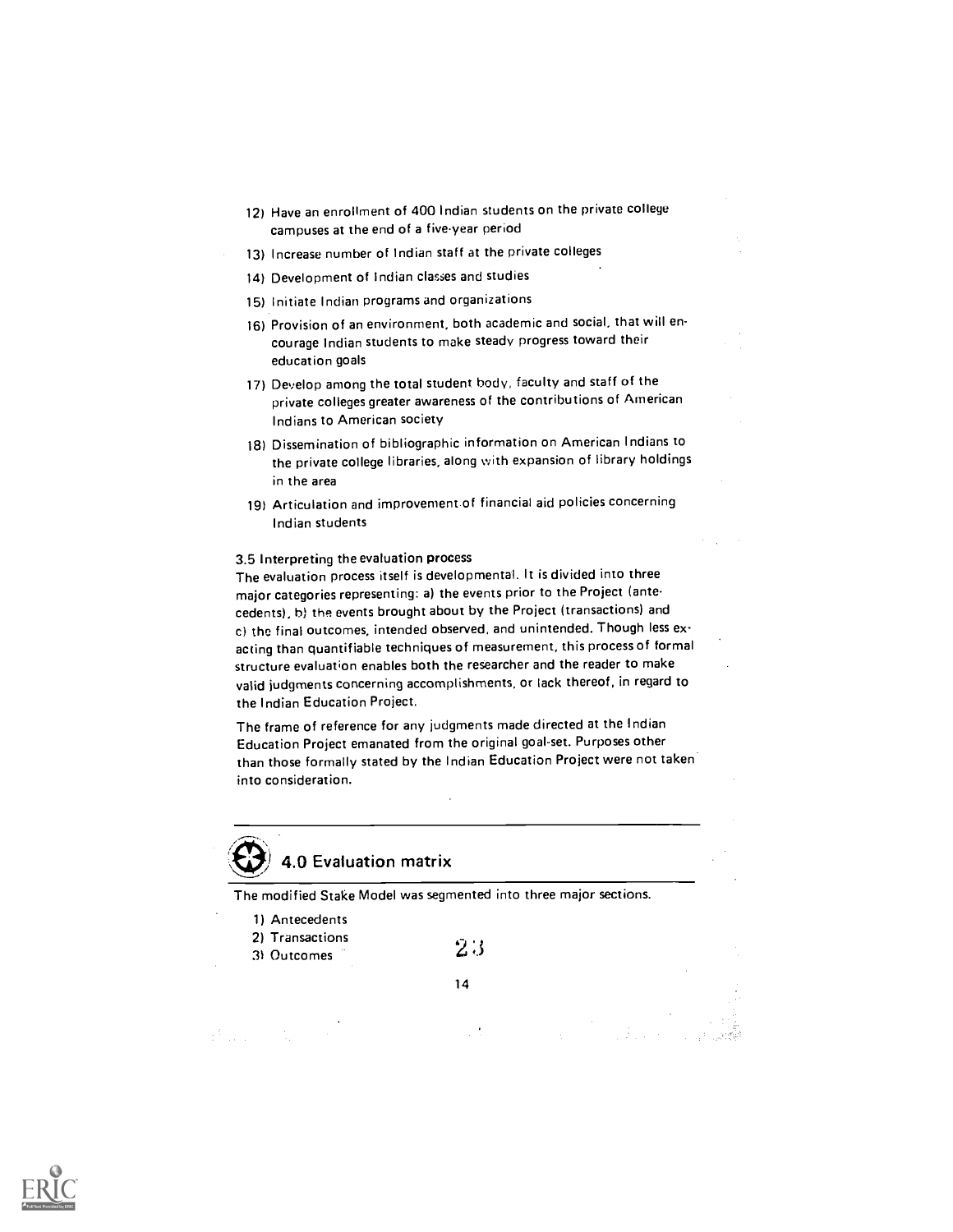#### 4.1 Indian Education Project antecedents

What existed prior to the forming of the Indian Education Project is critical to building an understanding of the level of accomplishments that may justly be attributed to Project efforts. In serving this purpose, an attempt was made to ascertain what existed prior to the Indian Education Project. Since a concise chronological written record of achievements in the area of Indian education was not maintained, much of the necessary information is difficult to locate or properly identify (given the time constraints of this evaluation).

The list of Indian Education Project antecedents was derived from documentation provided by the colleges, the original grant proposals and the Project files. For the purpose of organization and clarity, they are broken down into four primary functional areas as previously noted.

#### 4.1.1 Outreach antecedents

- a) Commitment to minorities
- b) Recognition of Indian students as a major minority group in the upper midwest
- c) Development of service programs directed at Indian constituencies
- d) Sponsorship of conferences related to Indian people and culture
	- 1. "Indian Education  $-$  What can the private sector do?" (St. John's University, College of St. Benedict, WCCO, April 17, 1970)
	- 2. American Indian Conference (Concordia College, Moorhead, February 2, 1970).
	- 3. Poverty in America (Concordia College, Moorhead, October 6-7, 1969)
	- 4. Minnesota Indian Americans (Concordia College, Moorhead, March 11-13, 1971)

#### 4.1.2 Central and coordinative

a) No centralized coordinated activities existed in the area of Indian education

#### 4.1.3 Institutional (Training)

- a) Programs that encouraged the participation of Indian students at several private colleges
- b) Library Services Institute (St. Catherine College, Summer 1969)
- c) Indian Culture Program (College of St. Teresa, 1971)

15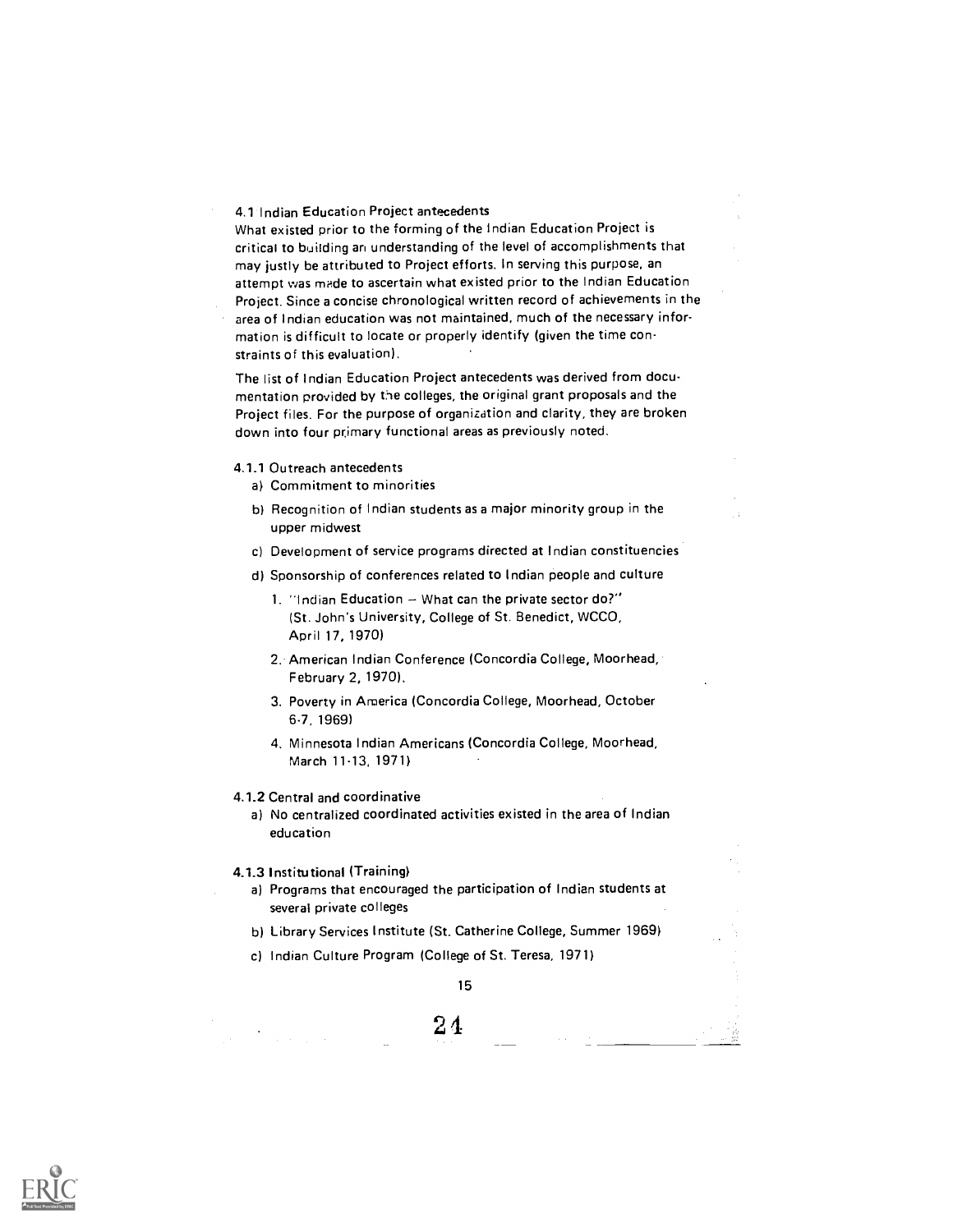- d) Intercultural Exchange Program with Fort Lewis College (Concordia College, Moorhead, 1970-71)
- e) Medical Aid Training Program for Indian Women (College of St. Scholastica, Summer 1967)
- f) Indians of North America Indian History Course (College of St. Scholastica, 1970-71)
- g) Talent Search Program (College of St. Scholastica, 1970.71)
- h) Indians and American Society non-credit course (Concordia College, Moorhead, February 1971)
- i) Substantial Indian enrollment at Macalester as part of Expanded Educational Opportunity Program (EEOP)

#### 4.1.4 Institutional (Support)

- a) Indian support staff and faculty at relatively few institutions
- b) Indian Affairs Committee (College of St. Scholastica)
- c) Talent Search Staff (College of St. Scholastica)
- d) Support staff for EEOP to strengthen student support services for minority students (Macalester)

The list of Project antecedents indicates that a nucleus of programs, staff and activities in the area of Indian education was observed to be in existence at some of the private colleges prior to initiation of the MPCRF IEP. From this nucleus, the efforts of several individuals, the financial support provided by the Northwest Area Foundation, the Indian Education Project began establishing its goals and securing a staff. The difficult task of sponsoring Indian education programs at Minnesota's private colleges was thus initiated.

#### 4.2 Indian Education Project transactions

The Stake Model was designed to build both logically and developmentally. With this in mind, the next step in the evaluation process is the delineation of the activities made possible by the Indian Education Project. This is what Stake refers to as transactions. The transactions are dichotomized into categories, 1) intended, 2) observed. If properly structured, logical contingencies ought to develop along the intended transactions matrix while observable evidence should serve to denote the empirical contingencies held forth for the observed transactions. (See Figure 2 for further explanation.)

The intended transactions in this case are the Indian Education Project goals (previously stated). Observance of goal accomplishment is then depicted through citing actual occurrences. The degree of goal attain-

16

2 5

 $\mathcal{L}_{\text{max}} = \mathcal{L}_{\text{max}} = \mathcal{L}_{\text{max}}$ 

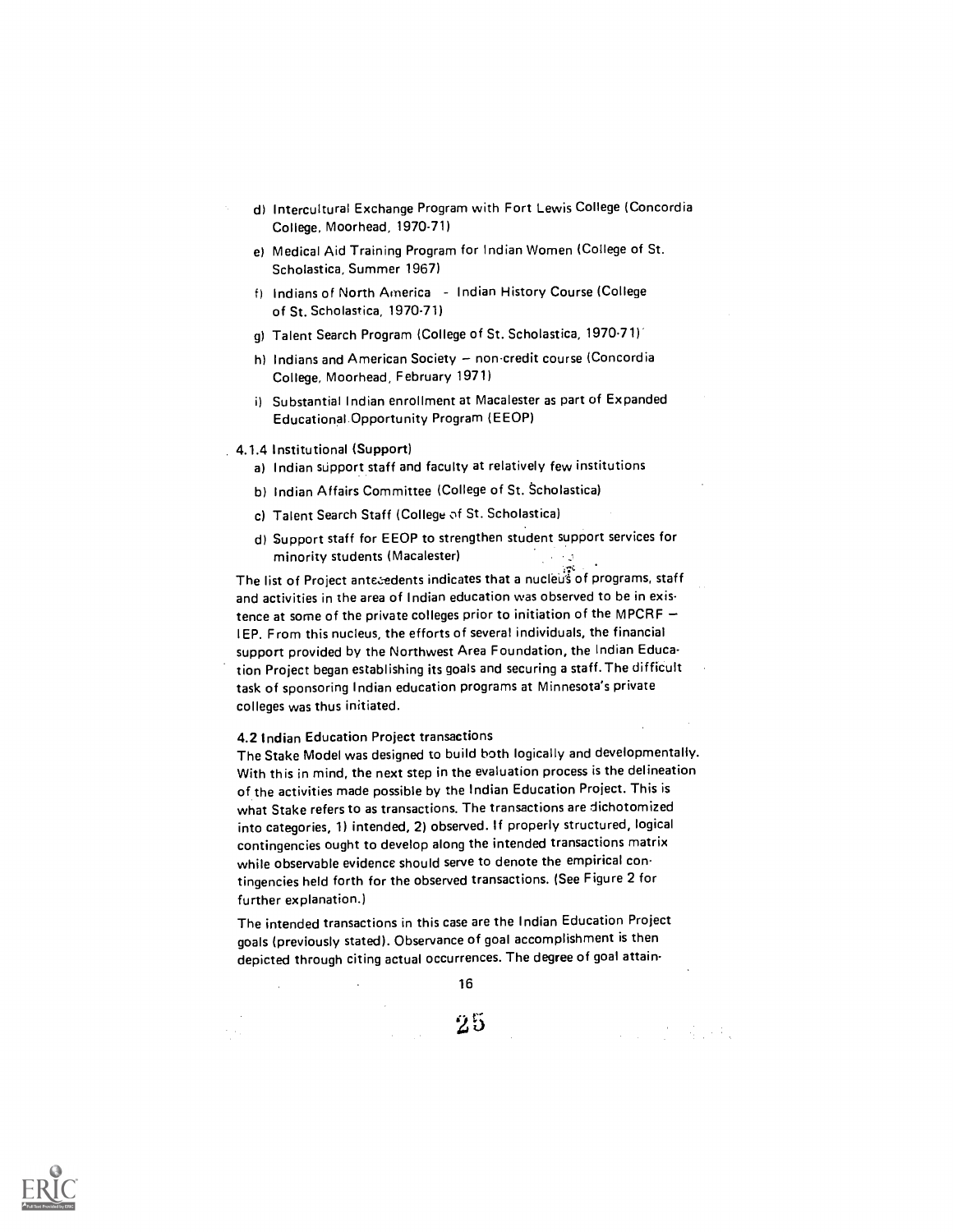ment is more directly related to the Project outcomes and therefore will be discussed in greater detail in a later section of this evaluation.

4.2.1 Central and coordinative

 $\bullet$  a) Intended transaction  $-$  provide an Indian coordinator for the Project

Observed transaction - during the existence of the Project three people have occupied the position of Indian Education Project coordinator. All were Native Americans and had prior experience in an educational setting. The third and final Project coordinator had longest tenure of the three, occupying this position from November, 1973 to the completion of Phase I of the Indian Education Project at the end of February, 1976. Coming to the Indian Education Project after many years of service to Indian people with the Bureau of Indian Affairs and later the Indian Ministries Division of the Executive Council of the Episcopal Church, he contributed much insight and direction to the Project's efforts. The relationships developed by the coordinator with the private college administrative and teaching personnel were of the highest caliber. The coordinator helped to maintain the Project's image and performed the administrative functions necessary in order to enable the Indian Education Project to efficiently achieve its goals.

- $\bullet$  b) Intended transaction establish an Indian Education in theory Committee to direct the Project
- Observed transaction  $-$  the Advisory Committee was formed to oversee overall Project efforts except for the allocation of grant funds. For this purpose a separate Grants Committee was established with the coordinator participating as an ex-officio non-voting member. When Project grant monies were exhausted the Grants Committee no longer had a purpose and was merged into the Advisory Committee through inviting the Grants Committee members to join the Advisory Committee. The Advisory Commitee has been predominantly Indian. Currently, it has three non-Indian members. They are the assistant executive director for academic planning of the Minnesota Higher Education Coordinating Board and the deans of students of Hemline University and the Minneapolis College of Art and Design, respectively. The Advisory Committee met monthly for the length of the Project and has voted to continue to meet during the current interim period.
	- c) Intended transaction establish an Institutional Grants Committee unrelated to the member colleges

Observed transaction  $-$  the Institutional Grants Commitee was established to evaluate private college Indian education program proposals. The In-



**化学** (1980年) (1980年)

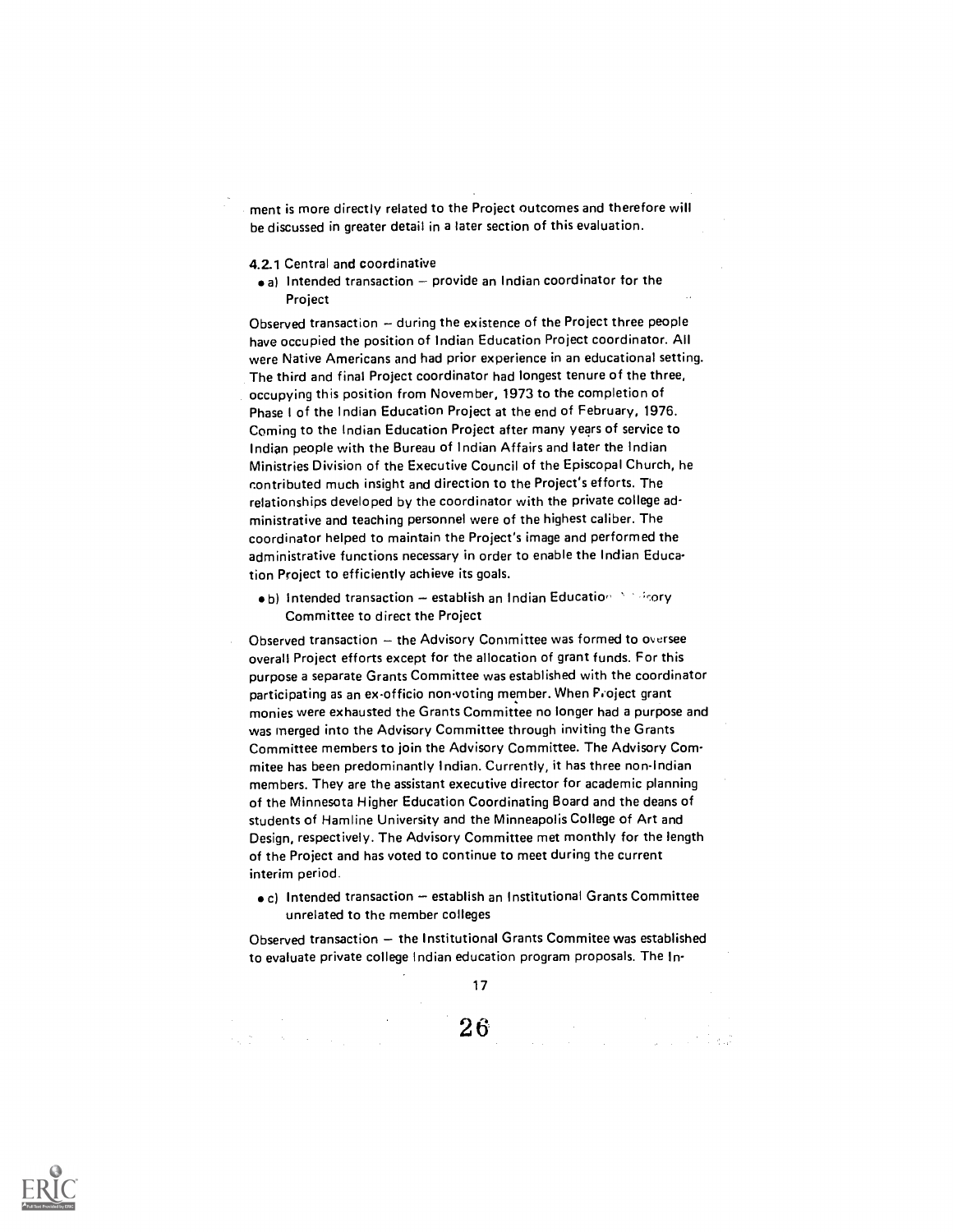stitutional Grants Committee set goals for individual colleges and based derisions regarding the continuation of funding upon movement toward those goals. The judicious and discretionary allocation of Project funds was a direct result of the'combined individual efforts of the members of this committee. 7he committee functioned effectively, though independent of the Advisory Committee. This allowed Project funds to be distributed in a fair and unbiased manner.

 $\bullet$  d) Intended transaction - dissemination of bibliographic information to private college libraries to aid the expansion of private college library acquisitions concerning Native Americans.

Observed transaction  $-$  the coordinator's office disseminated bibliograph ies and other pertinent material to the private college's library staffs. Most of the colleges showed a considerable expansion of their library holdings in the areas of Indian history; Indian cultare; Indian affairs; Indian music and Indian art.

e) Intended transaction - provide Indian recruitment teams to represent all the private colleges

Observed transaction  $-$  the objective of providing a centralized recruiting team to represent the private colleges as a group to potential Indian students, did not occur. The difficulties that arose in this area might be attributed in part to the competitive spirit inherent in this sector of education and other problems associated with developing a joint venture of this nature. The coordinator's office did engage itself in some central recruiting activities. A brochure containing information about the Indian education programs at the private colleges was produced and distributed. The coordinator also represented the Indian Education Project at several local college days and made information available regarding the Indian education efforts of the private colleges to high school counselors and other concerned individuals.

4.2.2 College/Indian community relationships

 $\bullet$ a) Intended transaction  $-$  establish bridges between the private colleges and the Indian communities

Observed transaction - college/Indian community relationships developed differentially for each of the institutions involved in the Project. The following were developed over the duration of the Indian Education Project:

- 1) College of St. Benedict relationships with Minnesota Chippewa Tribe
- 2) College of St. Catherine has made many contacts with the local Native American community in the Twin Cities. College facilities

18

 $27\,$ 

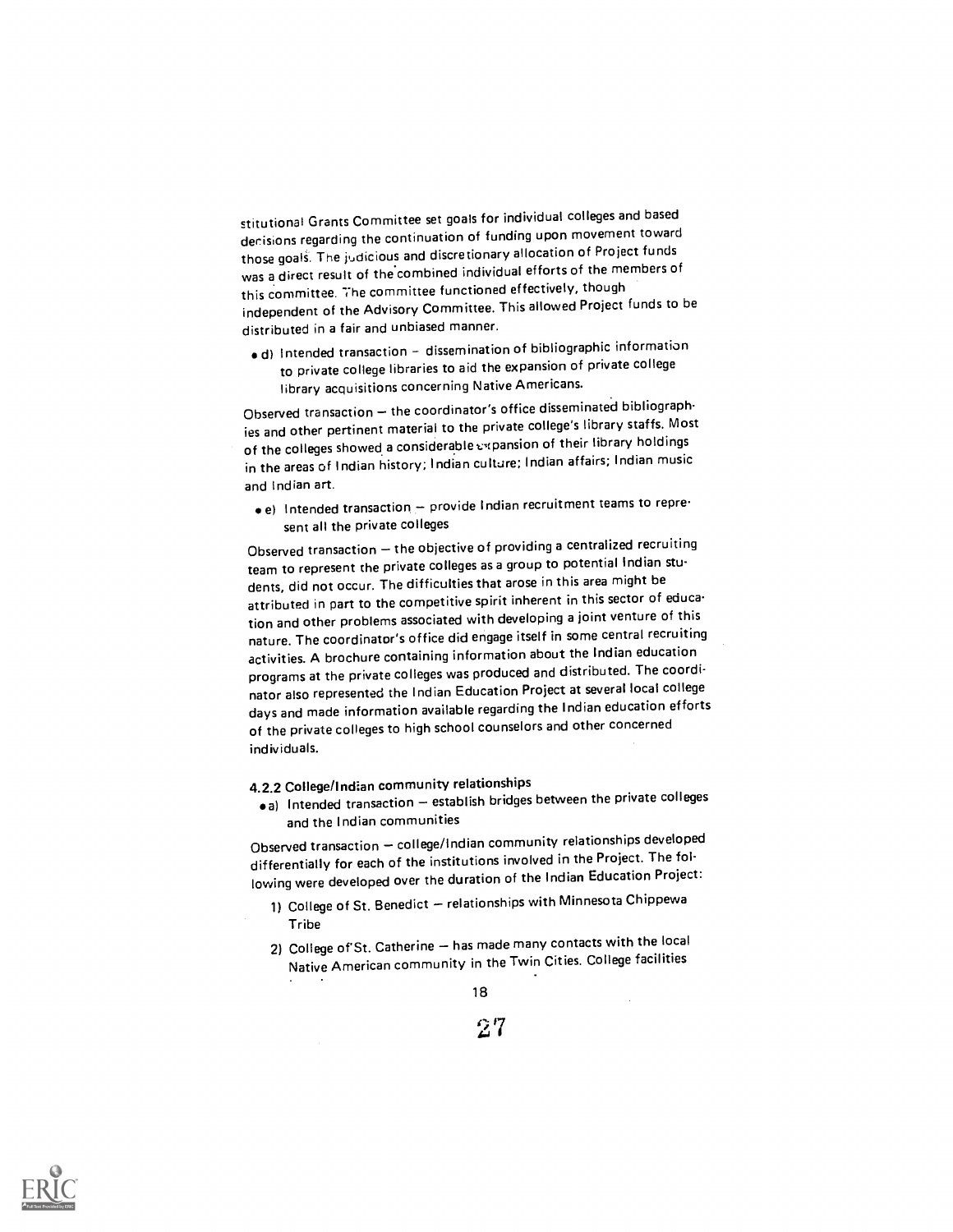nave been made available to the Native American community for the sponsoring of community events on several occasions.

- 3) College of St. Scholastica the college sponsored an Indian Outrider Program whereby college faculty took a mobile resource van to Indian reservations in northeastern Minnesota and northwestern Wisconsin. Both credit and non-credit courses were offered on the reservations through this program. This program is highly regarded by the participating Indian communities and although it was made possible by funds from a Bush Foundation grant, the groundwork laid by the college's Indian Education Project program made the attainment of this grant possible.
- 4) College of St. Teresa faculty members from the college established personal contacts with Cheyenne and Crow Tribes. As a direct result, the college sponsored an Indian art show in the spring of 1975. The exhibits were the work of Crow artists.
- 5) Concordia College (Moorhead) student teachers from the college did their required field experience on the Red Lake Reservation. College personnel also made contacts with the Fargo-Moorhead Indian Center and the Nokomis Day Care Center.
- $6)$  Macalester College  $-$  the college acquired a grant from the Rockefeller Foundation for the purpose of further developing community service activities. The success of Macalester's Indian Education Project program was instrumental in the college's obtaining this additional grant. Indian community members have participated in the college's Indian Week activities on a regular basis.
- $7)$  Minneapolis College of Art and Design  $-$  student interns from the College of Art and Design taught at the Regional Native American Urban Center in Minneapolis
- 8) Representatives of various tribal organizations and urban Indian groups participated on the Project Advisory Committee.
- $\bullet$  b) Intended transaction  $-$  development of Indian classes and studies

Observed transaction  $-$  the development of Indian classes and studies differed from college to college. No unified approach was observed, nor was any encouraged by the Project. One institution has established a bona fide major and minor in Indian Studies. Other participating colleges have developed and offered courses that both augment and interface with the general curricular offerings, especially in the area of general education. The classes in Indian studies have been quite popular with the non-Indian students at the colleges. This has created a spirit of awareness and sensitivity to the background and culture of Indian people thus serving to



<sup>2 8</sup>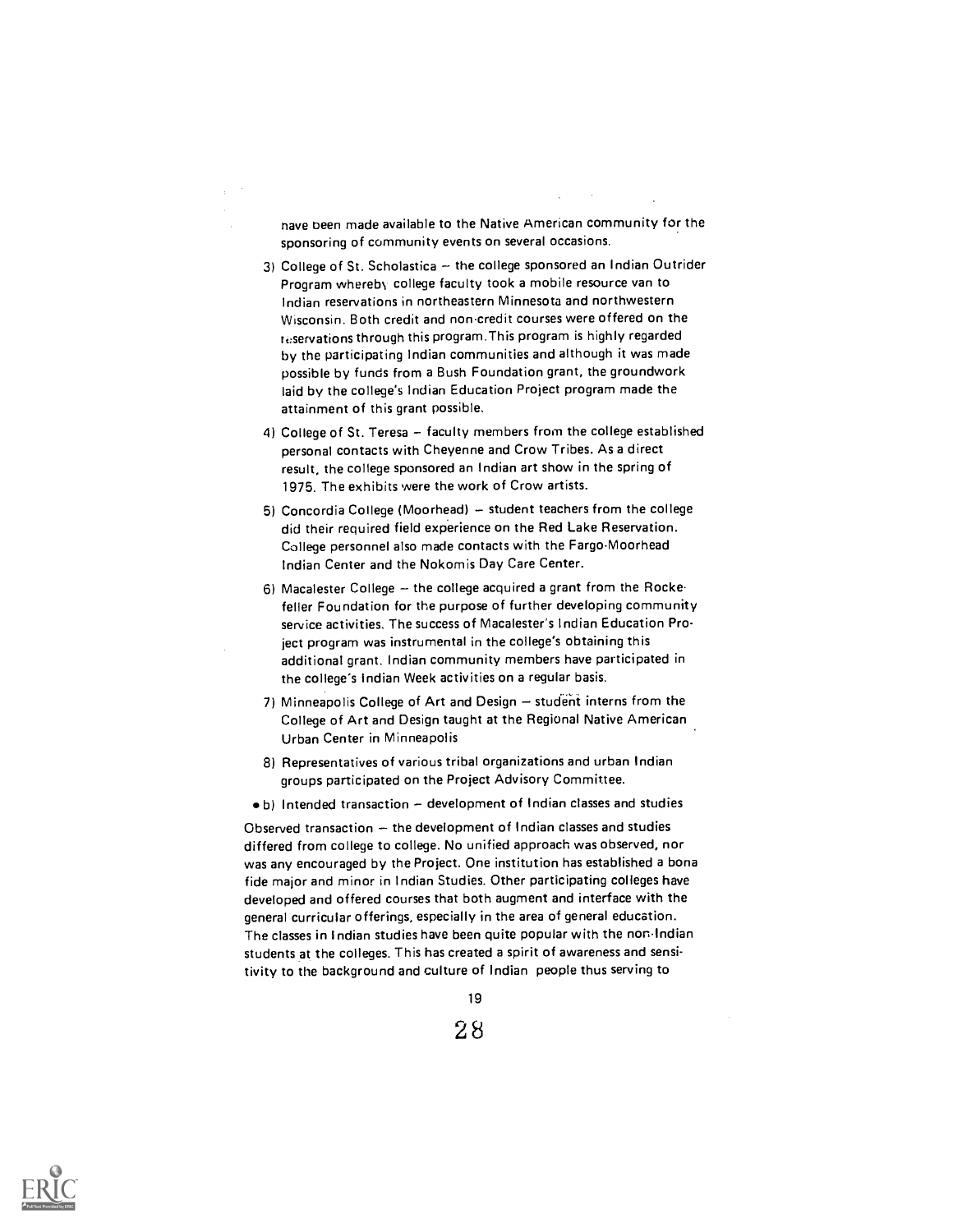eradicate many myths and stereotypes about Indian people. One college has taken courses directly to several Indian reservations (with the help of some additional outside funding). See appendix for a complete list of courses offered by the participating colleges.

 $\bullet$  c) Intended transaction – initiate Indian programs and organizations

Observed transaction  $-$  Indian student organizations have appeared at most of the participating colleges. Extra-curricular activities for Indian students were also developed. The Indian student organizations appeared stronger at the beginning of the Project than now at some institutions. This is due in part to the development of self confidence by the Indian students. They have become more willing to participate in college-wide activities. At one institution the first president of the nursing organization was an Indian. One dean of students felt that the participation of Indian students in the intramural sports program helped them build their self confidence and leadership abilities and afforded the opportunity to interact with non-Indians on a competitive, yet friendly basis. Pow:Wows were sponsored by many of the institutions involved in the Indian Education Project. Other special events covering a broad range of subjects were sponsored by the colleges - lectures, Indian art exhibits, symposia, workshops and Indian weeks. Indians and non-Indians, from both the college and the outside community, participated in the college-sponsored events. Trips to national Indian meetings by enrolled students were made possible by the Project. A Careers Day for Indian students was also sponsored.

 $\bullet$  d) Intended transaction  $-$  fund supportive personnel and programs on a matching basis

Observed transaction  $-$  all grant money was allocated to the colleges on a matching basis. This was intended to help support general Indian program development through the funding of permanent Indian faculty, counselors and recruiters. A total of S222,500 was allocated to the participating colleges by the Indian Education Project. In addition to the college's portion of the matching formula, other college funds and resources, plus additional grant support from various foundations, were channeled to the various Indian education programs.

 $\bullet$  e) Intended transaction - provide an adult Indian presence on campus and/or other supportive services that provide an Indian family or cultural contact on the campus

Observed transaction  $-$  the adult Indian presence on the private college campuses has been fulfilled through the hiring of Indian faculty and other professional staff. They serve as adult role models for the'Indian students. Their presence on campus provides a leadership model for the students, a



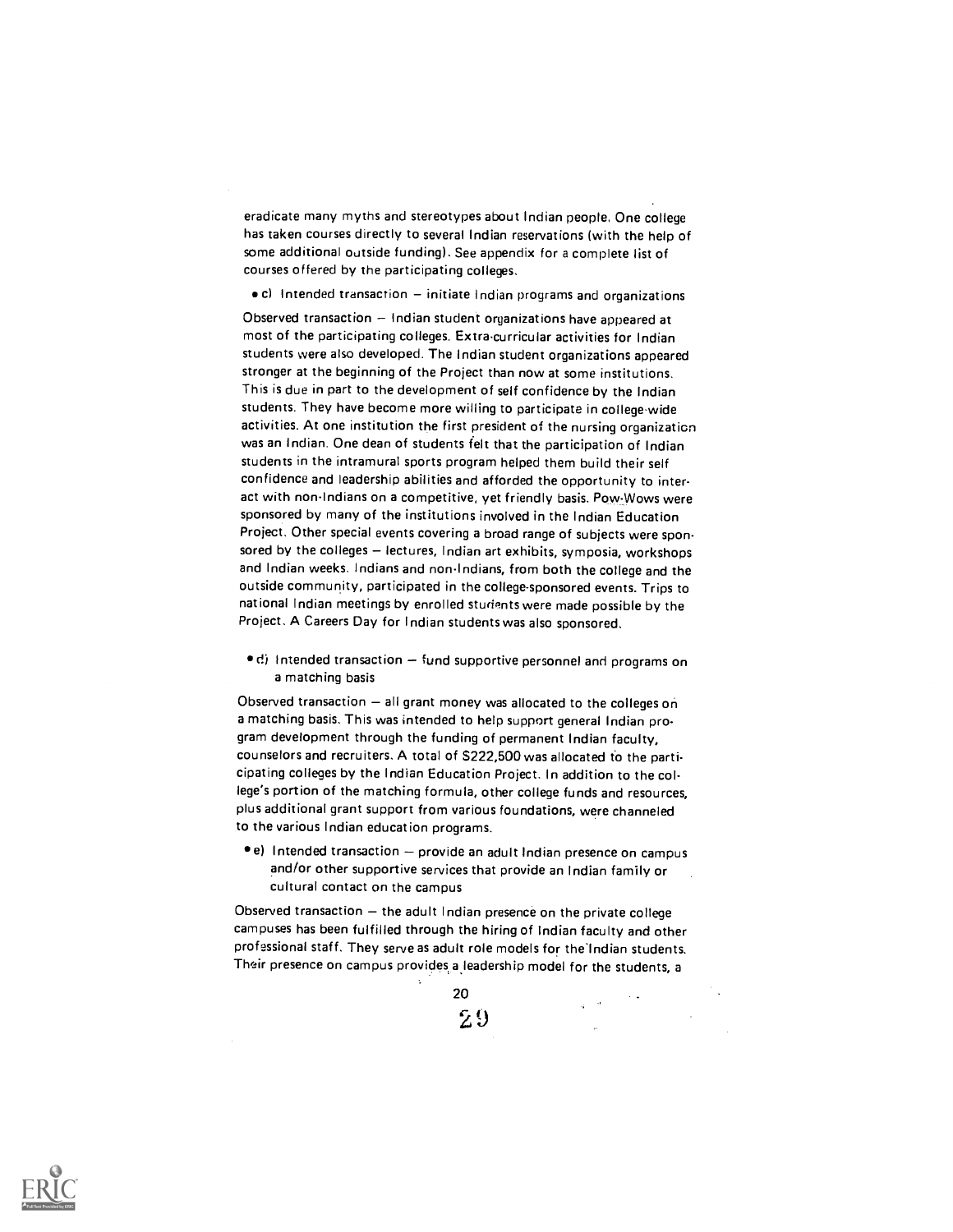sense of awareness of cultural and religious differences and a liaison function necessary to help Indian students make the transition to college.

 $\bullet$  f) Intended transaction  $-$  increase the number of Indian staff at the private colleges

Observed transaction - the direct efforts of the Indian Education Project helped increase the number of Indian faculty members at the private col- leges significantly. Presently seven full-time faculty, plus several other ployed by the private colleges. Six Indian professional staff members are employed by the private colleges as Indian student counselor/recruiters.<br>Three of the private colleges are currently in the process of recruiting an Indian person to fill a new or vacated position on their staffs. Several part-<br>time Indian faculty are also employed by the private colleges.

q) Intended transaction  $-$  provide funds for supportive personnel and programming to the institutions which enroll Indian students<br>Observed transaction  $-$  grant funds from the Indian Education Project en-

abled some of the participating private colleges to hire full-time Indian<br>faculty and supportive personnel. Much of the program development that did occur would not have were it not for the Indian Education Project's<br>efforts. Indian Education Project funding provided the private colleges with<br>an initial source of revenue to encourage the hiring of Indian profession

## 4.3 Project outcomes

 $\ddot{\phantom{a}}$ 

The Stake Model application used herein specifies project outcomes in a segment. An analysis can be drawn from a comparison of intended out-<br>comes with observed outcomes. Precise measurement is not possible, but<br>the reader may make his own judgments in relation to Indian Education Project accomplishments by simply comparing final outcomes with those originally intended. The achievements of the Indian Education Project are depicted in this section.

The Indian Education Project outcomes serve to foster an understanding of the total Project accomplishments by clearly delineating what the Project has achieved.

• a) Intended outcome – expansion of post-secondary educational oppor-<br>tunities for Indians in Minnesota

Observed outcome – enrollment of Indian students in Minnesota's private colleges rose dramatically. Prior to the Indian Education Project only 40

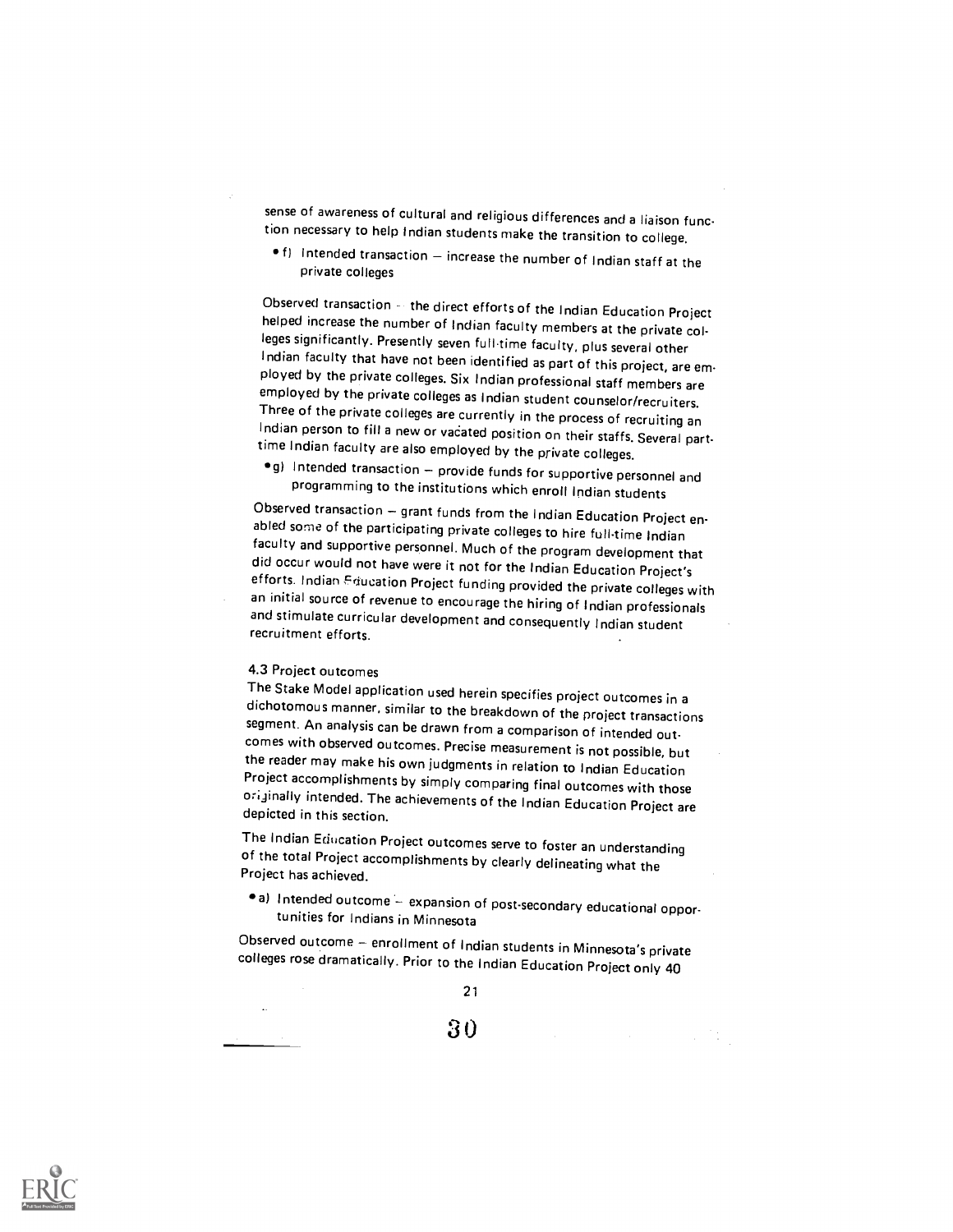I ndian students were enrolled in the private sector. Today more than 170 Indian students are working toward degrees in the Minnesota private col. leges. A continuing increase in the number of Indian students choosing to attend a Minnesota private college is expected. Expansion of current pro grams and Indian staff is contingent upon enrollment and available resources. The financial constraints facing many of the private colleges will make much program expansion based on hard college dollars appear un. likely. A more optimistic finding is that the seven continuing Indian education programs are not expected to make any major cutbacks for the coming year. Some vacated positions will be filled and limited expansion, where enrollment warrants this, will take place. Many colleges are seeking further outside support to continue the development of their Indian education efforts. The present steady state of institutional support for Indian programs.is not likely to change over the next few years. The few colleges that have been in an expansive mode are recruiting actively and looking to supplement college dollars with outside support.

 $\bullet$ b) Intended outcome - increase the presence of Indian students on the private college campuses.

Observed outcome - the enrollment increases over the duration of the Indian Education Project directly address the issue of Native American presence. The Project efforts have stimulated the colleges to go beyond the issue of access in order to encourage presence. The sincere and genuinely copcerned attitude of the private college administrations visited during the evaluation effort demonstrated the positive impact that the Indian presence has had for the private colleges. The Indian presence has affected the colleges socially, culturally, and morally. It has helped foster a clearer understanding of the Indian people by students, faculty, and staff not exposed to the Native American culture prior to the Project. An Indian presence now exists on many of the campuses, not just physically, but has manifested itself within the curriculum, the extracurriculum, and the library.

 $\bullet$ c) Intended outcome  $-$  work with Indian students in order to develop their personal capacities and competencies for leadership

Observed outcome -- Indian students immediately assumed leadership roles within the Indian student organizations. As the programs continued to develop and the students felt more comfortable with the collegiate environment, they began to approach and assume other leadership roles both within and outside the college community. At one institution the first president of the nursing organization was a male Native American; at another institution the original Indian Education Project grant proposal



 $31 \,$ 

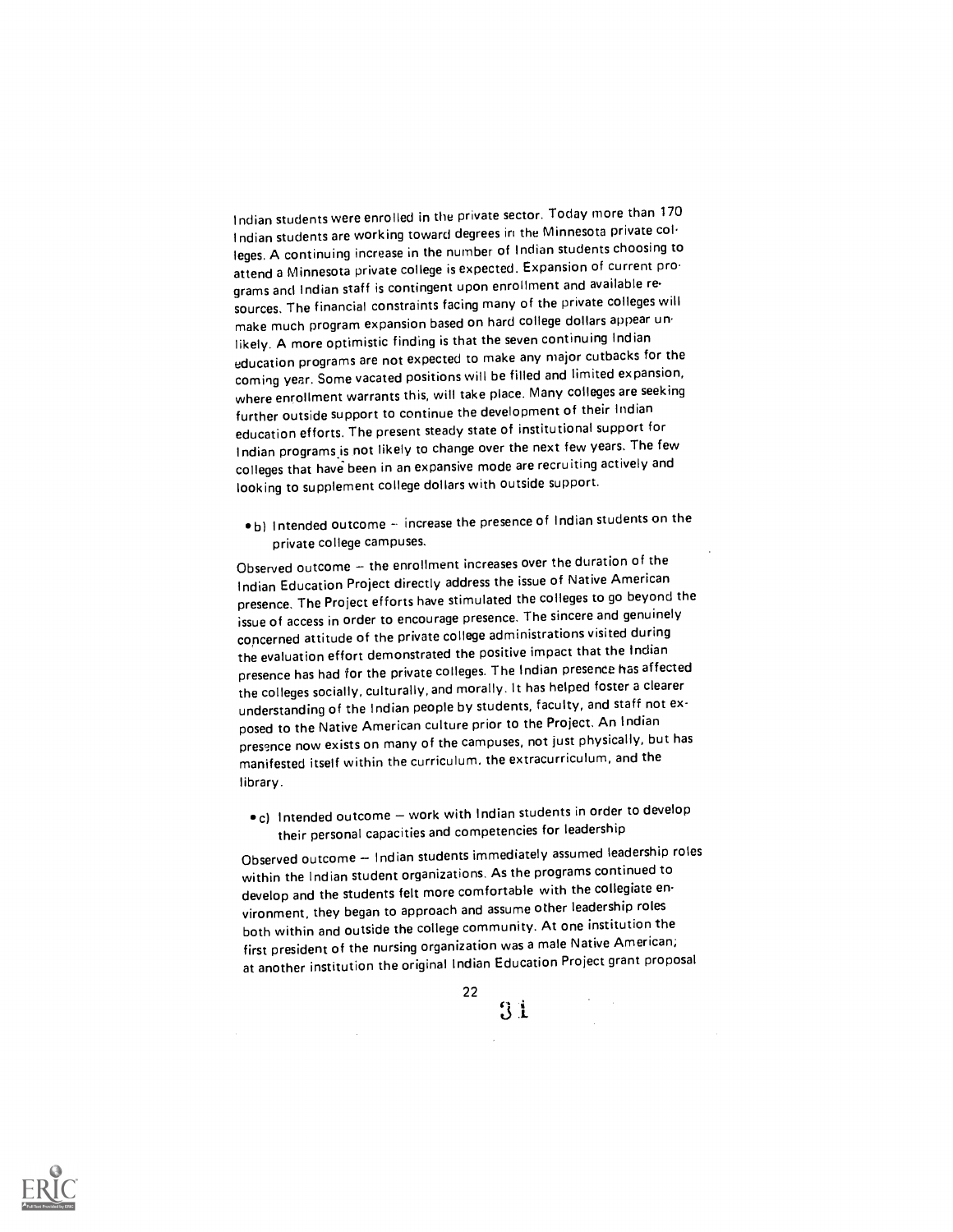was drafted by a group of Indian students. Indian students who have participated in the program have done independent research, had art exhibitions, gone on to graduate school, and have assumed responsible positions in the professions, business, and their communities.

 $\bullet$  d) Intended outcome - have the costs of the program absorbed by the private colleges by the end of the second grant period

Observed outcome - of the ten colleges participating in the Indian Education Project, seven have chosen to actively continue their Indian education programs. The costs of the programs have essentially been writ-<br>ten into the college budgets and have become part of the regular operations of the colleges. In some cases, college funds have been supplemented by other external grant funds. Funds for expansion are difficult for the colleges to provide since the financial positions of many of the participating colleges is extremely limited. In some cases, picking up the continuing<br>funding (when Indian Education Project dollars were exhausted) for Indian faculty and staff was a difficult decision. The affirmative position taken by<br>most of the institutions demonstrates their strong belief in and support for the Project, its accomplishments, the need for its continuation. Additional outside funding is needed to stimulate further program development.

e) Intended outcome -- have an enrollment of <sup>400</sup> Indian students in the private colleges at the end of a five year period

Observed outcome - this goal has not been achieved. The current Indian..<br>student enrollment at the private colleges is 174, just under half the original goal for the Project. The conclusion drawn by the informed personnel<br>at the private colleges is that the original goal of 400 was unrealistic. The expansion of educational opportunities for Native Americans in Minnesota's public post-secondary educational institutions was not properly taken into account when the original goal was established. The net i<br>increase in Indian student enrollments in the Minnesota private colleges since the inception of the Indian Education Project is 134. An enrollment<br>increase of 435 per cent must be considered a significant accomplishment.<br>It is felt that the original goal of 400 Indian students can still be ach

toward their educational goals.

Observed outcome  $\sim$  providing an atmosphere that would maintain a

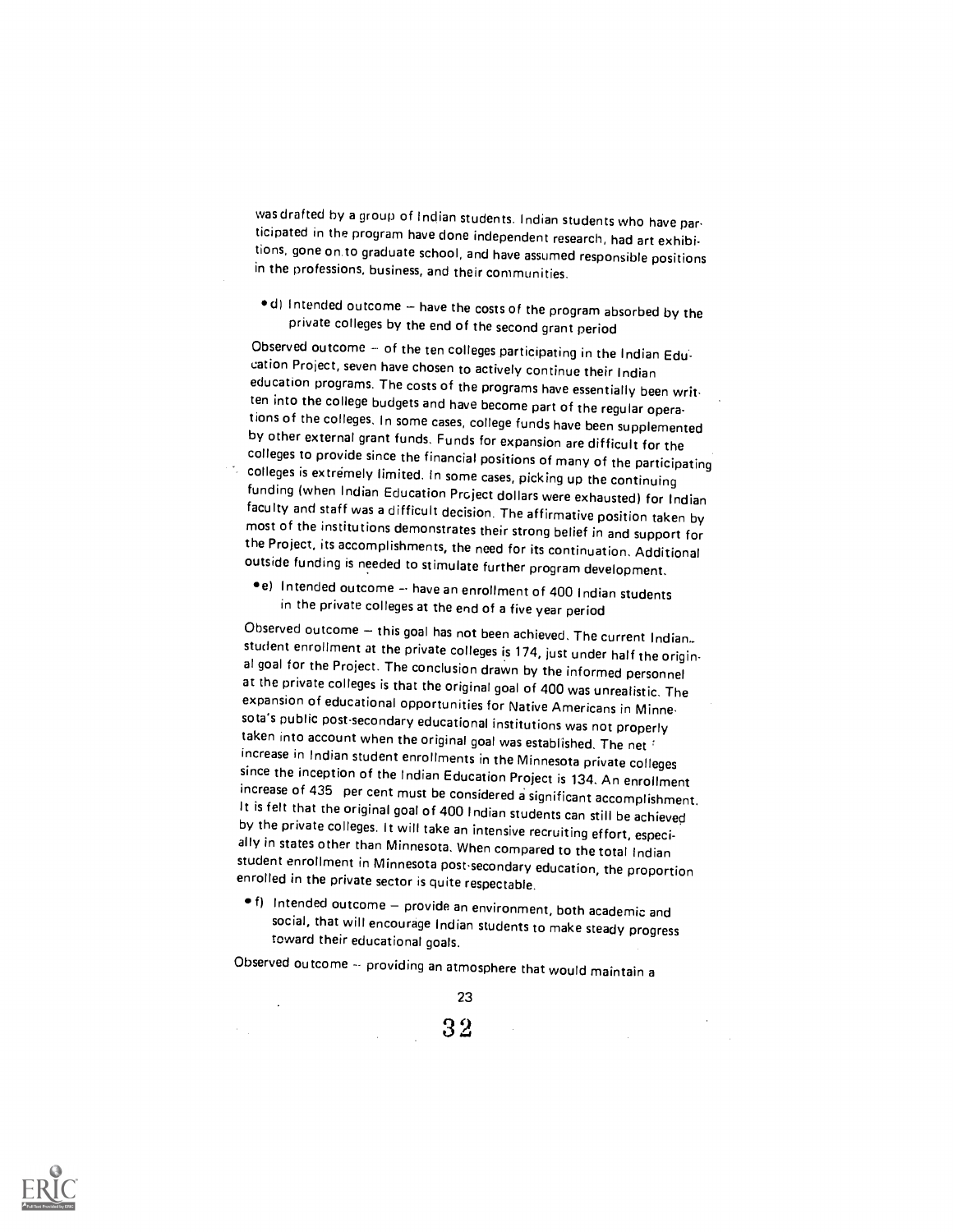comfortable learning environment for Indian students at the private col leges has been viewed as necessary. In order to achieve this, the colleges hired Indian faculty ancl staff, provided special facilities and space in some cases (Indian Houses, Indian Rooms, studio space, etc.) and sponsored events that recognized the Indian culture and heritage. These included speakers, guest lecturers, Indian Week, pow.wows, field trips, conferences, artistic, and musical events. Some colleges had more success in this area than others. The programs with larger, more stable enrollments seemed to accomplish this goal more readily. A critical mass in terms of Indian student body size becomes necessary. This number would be about 15 students. Ample Indian student body size allows a sense of group affiliation to develop. Effective peer group relationships among Indians help foster self-confidence and stimulate interaction with the rest of the college community.

 $\bullet$ g) Intended outcome - develop among the total student body, faculty, and staff of the private colleges greater awareness of the contributions of American Indians to American society.

Observed outcome  $-$  the Indian student, faculty, and professional staff presence on the private college campuses brought about by the Indian Education Project helped educate non-Indians and create a greater degree 'of pluralism. Greater awareness came about through interaction, curriculum development, workshops, lectures, and social activities. Each institution added its own unique dimensions and perspectives to the accomplishment of this goal. The strong support from the colleges' administrations in most cases provided a sense of central authority and accountability for the program's operation. The wide variety of cultural activities sponsored through Indian Education Project efforts were well attended and appreciated by non.Indian students and staff at the colleges.

 $\bullet$  h) Intended outcome  $-$  articulation and improvement of financial aid ' policies concerning Indian students

Observed outcome  $\div$  financial aid has become less of a barrier to access to a private college education that it was at the beginning of the Project. At most of the private colleges sufficient financial aid is now available through a combination of federal, state, college, and BIA funds. Fewer Indian students now have to take out student loans since that portion of the usual financial aid package is generally covered by a higher education grant. Many problems regarding financial aid for Indian students were encountered at the beginning of the Indian Education Project. Initially, a lack of understanding of the BIA funding process and cbjectives caused many of the difficulties. This problem has been generally overcome, . though some differences in opinion as to financial aid policies still exist.

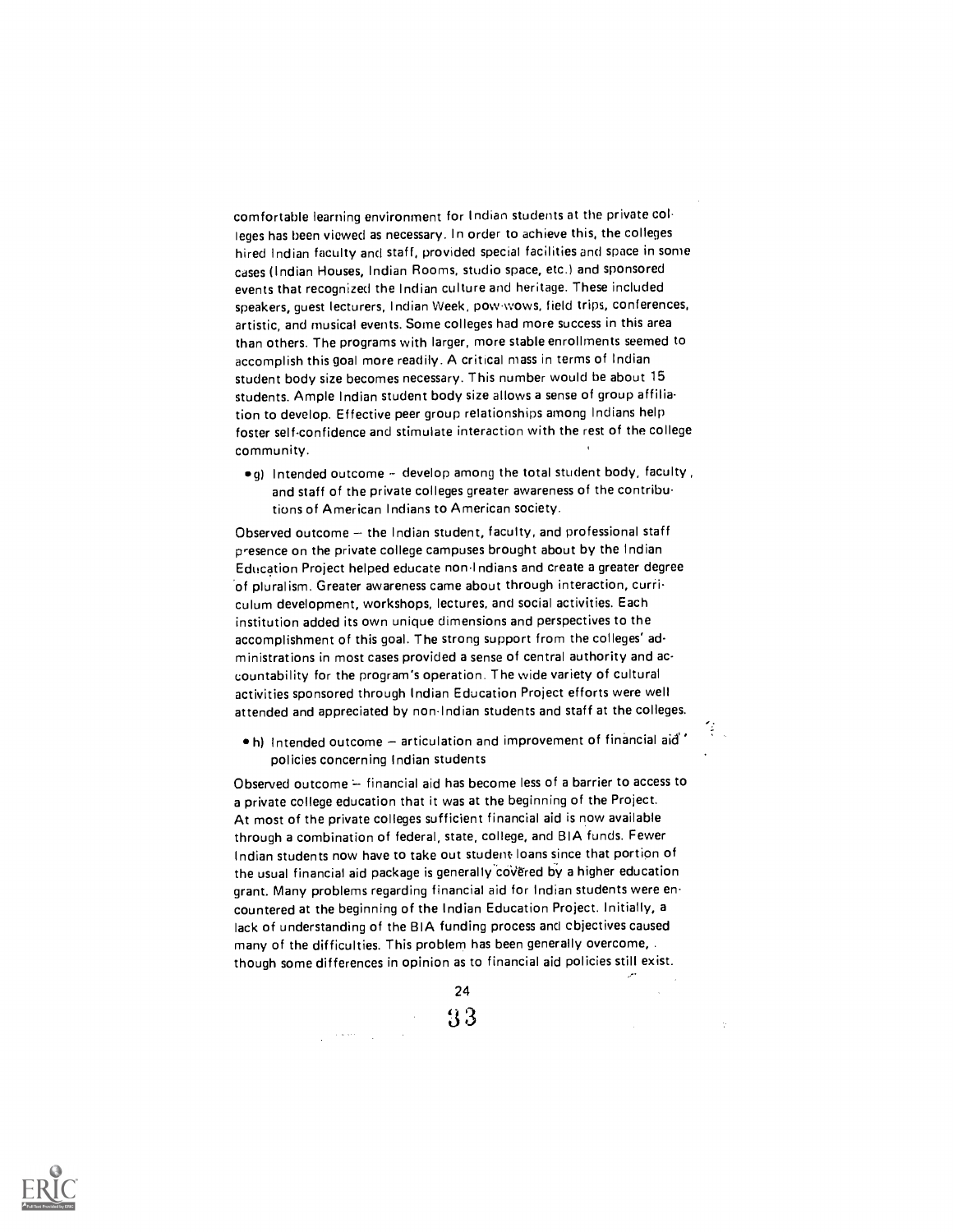The financial aid personnel at the colleges as a group are more pleased<br>with the financial aid programs for Indian students than are the Indian<br>faculty and staff. Presently the major problems being experienced in the<br>finan costs of going to college for emergencies, trips home or other unanticipated expenditures that Indian students may incur during the college year.

## 4.4 Unintended outcomes

The major observed outcome that was not originally intended by the<br>Project was the catalyst effect that the Indian Education Project provided. Its presence helped to develop other externally funded programs<br>for Indian students. The original intention of project funding was to pro-<br>vide basic funds on a matching basis for development of Indian education<br> colleges to seek additional foundation funding for the further expansion,<br>development and continuation of their Indian education programs. For<br>example, the following grants were made to Minnesota private colleges:<br>1) Bush

- for the Indian Outrider Project at the College of St. Scholastica 21 Rockefeller Foundation
- for Indian community service programs at Macalester 3) McKnight Foundation for expansion of minority programs at Augsburg, Carleton and

In two of the cases where private colleges received additional grant funding<br>for Indian education from other sources, they felt such funding would not<br>have occurred were it not for the initial program development made poshave occurred were it not for the initial program development made pos-<br>sible through Indian Education Project efforts.<br>The Project's original intent was to have the Indian education programs

evolve into the permanent instructional and financial base of the partici-<br>pating colleges. Some of the participating colleges experienced a great<br>enough degree of success with their Indian education programs that they<br>hav

25

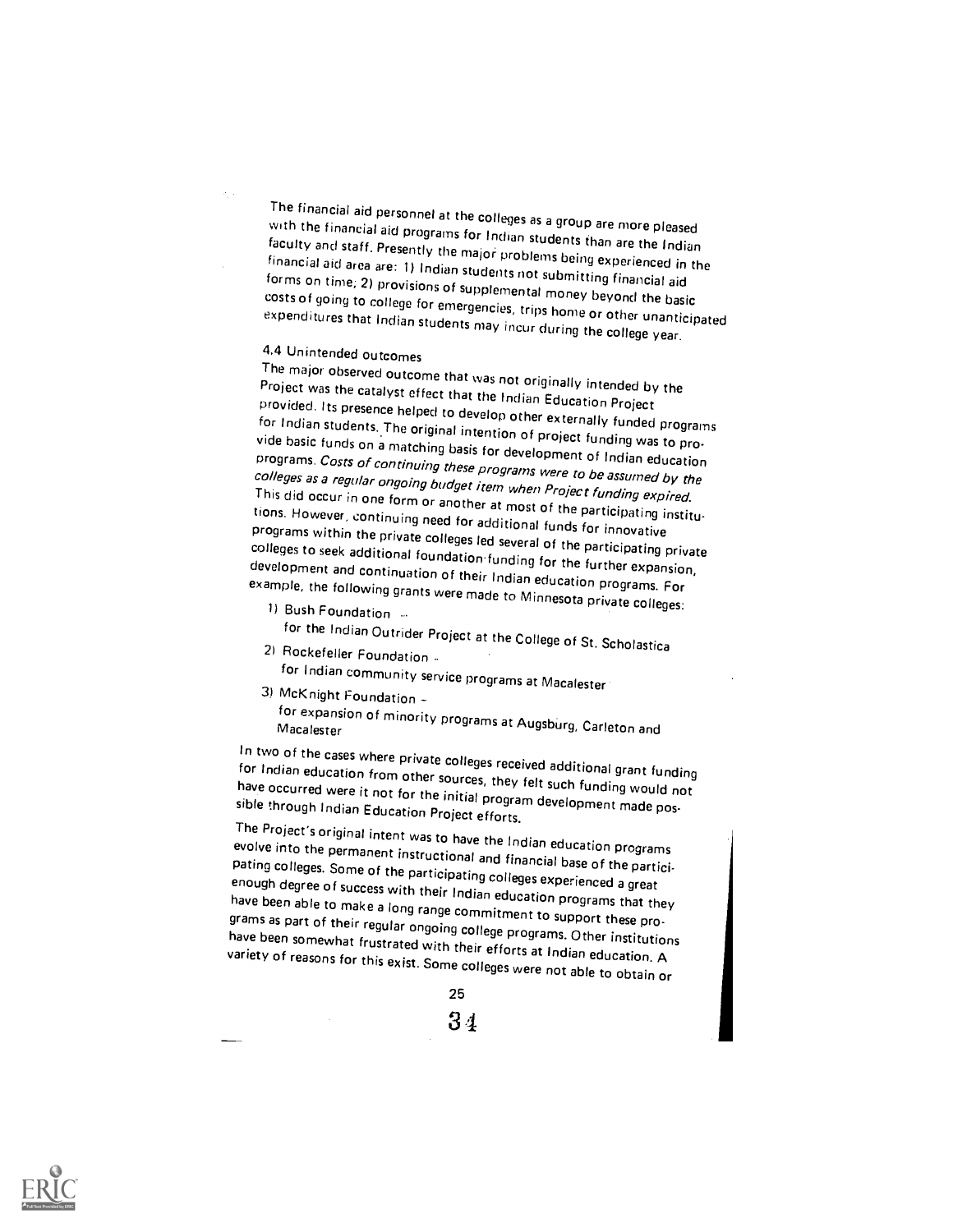did not choose to recruit qualified Indian faculty and staff. Others were plagued nv staff turnover, high student attrition and lack of sufficient Indian students to create an encouraging atmosphere. Social forces and religious practices on some of the campuses may have also combined to alienate Indian students.

The Indian Education Project has acted as a catalyst for the continued expansion and development of Indian education programs. The IEP had intended to be the primary agency for Indian program support at the private colleges. The issue of where program support emanates from is not crucial, but the need for central direction and control remains evident.

As an unintended outcome, the impetus for additional development that the IEP brought about has had a positive impact on the long term viability of the Indian education program it helped develop.



#### 5.1 General remarks and interpretation

For the most part the original project goals were accomplished. Significant achievements in the area of Indian education have been made by most, but not all of the colleges participating in the MPCRF  $-$  IEP. What the private colleges have learned is that providing effective programs for Indian students is a difficult and complex endeavor. Several of the colleges have been more fortunate than others in their ability to hire and retain some very well qualified and effective Indian faculty and staff. This has enabled program development to have a stronger sense of continuity and cohesiveness than in the colleges with high staff turnover.

The Project has demonstrated positive efforts in all of the original goal categories. This does not imply that more productive accomplishments could not have been achieved if Project funds were allocated in a different manner, but merely suggests that a degree of accomplishment has been achieved. These accomplishments are documented in this evaluation.

Measuring the degree of accomplishments of the IEP in a purely quantifiable manner is not possible.

Each.college had its own individual goals and expectations for the Indian education program it developed. The goals for the IEP were more ambiguous in nature and thus more susceptible to subjective perspectives regarding its overall success or failure. Since the IEP is unique and has no counterparts, comparative standards of measurement simply do not exist.

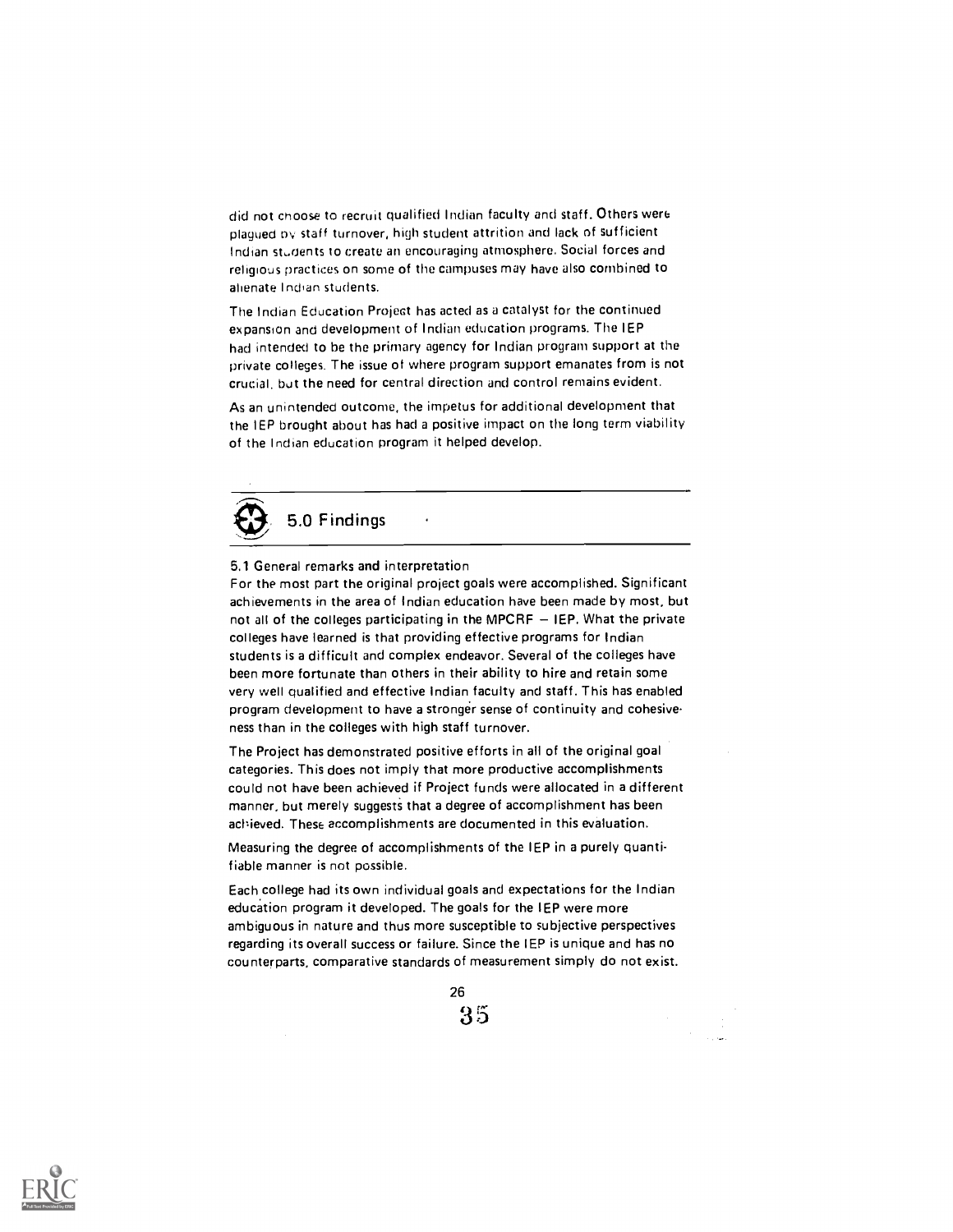This evaluation was structured in a manner that measured success against what was originally intended, Goals and intentions are highly subject to change. While the evaluation model is not so rigid that it cannot take this into account, the task of properly identifying discrepancies and modifica. tions is difficult, given the circumstances surrounding this evaluation.

The interpretation of the outcomes of the IEP must hold up to the scrutiny of those it set out to serve, the Indian youth who participated in these programs and the private colleges that developed them. Success or failure must, therefore, be judged at three different levels:

- 1) project level
- 2) college level
- 3) student level

Each is subject to a different set of standards and objectives. This evalua. tion is focused on the Project level of achievement. Since the levels are hierarchical, the remaining two are necessary inputs to making Project level judgment. Unfortunately, certain trade-offs in this area had to be made in order to facilitate the completion of this evaluation. Additional efforts at evaluation from the perspectives of the other two levels would be highly complementary to the research effort represented here.

5.2 Pertinent considerations regarding success or failure What has been lacking so far is the primary objective of any collegiate program, to graduate educated students, This has been a major problem confronting the colleges participating in the lEP. Attrition of Indian students has been very high. Whether this is a Project problem or an insitutional concern becomes a sensitive issue. The Project objectives were to provide impetus for program development. This has certainly been evi. denced. The Project, however, does not grant degrees and therefore cannot be credited with the failure to graduate sufficient students. Nevertheless, the problem still exists. The exact reasons for this are difficult to identify, but what must be given prime consideration is that additional educational options were provided for Indian students. Whether they effectively met the expectations and purposes the Indian students had in mind is a cognate issue. It would be most facilitative to consider this as a separate issue since this was an evaluation of the total IEP effort rather than an evaluation of institutional program effectiveness. The paradox here is that the Project itself doesn't exist as a functional entity but merely as a central facilitator for the development of differing autonomous institutional programs. As systems scale.components, they served to operationalize the Project's objectives. Manifestations beyond the Project's original objectives may well be attributed to individual institutional initiative. The emergence



 $\Delta \phi$  and  $\phi$  is the set of the set of the set of  $\phi$  . The set of  $\phi$ 

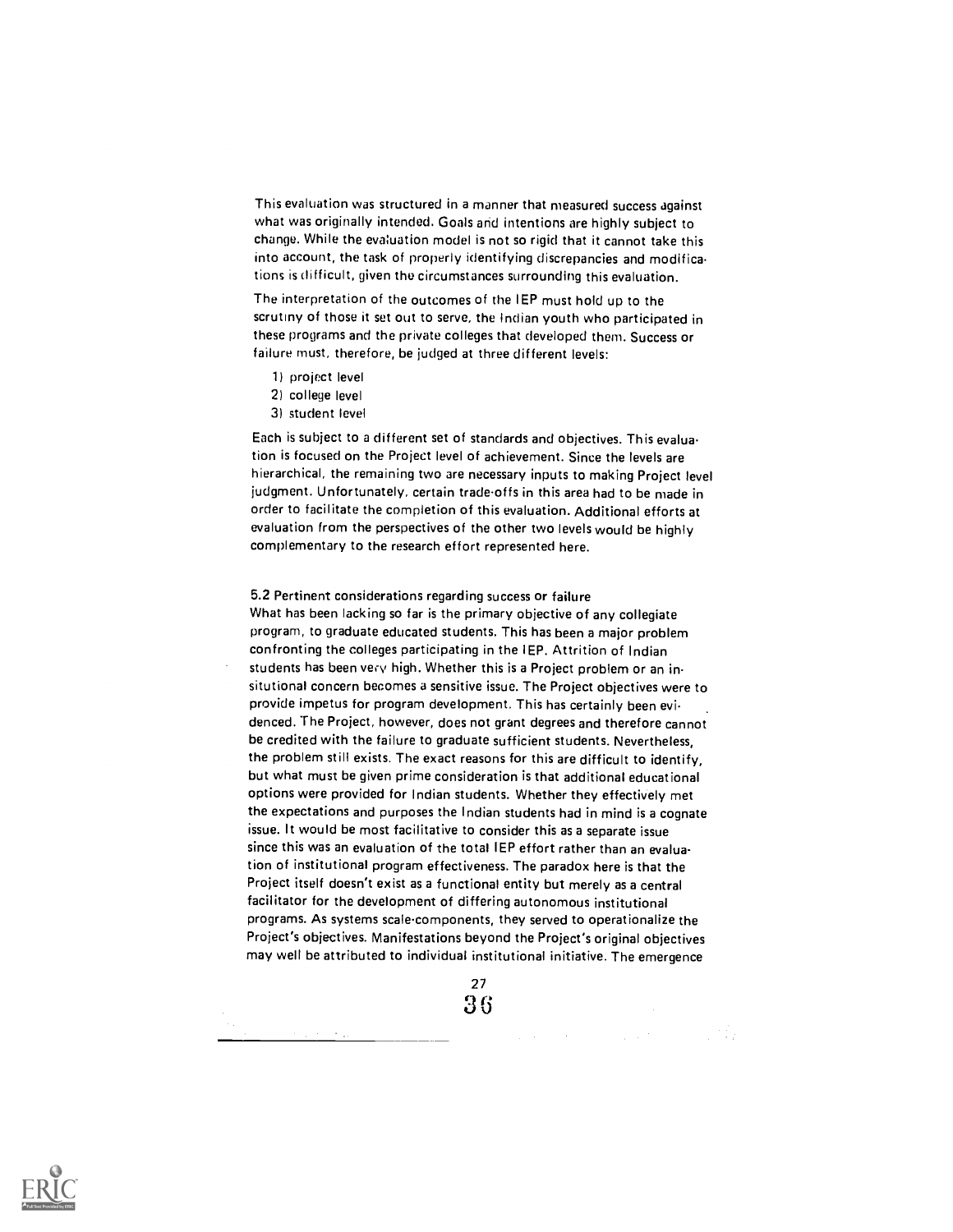of this aspect is significant to the Project's effect as a functional organi. zation and an agent of educational and social change. The IEP has made many strides in this direction, best documented by the continuance of the programs and the tapping of resources beyond the scope and capabilities of the IEP.

#### 5.3 Continuing institutional support

Support for the efforts made by the IEP has been affirmed by the MPCRF. All the colleges visited in the process of this evaluation expressed a sincere interest in the continuation of the Project efforts. Although Indian education assumes a higher priority at some institutions than at others, it still remains clear that the private colleges are fully willing to provide and develop educational opportunities for Indian students. Continuing Indian education programs after IEP funds have been exhausted is evidence of a strong degree of institutional and local support.

#### 5.4 Continuing student support

Indian student enrollment in the private colleges has progressively increased over the life span of the IEP. The attrition problem has been recognized by the individual institutions and they are engaging in activities to maximize retention of Indian students. Student satisfaction, although not measured in this evaluation is, in the opinion of the Indian and other professional staff at the colleges visited, improving. No signs of any enrollment decrease are imminent. An enrollment of 400 Indian students in the private sector is certainly attainable, though not likely to occur during the next year or two. As a long range objective, this enrollment figure may well be achieved.

#### 5.5 Central Project role

 $\mathcal{L}$ 

The coordinative role assumed by the Project is one of the most difficult functions to articulate in the educational setting. The total institutional autonomy of the private sector, coupled with the competition especially inherent in the arena of higher education, places a strenuous challenge on any project structured in the cooperative, voluntary mode. The MPCRF  $-$ IEP has done well. The difficulties it has experienced relate to establishing its role and purpose other than being a granting agency for program funds. Another area related to the liaison function the Project has not been able to make much formal progress in is that of inter-communication between participating institutions. Many college personnel were not aware of what was being developed or achieved by the other participating institutions. The Project Advisory Committee, which was the group responsible for the Project itself, was not made up of institutional representatives, though some of the institutions did, in fact, have personnel on the committee. The Project reassessment workshops did help to overcome this problem some-

28

 $37$  and  $\sim$ 

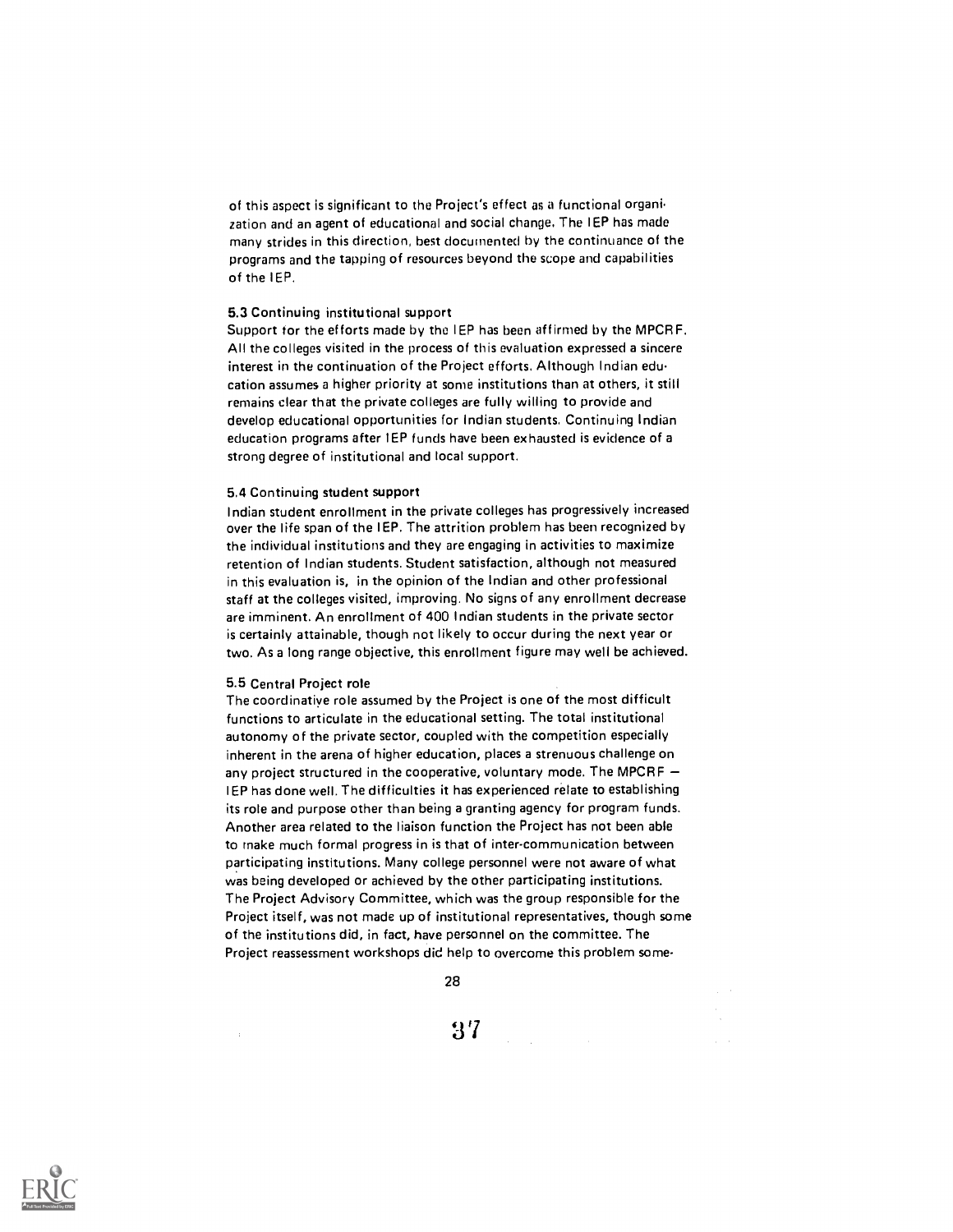what, but it is felt that more continuous institutional feedback and interrelationships would have been beneficial.

## 5.6 Financial aid

The financial aid policies and programs at the private colleges regarding Indian students have experienced a critical review and have made a major transition toward better understanding and meeting the needs of Indian students in this area. The IEP has been chiefly responsible for the clarifica . tion of problems in the administration of financial aid programs for Indian students. Indian students have been able to bring to the private colleges an additional source of revenue, that being funds allocated by the BIA and state and tribal Indian scholarship monies. Much to the dismay of many of the personnel associated with the Indian Education Project, this additional source of financial aid funds enables the colleges to allocate scarce institutional scholarship monies to other needy students not necessarily Indian. The net result however, is an increase in the amount of financial aid that can be distributed by the private colleges. Therefore, the impact of Indian financial aid programs goes beyond the Indian student body and affects the general population and policies of the private colleges.

### 5.7 Theoretical observations

Incremental Project growth and development did occur. The antecedents<br>(observed conditions that existed prior to the Project) readily integrated with the Project transactions. General congruence of outcomes intended and observed exists. Discrepancies with and displacement of goals originally intended were not a major problem for the Indian Education Project. The empirical contingencies between antecedents, transactions and outcomes, as depicted in the theoretical schema of the modified Stake Evaluation Model, are clearly observable. Even though they are not quantifiable, their interpretation in a subjective manner maintains the judgmental perspective inherent in the model

Organizational lag was observed and this was most likely debilitating to the Project itself. The informal ties the Project had with the institutions in-<br>volved made it difficult to maintain formal channels of functional organization. Sensitive institutional prerogatives and other delicate political issues<br>surrounding the expansion of educational opportunities for Native Americans helped to maintain some of the dysfunctional organizational interrelationships. Clearer demarcation of authority, accountability and institutional responsibility would help to alleviate these problems in the future.



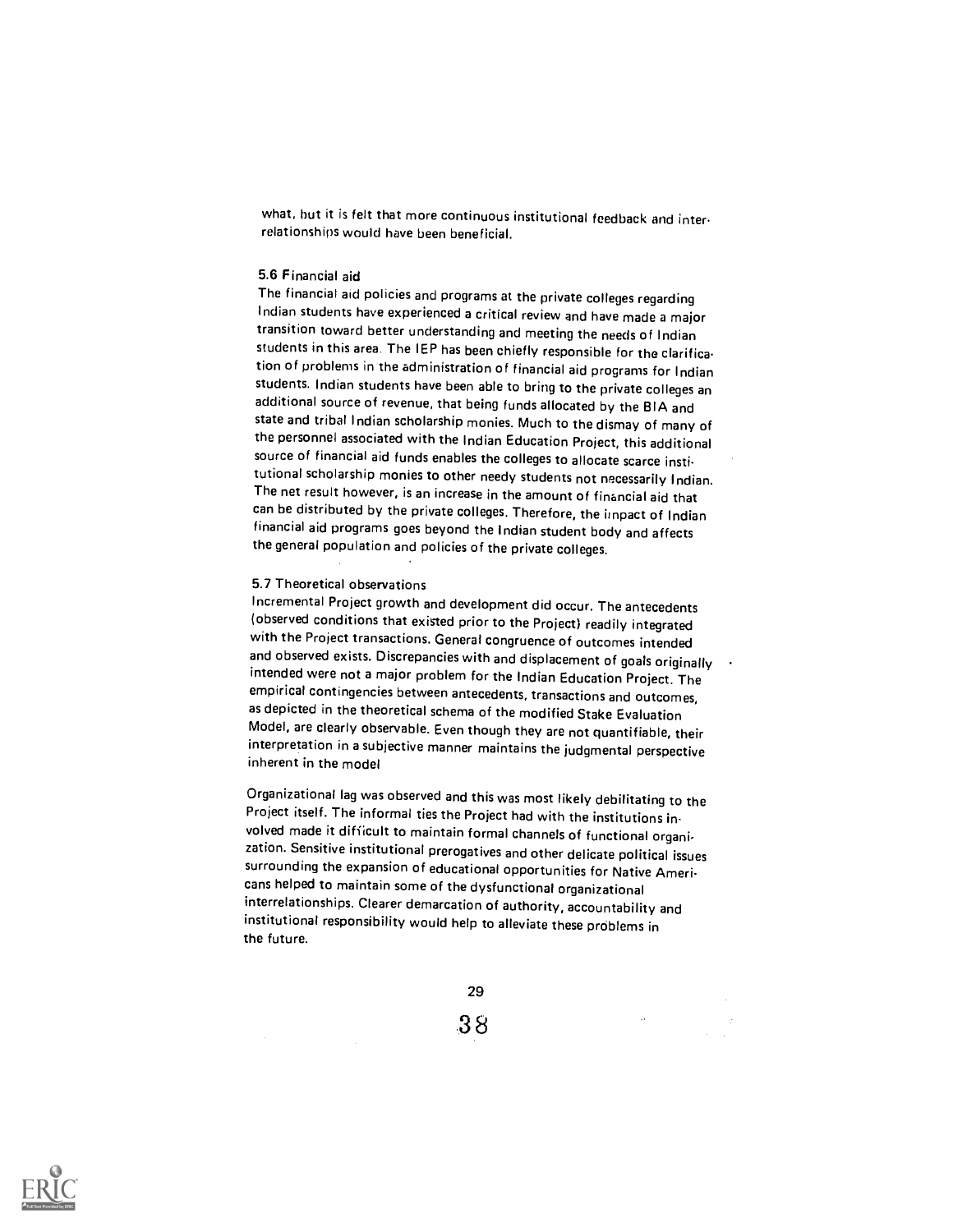# 6.0 Concluding remarks

The Indian Education Project has accomplished a great deal since it began in 1971. It has demonstrated that not every private institution is able to provide the kind of atmosphere, either educationally or socially, that a majority of Indian students need. Success of the various institutional programs is difficult to assess. The goals of Indian students are not different from other students. Effective ways of meeting their immediate needs, however, require changes on the part of the serving institutions. Differences in location, religious affiliation, institutional emphasis and program offerings make it impossible to generalize as to what programs best serve all Indian students. What is obvious is that a liberal arts education can meet needs of Indian students.

The choice as to institutions is a student's choice. Indian students, like most other college students, are not always satisfied with their initial choice or experiences with college. This culminates in a decision to trans . fer or to drop out. Others who had marginal academic qualifications upon admission found they could not make it in the competitive academic atmosphere of most of the private colleges. The poof of highly qualified Indian students is limited. This places the private colleges in a difficult dilemma. Admitting students who cannot cope with the rigorous academic standards maintained by the private colleges is an injustice. However, not giving Indian students an opportunity would be far more debilitating to both the students and the colleges alike. Indian students who have graduated have gone on to assume responsible positions in many fields of endeavor. Those who did not have not been harmed by their experiences at the private colleges.

The Indian Education Project served Minnesota's private colleges and Indian people well by creating a means for fostering, developing and clarifying the post-secondary educational needs of Indian people. Unlike their public counterparts, the private colleges are not motivated by constituency obligations to serve Indian people. Instead, pluralism is a moral and social responsibility which the private colleges in Minnesota have chosen to in integrate into their goals and purposes. Indian students were not desired by most of the participating institutions as an additional minority, but as an integral part of their total collegial community.

The initial phase of the MPCRF  $-$  IEP has now come to an end. What must be remembered is that the Project efforts will continue. The private colleges are now involved in the difficult process of articulating social change,

30

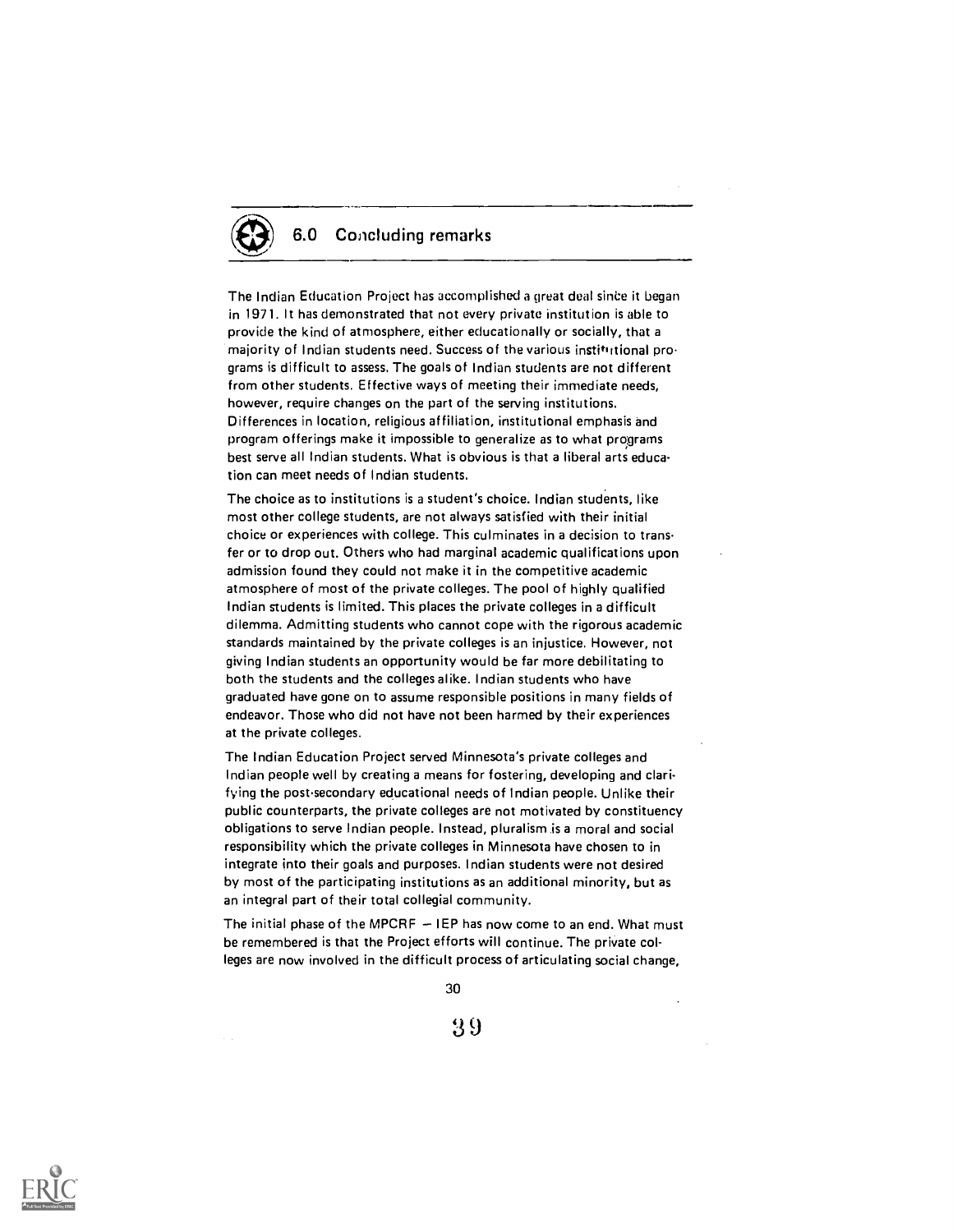creating a sense of awareness of the cultural, religious and social perspectives of  $I_1$  ian people. The private colleges, through the efforts of the Indian Education Project, have made significant progress in the area of Indian education. Much ground however, is yet to be covered. The efforts put forth by the 10 colleges are continuing to grow and develop at most of the participating institutions.

From this point on, the central role provided by the Project must assume a different tack. It has achieved its developmental purpose. Continuing evaluation as to the effects of the Indian education programs upon both ,Indian and non.Indian students is needed. In.clepth institutional self.studies of their efforts and approaches to Indian education must also take place. Unfortunately, this is an area of higher education where empirical research data as to the affective and cognitive areas of learning best serving Indian students are lacking. The private colleges need to collectively tap their experiences in the area of Indian education in order to help create a knowledge base, derived from research findings, that would enable other educational administrators to make decisions on an informed basis. This would stimulate future educational alternatives that would best serve Indian people and foster the spirit of pluralism long evidenced in the private sector of higher education.

The ambitious efforts of the MPCRF  $-$  IEP will be severely missed should additional funding for continuing the Project not become available. The Indian Education Project has served to provide a foundation for Indian education within the private sector in Minnesota. This foundation needs to be built upon and the Indian Education Project is the body capable of providing the continuing, structured, organizational support necessary for further development of opportunities for Native Americans within Minnesota's private colleges.



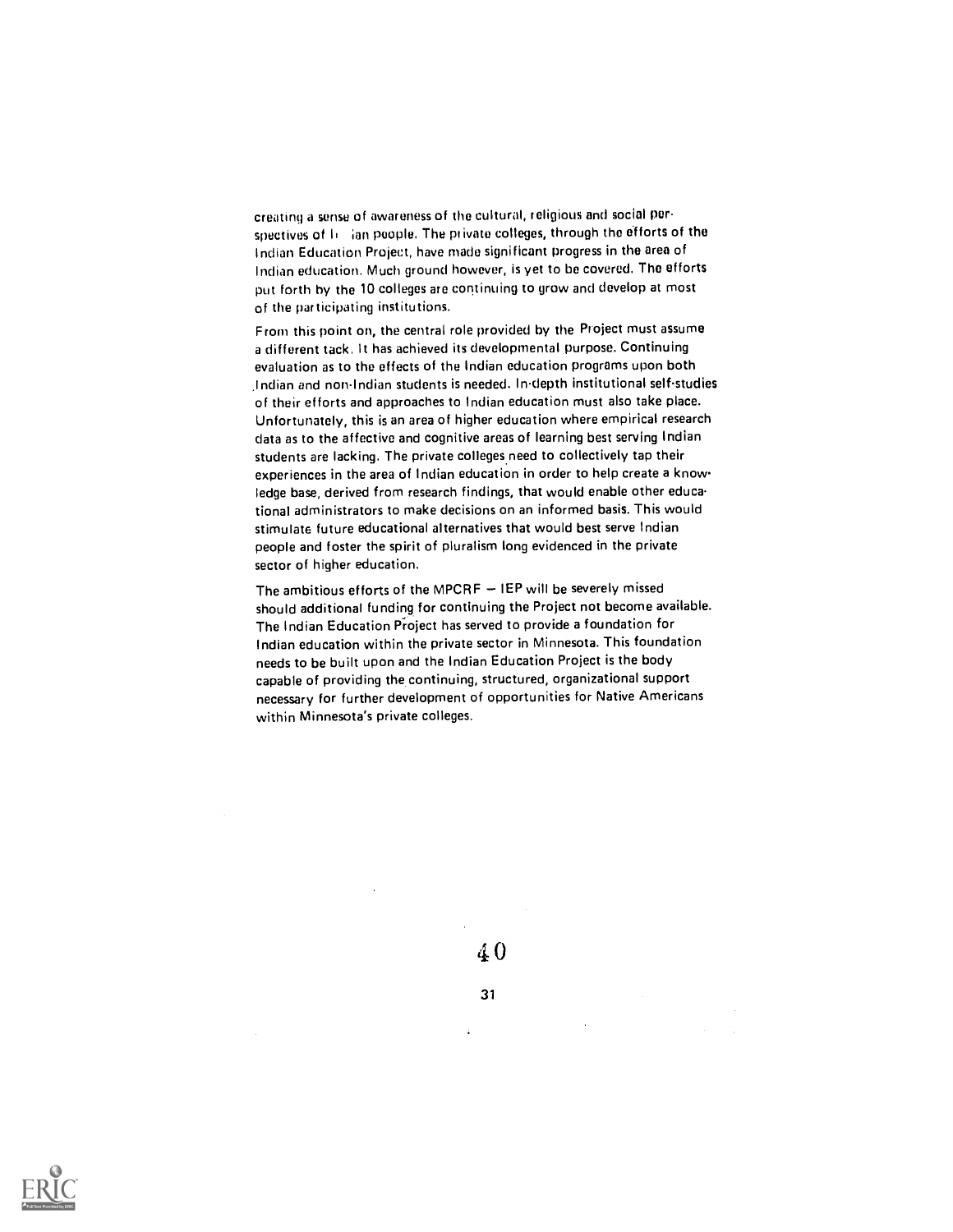

# Appendix A

Indian Education Program Summary by College Appendix B

Descriptions of Indian education programs, expenditures and library acquisitions by college

B1 Augsburg

8.2 College of St. Catherine

B3 College of St. Benedict

B4 College of St. Scholastica

B.5 College of St. Teresa

B.6 College of St. Thomas

B7 Concordia College (Moorhead)

B-8 Macalester College

B.9 Minneapolis College of Art and Design

B1O St. Olaf College

# Appendix C

Indian Education Project grants - 1971-75

# Appendix D

MPCRF-IEP Advisory Committee membership as of March 1, 1976

# Appendix E

Indian studies and other courses offered by the private colleges related to Indians

# Appendix F

Indian student enrollments in Minnesota private colleges Appendix G

Tribal affiliations of Indian students recently enrolled in Minnesota private colleges

# ppendix H

Linear expansion of Indian student enrollments through 1981 Appendix 1

Financial assistance provided for Indian students in Minnesota private colieges

# Appendix J

Advisory Committee recommendations for futuri of Indian Education Project.

# $4.1$

 $\mathcal{L}_{\mathcal{A}}$ 

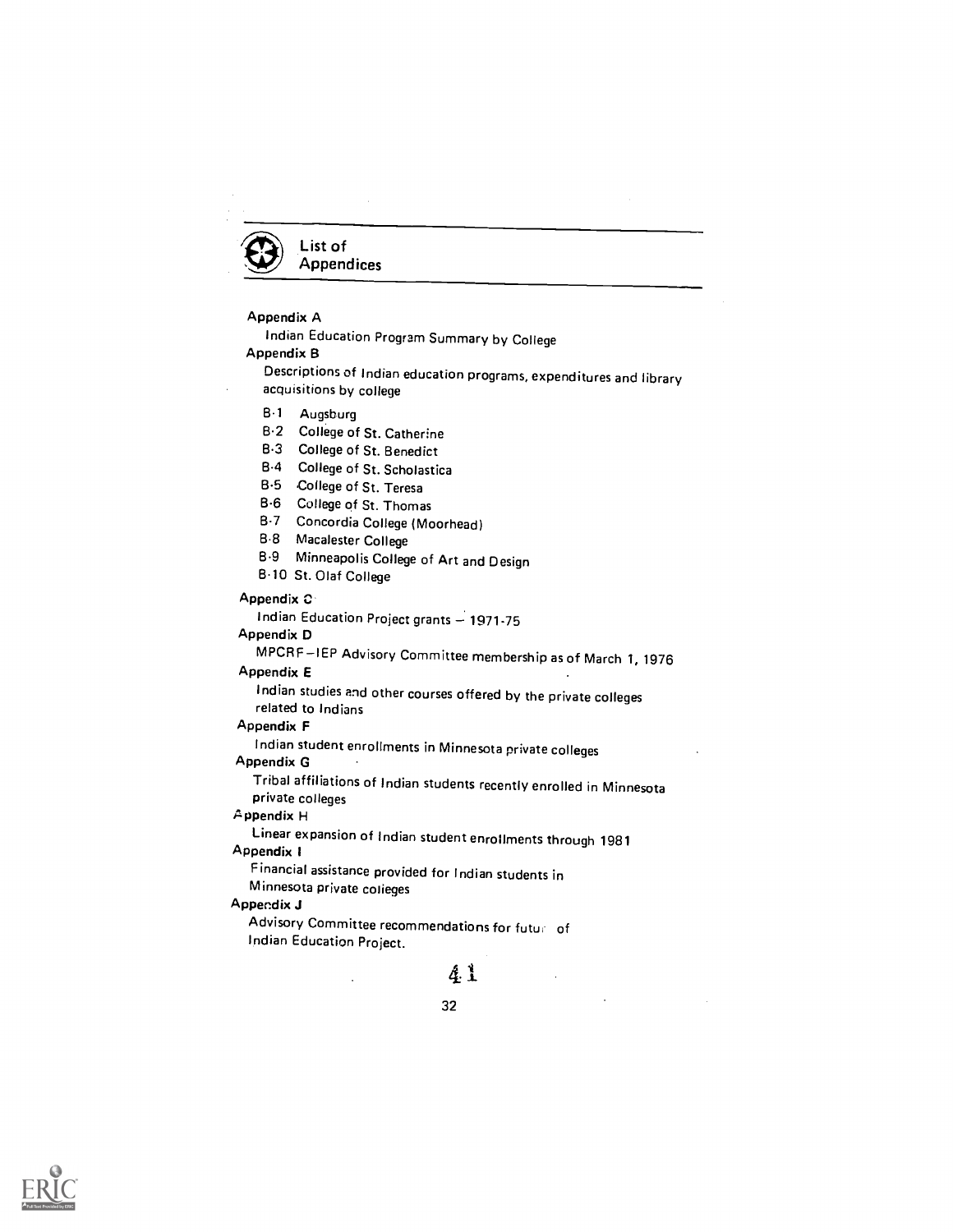| <b>Indian Education Program</b><br>summary by college |                                        |                      |           |                            |                                    |                                                                                                                                                                                                                                                                                                                     |                          | Appendix A               |                                    |                                |                        |                        |                                    |                                           |                                   |                                  |                |
|-------------------------------------------------------|----------------------------------------|----------------------|-----------|----------------------------|------------------------------------|---------------------------------------------------------------------------------------------------------------------------------------------------------------------------------------------------------------------------------------------------------------------------------------------------------------------|--------------------------|--------------------------|------------------------------------|--------------------------------|------------------------|------------------------|------------------------------------|-------------------------------------------|-----------------------------------|----------------------------------|----------------|
| Association<br>Student<br>Indian                      | None                                   | None                 | None      | None                       | $Y$ es                             | Yes                                                                                                                                                                                                                                                                                                                 | None                     | Yes                      | Υés                                | None                           | None                   | None                   | $Y_{\text{ES}}$                    | Ϋ́β                                       | None                              | None                             | None           |
| Indian Center                                         | None                                   | None                 | None<br>2 | None                       | None                               | Yes                                                                                                                                                                                                                                                                                                                 | Ϋ́                       | None                     | Yes                                | None                           | None                   | None                   | Υeς                                | None                                      | None                              | None                             | None           |
| <b>Total Grant</b><br>Received<br><b>Dollars</b>      | \$15,000                               | ţ<br>ŧ               | ł<br>ì.   | 3.500                      | 15,800                             | 42,300                                                                                                                                                                                                                                                                                                              | 9.200                    | 13,000                   | 42.500                             | $\mathbf{I}$<br>$\pmb{ }$<br>ł | ł<br>I<br>I            | I<br>I<br>$\mathbf{I}$ | 38,000                             | 19,000                                    | ı<br>ł<br>ŧ                       | ı<br>I<br>$\mathsf{I}$           | 23,600         |
| Scholarship<br>1975-76                                | 1,300<br>U)                            | $\ddot{\phantom{0}}$ | 524       | ţ<br>ţ                     | 4.175                              | 29,890                                                                                                                                                                                                                                                                                                              | f,<br>j<br>$\mathbf{I}$  | 7,105                    | 8,850                              | 3,020                          | 224                    | 2,200                  | 27,807                             | 3,800                                     | ı<br>$\mathbf{I}$<br>$\mathbf{I}$ | ŧ<br>$\mathbf{I}$<br>$\mathsf I$ | 4,750          |
| Indian Student Local College<br>Enrollment<br>1975-76 | ဖ                                      |                      | ო         | Ю                          | 20                                 | $\overline{47}$                                                                                                                                                                                                                                                                                                     | ᢦ                        | $\overline{2}$           | ∞                                  | 4                              | m                      | m                      | 53                                 | $\overline{N}$                            | $\mathbf{\sim}$                   | o                                | ¢              |
| of Indian<br>Number<br>Courses                        | $\mathbf{c}$                           | 0                    | $\circ$   | Z                          | 5                                  | $\tilde{\mathcal{L}}$                                                                                                                                                                                                                                                                                               | N!                       | $\sim$                   | $\infty$                           | $\circ$                        | $\circ$                |                        | $\mathbf{\tilde{c}}$               | C                                         | $\circ$                           | 4                                | Ξ              |
| Indian Staff                                          | $\overline{P}$<br>$\mathbf{\tilde{c}}$ | None                 | None      | None                       | 1 F.T. Counselor<br>2 P.T. Faculty | $\frac{1}{2}$ $\frac{1}{2}$ $\frac{1}{2}$ $\frac{1}{2}$ $\frac{1}{2}$ $\frac{1}{2}$ $\frac{1}{2}$ $\frac{1}{2}$ $\frac{1}{2}$ $\frac{1}{2}$ $\frac{1}{2}$ $\frac{1}{2}$ $\frac{1}{2}$ $\frac{1}{2}$ $\frac{1}{2}$ $\frac{1}{2}$ $\frac{1}{2}$ $\frac{1}{2}$ $\frac{1}{2}$ $\frac{1}{2}$ $\frac{1}{2}$ $\frac{1}{2}$ | None                     | 1 F.T. Counselor         | 1 F.T. Counselor<br>1 F.T. Faculty | None                           |                        | None                   | 2 F.T. Counselor<br>1 F.T. Faculty | P.T. Counselor<br>F.T. Faculty<br>Faculty | ne<br>None                        | None                             | 1 P.T. Faculty |
| COLLEGE                                               | Augsburg                               | Bethel               | Carleton  | St. Benedict<br>College of | St. Catherine<br>College of        | St. Scholastica<br>College of                                                                                                                                                                                                                                                                                       | College of<br>St. Teresa | St. Thomas<br>College of | (Moorhead)<br>Concordia            | Concordia<br>(St. Paul)        | Gustavus Adolphus None | Hamline                | Macalester                         | Minneapolis College<br>of Art and Design  | St. John's                        | St. Mary's                       | St. Olaf       |

 $\bar{\gamma}$ 

 $\label{eq:2.1} \frac{1}{\sqrt{2}}\frac{d\mu}{d\mu} = \frac{1}{2}\frac{1}{\sqrt{2}}\frac{d\mu}{d\mu}.$ 

 $\hat{\mathcal{A}}$ 



33  $\overline{42}$ 

 $\mathcal{L}^{\text{max}}_{\text{max}}$ 

 $\mathcal{A}$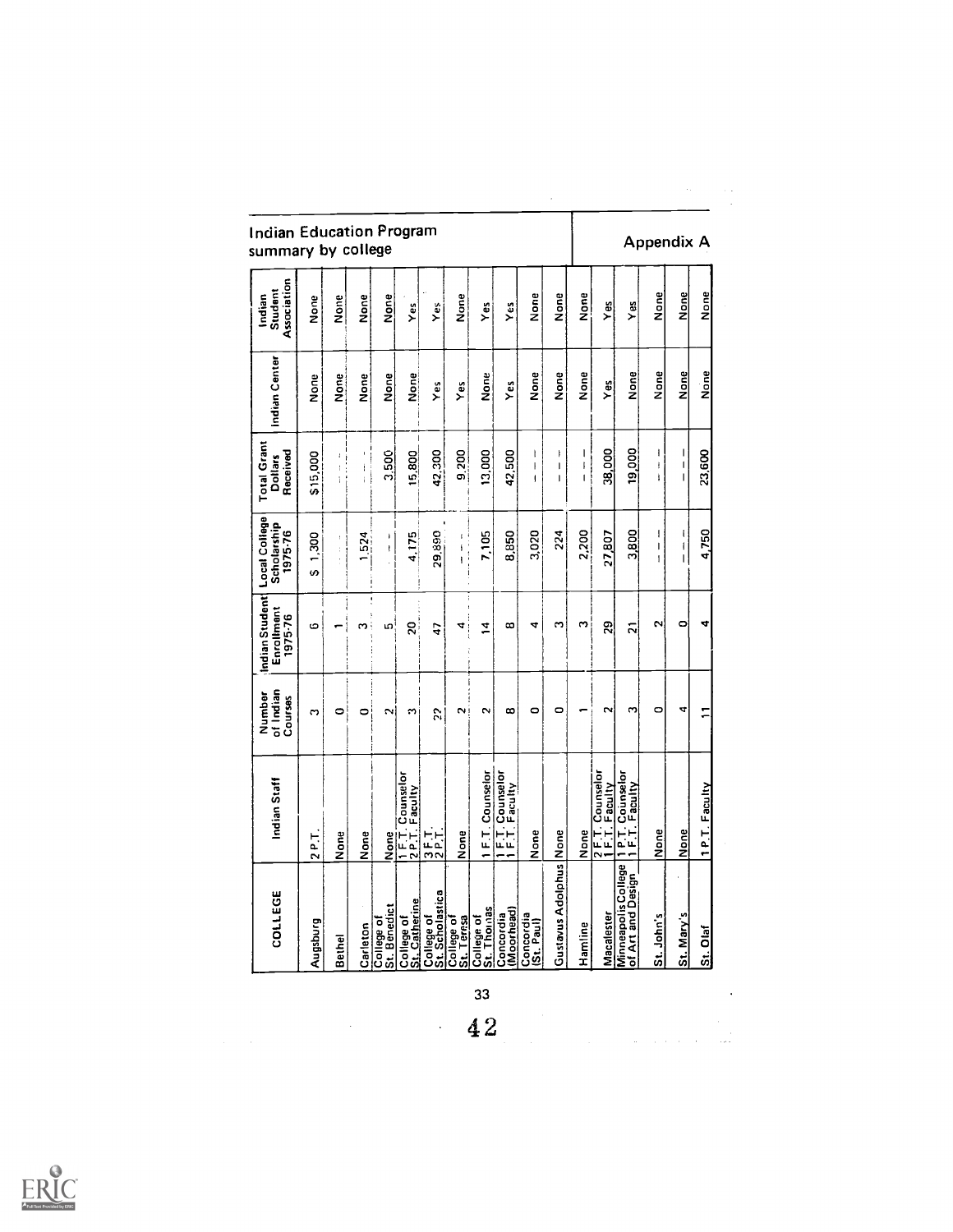Augsburg Conege – 2014

Augsburg's involvement in the Indian Education Project began in 1971. It employed a part-time Indian staff person to work with students and faculty on a limited basis. This position was later expanded to include some recruiting responsibilities.

Augsburg College

Several courses and workshops were offered in a variety of areas relating to Native Americans. Both student and faculty interest and involvement in Indian concerns increased during the program's existence, as demonstrated by Indian Week activities at the college.

The courses on Indian life and culture were well received by the college community. Indian graduates of the college have gone on to graduate school and other professional employment. The college has been able to increase its library holdings in the area during the period of its participation in the Indian Education Project.

 $\ddot{\phantom{a}}$ 

# Income and Expenditures - Indian Education Project **RECEIPTS**

|                                                             |               | 1971-72 1972-73 1973-74 1974-75 Total       |                |     |
|-------------------------------------------------------------|---------------|---------------------------------------------|----------------|-----|
| Minnesota Private                                           |               |                                             |                |     |
| College Research Fund S 3,900 S 4,700 S11,000 S _ _ S19,600 |               |                                             |                |     |
| Miscellaneous Gifts                                         | $\frac{1}{2}$ |                                             | $127$ $-- ---$ | 127 |
| Total                                                       |               | $$3,900$ $$4,827$ $$11,000$ $$ - - $19,727$ |                |     |

# **EXPENDITURES**

|                               |          | 1971-72 1972-73 1973-74 1974-75 |         |                                     | Total    |  |
|-------------------------------|----------|---------------------------------|---------|-------------------------------------|----------|--|
| <b>Instructional Salaries</b> | \$ 2.700 |                                 |         | \$ 3,822 \$ 7,043 \$ 1,338 \$14,903 |          |  |
| <b>Fringe Benefits</b>        | 140      | 273                             | 420     | 112                                 | 946      |  |
| <b>Guest Speakers</b>         | 558      |                                 |         |                                     | 558      |  |
| Supplies & Miscellaneous      | 192      | 69                              | 20      |                                     | 282      |  |
| Audio-Visual                  | 41       |                                 |         |                                     | 41       |  |
| Travel                        |          | 125                             | 167     |                                     | 292      |  |
| <b>Scholarships</b>           |          |                                 | 1,556   | 1.150                               | 2.706    |  |
| <b>Total Expenditures</b>     | S 3.631  | 4,289                           | S 9.207 | \$2.600                             | \$19.727 |  |

34

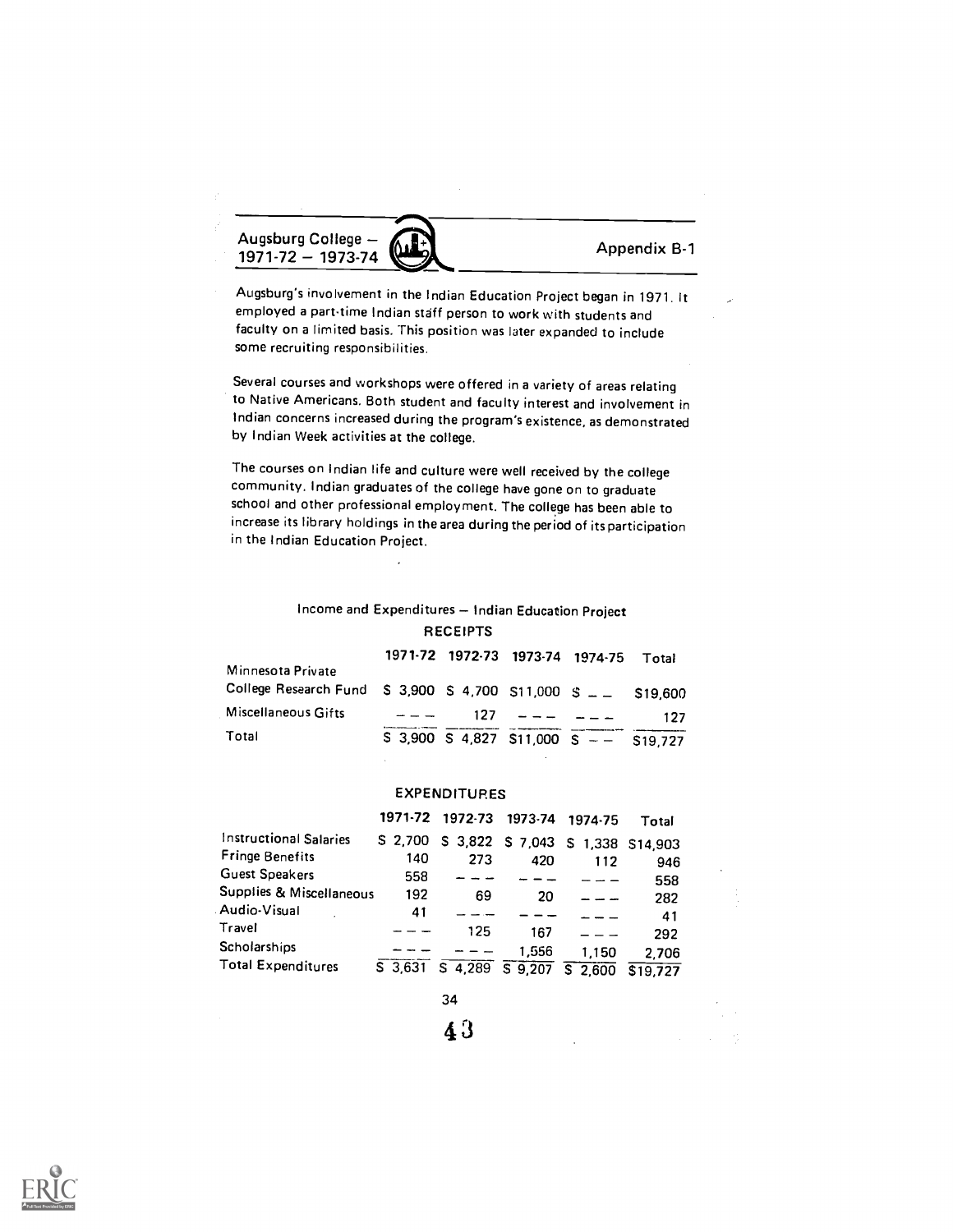# Library expenditures and acquisitions

During the past four years the Augsburg Library has given special attention to developing its collection on American Indians. A considerable sum of HEA Title IIA funds during this period was devoted to books on minorities, including Indians. Also, some funds acquired through the Five-College Consortium on Urban Education were used to buy materials on urban Indians and problems of education relating to them.

Out of regular college moneys more popular books have been acquired for the Browsing collection and some outstanding titles have been purchased for the Reference collection. There has been a growing emphasis on anthropology at the college and this would be reflected in books on American Indian culture.

Books written by Indians would, of course, be found in all parts of the library collection; and as subjects are differently analyzed they will appear in many different places. However, the Library of Congress classification categories (E58-E-99), dealing primarily with the history and culture of North American Indians, would contain the major portion of the Augsburg Indian collection. By casual count this section includes approximately 450 volumes. A majority would have been acquired in the recent period, 1971-75, in my judgment. For specific figures one would need to check for accession numbers of specific books. This could be done, at least with a good sample, if there were time available.

44

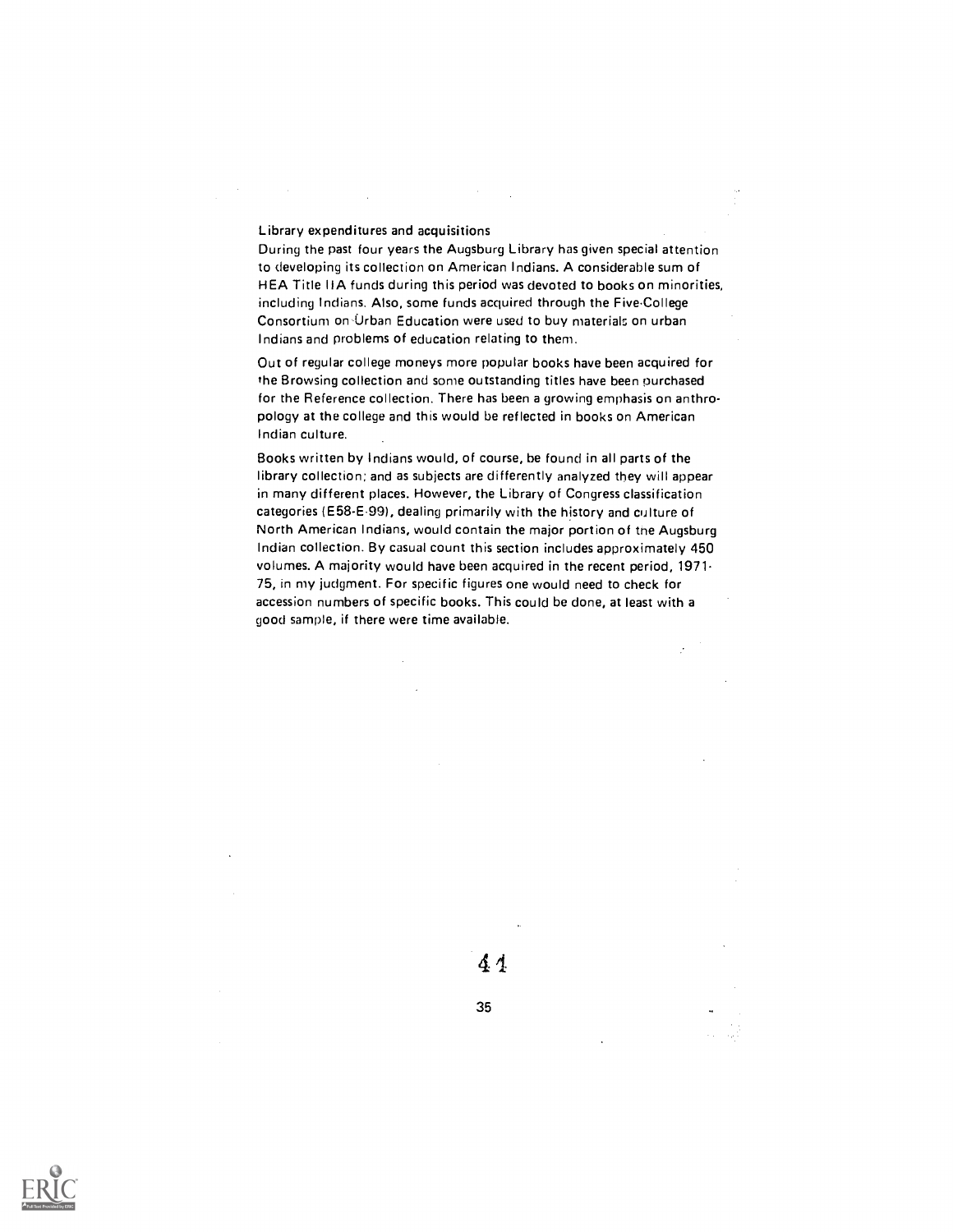College of St. Benedict Extra 2.1. Benedict **CONSTRUCTER SERVICES**<br>1971-72 - 1972-73

The two primary goals of the Indian Education Project at the College of St. Benedict were: 1) to provide a common experience in Native American culture for Indian students; and 2) to provide others, particularly teachers, with an opportunity to learn about Indian culture. In order to accomplish these goals a weekly series of lectures by Indian people was established. This was a joint effort involving the St. Cloud State Reformatory, the St. Cloud high schools, the Minnesota Home School for Girls at Sauk Centre, The Ogichidog Society at the State Reformatory and the College of St. Benedict.

This joint effort demonstrated moderate success but circumstances beyond the control of the college forced its curtailment. An attempt to revive this approach under the auspices of a proposed Central Minnesota Consortium on Indian Studies was supported by the MPCRF  $-$  Indian Education Advisory Committee. The Central Minnesota Indian Studies Consortium, however, did not receive the funding it was seeking from the U.S. Office of Education and has not met since the spring of 1974.

The college nas offered a course from time to time entitled: "Native American Culture: Literature, Art, Song, Dance, and Values." It has also attempted to include the culture and value orientations of Native Americans in its general education curriculum.

The attempt by the College of St. Benedict to develop a consortium of institutions in central Minnesota that would provide educational experi. ,ences relating to Native Americans was both a unique and difficult task. Though only moderate success was achieved, it has left a lasting impression on the college community regarding Indian traditions, values and culture.

# College of St. Benedict - Indian Education EXPENDITURES October, 1972 - June, 1973

|                                                                                                           | 700 |
|-----------------------------------------------------------------------------------------------------------|-----|
|                                                                                                           |     |
|                                                                                                           |     |
| Total Expenditures $\ldots \ldots \ldots \ldots \ldots \ldots \ldots \ldots \ldots \ldots \ldots$ S 7,099 |     |

No expenditures since June, 1973

 $\mathbb{Z}$ 

45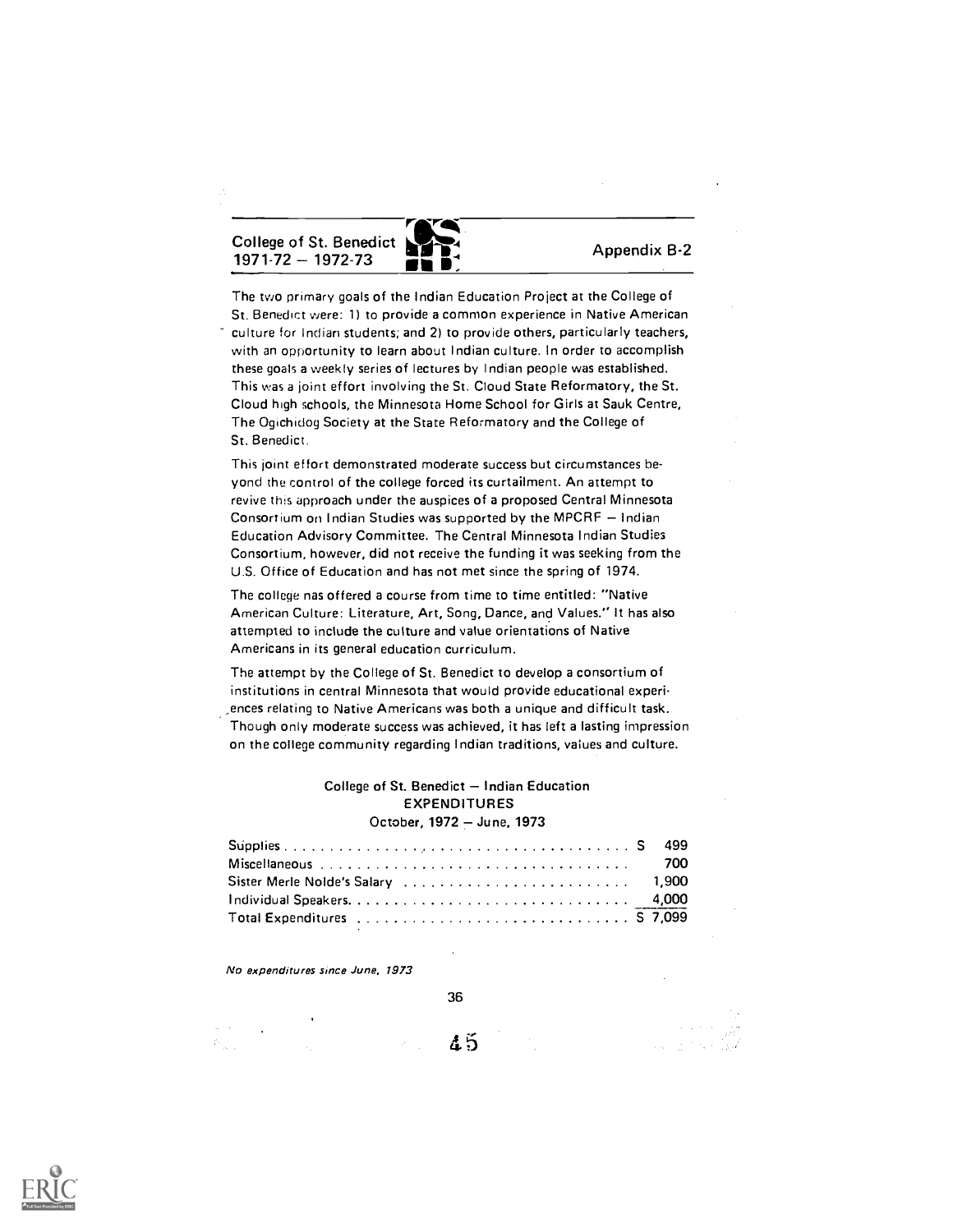Library expenditures and acquisitions

 $\vec{\rho}$  $\alpha_{\rm c}$ 

Books added to the general book collection under the Library of Congress Subject Heading, Indians of North America, (LC numbers E58-E99) between 1971 and 1975: 1971-72 - 60; 1972-73 - 17; 1973-74 - 18;  $1974-75 - 24.$ 

The library currently receives 600 periodicals. There are two specifically on Indians: Akwesasne Notes and The Indian Historian. Other titles in the collection, particularly in the fields of anthropology, sociology, and history are relevant to Indian studies.



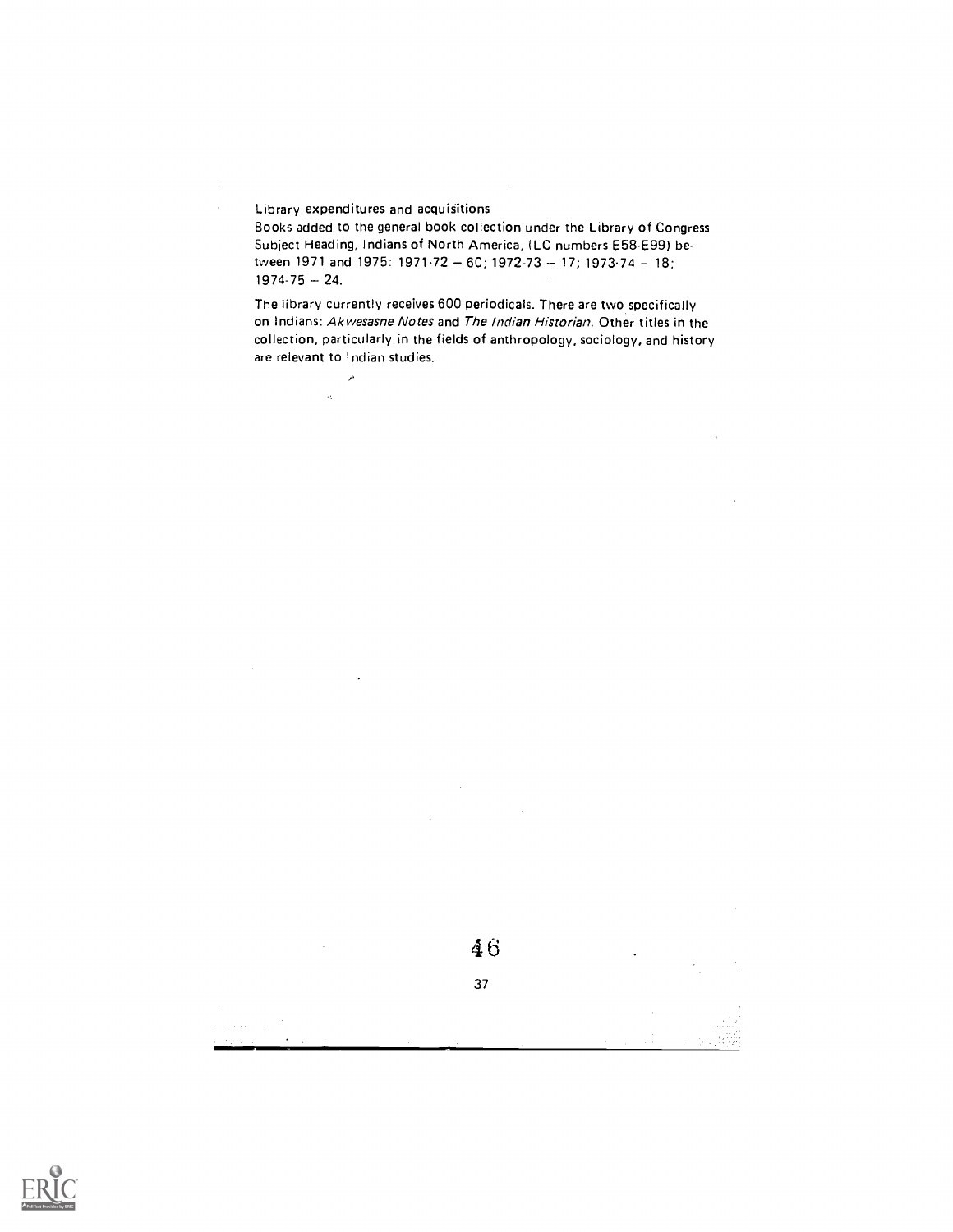College of St. Catherine  $1973-74 - 1975-76$ 

Appendix B-3

St. Catherine's first initiated programs for Native Americans in the summer of 1969. Supported by federal funds, an institute on library service was offered to disadvantaged adults. Native Americans participated in many phases of this program.

Through its experience with the institute and other efforts related to Indian education, it was realized that the College of St. Catherine was very receptive to the opportunity to interact with and learn about the history, culture, and values of native Americans. Furthermore, the increasing number of Indian students on St. Catherine's campus warranted special attention from an Indian staff person. This person was hired to act as counselor and advocate for St. Catherine's Indian students. In addition to these responsibilities this staff member was expected to perform recruiting duties and serve as a liaison with the Native American community.

Since the college began its participation in the Indian Education Project, it has: 1) increased its Indian itudent enrollment; 2) increased the number and frequency of Indian st es courses offered; 3) created a sense of awareness of and sensitivity to the Indian student presence; 4) provided tutoring and support services for Indian students.

The college encourages its Indian students to participate in the regular college curriculum. A variety of liberal arts majors is offered as well as teaching, nursing, and library service. In order to support the academic efforts being made in the areas of Indian history, culture, and language, the college has set out to increase and improve its library acquisitions regarding Indians.

The success of the program at St. Catherine's is due to the outstanding qualities and efforts of its professional staff person working with the Indian program and the responsive attitude of the college administration toward working with and providing programs for Native American community.

#### Library expenditures and acquisitions

During 1971-72, Joanne Peil, a senior library science major, undertook a painstaking, detailed evaluation of adult books regarding the Native American Indian which were in the St. Catherine library. On the basis of this study, books which were offensive to the Native Americans were withdrawn from the collection. From this point  $-1972 -$  an active and continuing program of purchasing materials - books, periodicals, and audiovisuals - has been in force at the St. Catherine library.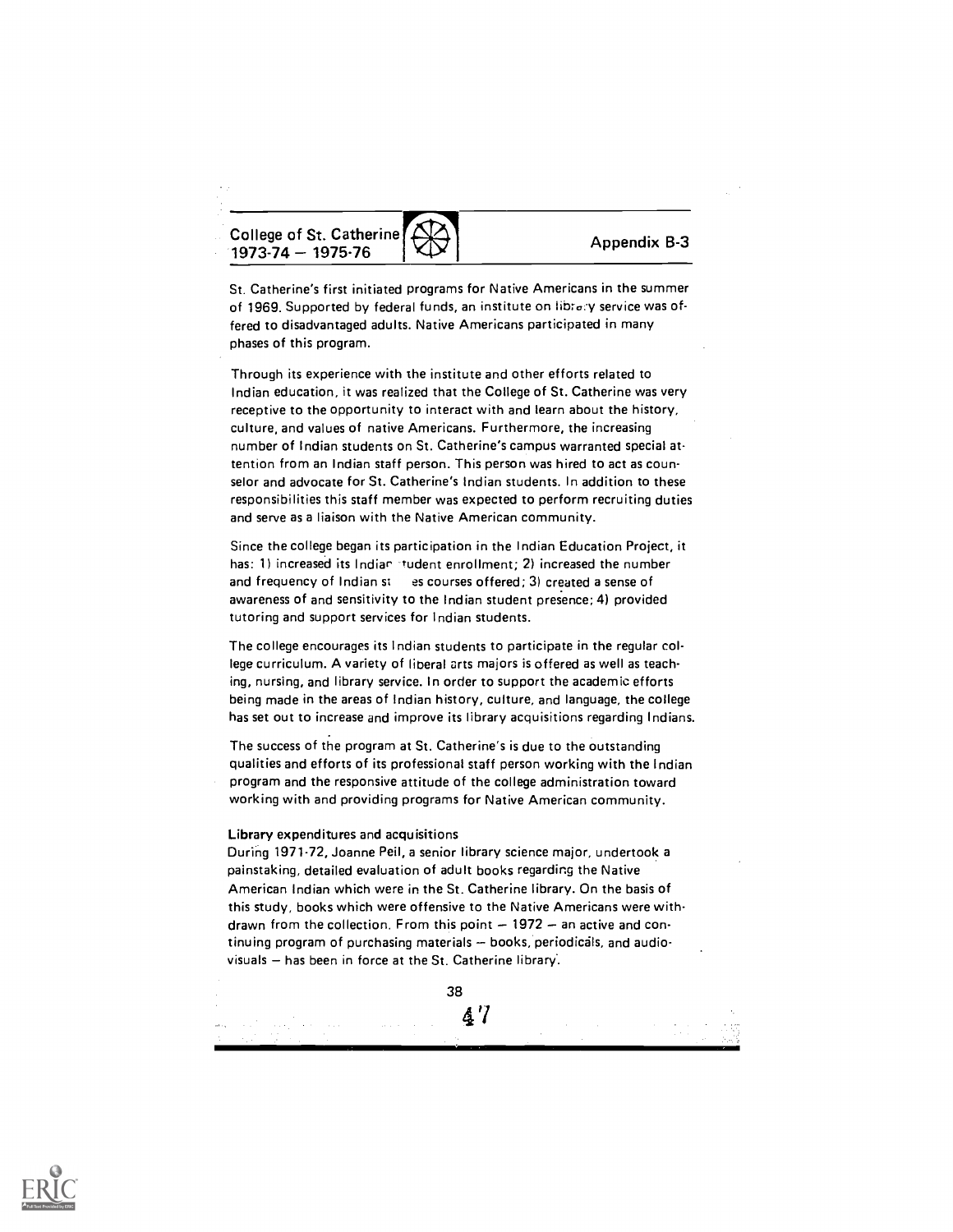During the academic year, 197273, a grant from the Office of Education to College Libraries in Consortium was largely devoted to the purchase of materials relating to the Native American and in support of the courses which were being taught. A summary of the major items is as follows:

 $\mathcal{L}_{\text{out}} = \mathcal{L}_{\text{out}} \mathcal{L}_{\text{out}}$ 

t.,

| Serials on disadvantaged with special attention to          |  |
|-------------------------------------------------------------|--|
|                                                             |  |
| Monographs on history and culture of Native Americans 1,148 |  |

On the basis of the grant given to St. Catherine, the library from its own funds has committed itself to CLIC to continue to purchase materials in depth on the Native American. In 1973-74, the library purchased 110 additional books, one motion picture, one videotape, and six tape cassettes. In 1974-75, the library added 97 books and seven recordings. The purchases for the present year, 1975-76, will not be summarized until the end of the year but material continues to come in. Mrs. Gertrude Buckanaga has aided us from time to time in the selection of material.

With the initial thrust from the Office of Education grant through CLIC, St. Catherine's library is well on its way to having an excellent.collection on the Native American.

39

4 8

re g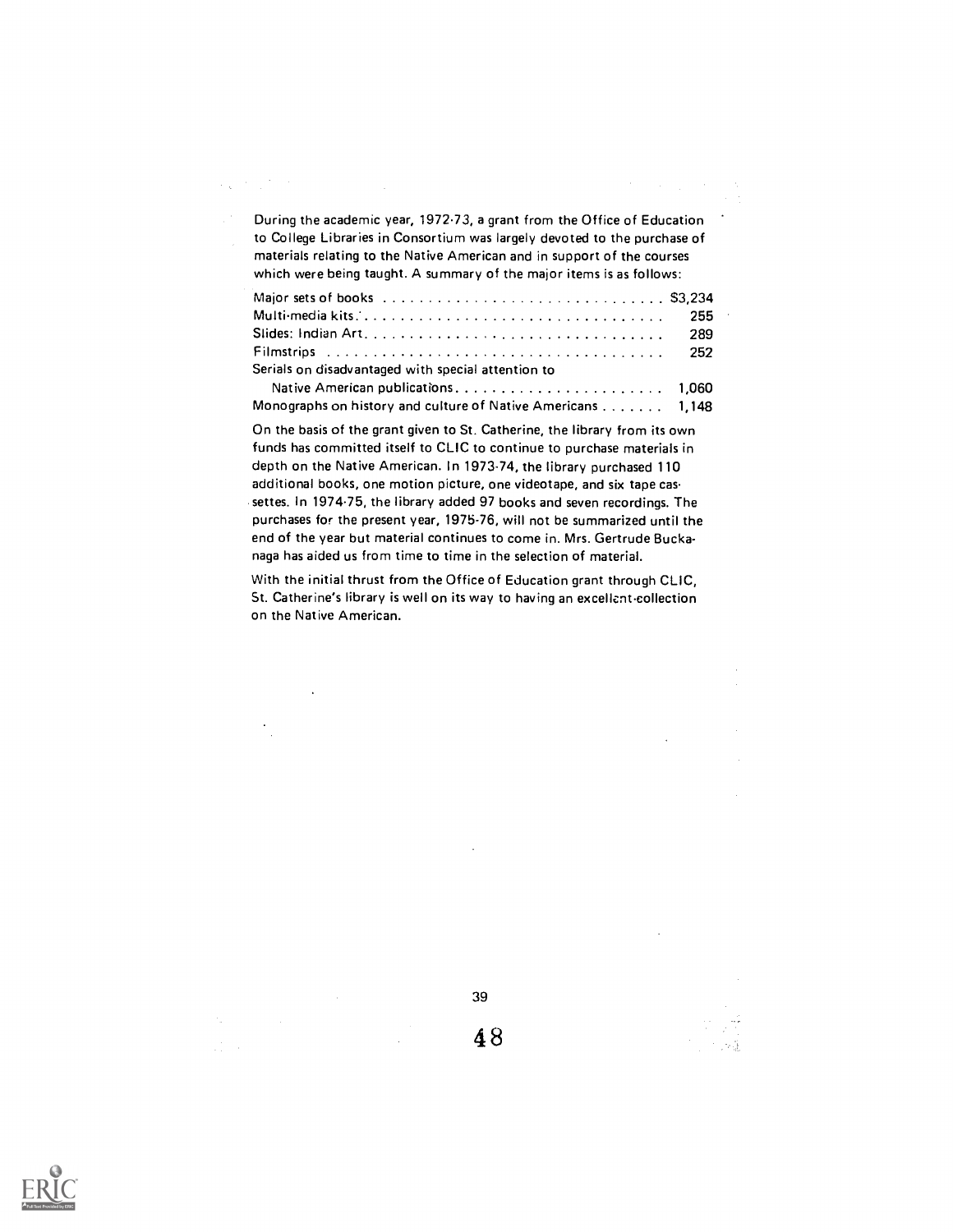# College of St. Scholastica<br>1971-72 - 1975-76<br> $\bullet$  $\frac{1}{2}$ <br>1971-72 - 1975-76 **ftholastica** Appendix B-4

The college has offered a variety of programs and services to the Indian community, ranging from the original missionary work by Sister Scholastica (the founder of the college) to an Indian Dutrider Project bringing St. Scholastica faculty to the reservations in northern Minnesota and northwestern Wisconsin to teach college level courses.

Involvement by the college in the federally funded Talent Search Project 'during the 197071 academic year enabled the college to identify and recruit talented Indian youth. During this same period an Indian Affairs Committee was formed on campus to aid in the acquisition of scholarships for Indian students and to promote Indian education on campus.

The next step in St. Scholastica's approach to Indian education was to initiate an Indian studies program. A director for this program was hired in the fall of 1972 and a minor area of specialization was started. Indian studies 7apidly began to gain in popularity, attracting large enrollments of Indian as well as non-Indian students on campus. Additional faculty were hired. Today, the Indian Studies Department has three full-time and une part-time faculty and offers 23 courses, plus extension courses, at four reservations in northeastern Minnesota and four reservations in northwestern Wisconsin.

St. Scholastica is the only participant in the MPCRF  $-$  IEP that has established a Department of Indian Studies and offers a major and minor in the area. The Indian studies program has provided a critical central focal point for further development of programs for Native Americans at St. Scholastica. Students are encouraged to take courses in Indian studies and use the same as a minor or second major to support course work in the liberal arts or one of the more career-oriented majors. The department provides incoming Indian students with an opportunity to adjust to the pressures and requirements of college level work in an environment that is both facilitative and sensitive to their needs. Students are then better able to make the difficult transition to college more readily and successfully.

St. Scholastica has placed a major emphasis on career education for all of its students. In implementing this policy, the college has established special programs for Indian students in nursing and management.

Curriculum development is only one strength of the Indian education efforts at St. Scholastica. A community service effort has continually been fostered throughout the college's existence. The Indian Studies' motor

40

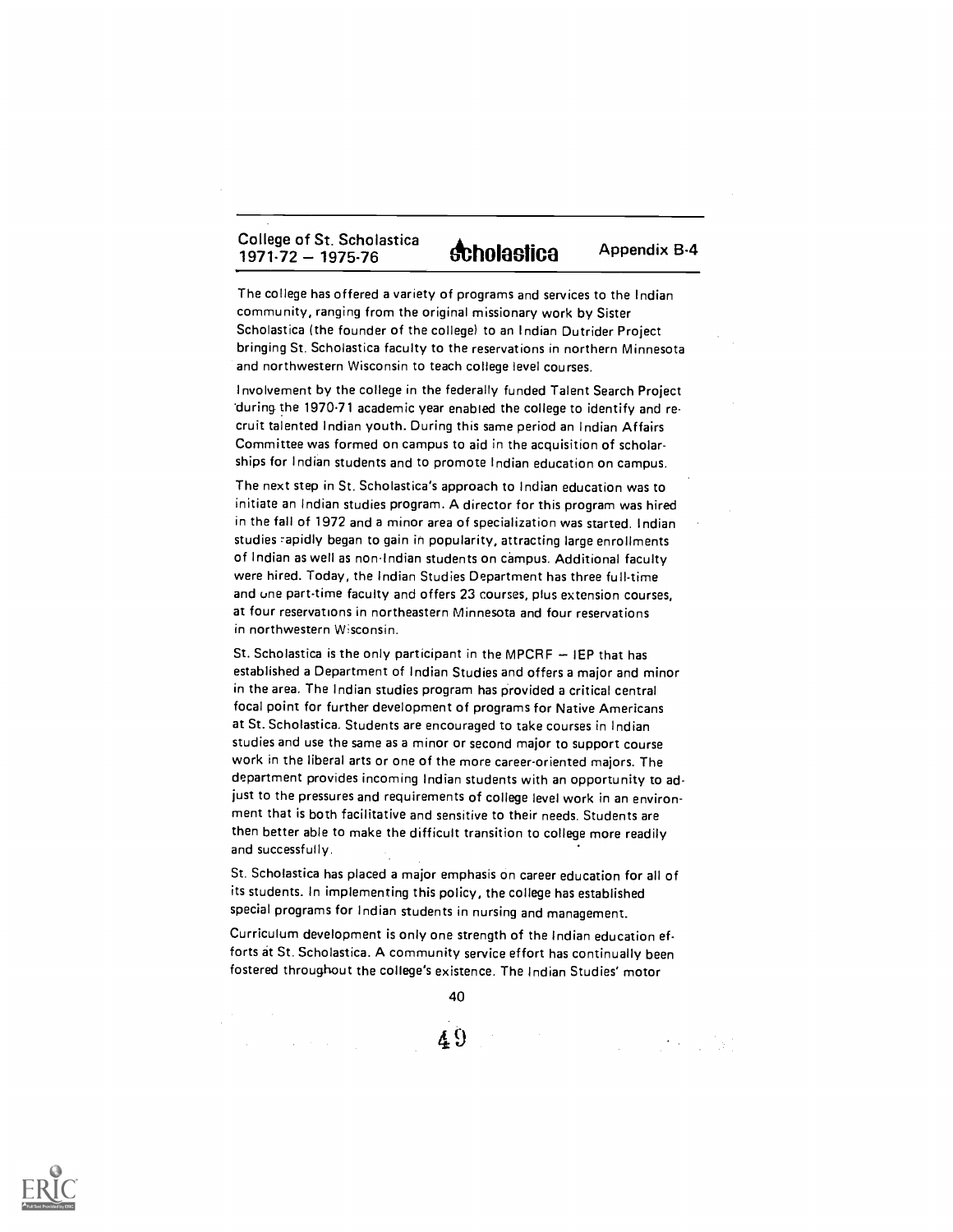home provides a mobile classroom and resource center to the Native American communities of northeastern Minnesota and northwestern Wisconsin. The college has offered medical aid training programs for Indian women, participated in the Concentrated Employment and Training program for the unskilled and unemployed, and has offered workshops and cultural activities directed at Native American concerns.

The Indian education program at St. Scholastica has been well accepted by the total college community. Student, faculty and administrative support for the program is enthusiastic. Indian students are encouraged to participate in all aspects of the college program. While initially Indian students seemed to concentrate their extra-curricular efforts in the Indian organization, they now participate regularly in college-wide activities such as student government, intramural athletics and other organizations on campus.

The program at St. Scholastica has many facets. The direct efforts in curriculum innovation, as well as community service, have provided the college with the necessary visibility to recruit Indian students successfully. St. Scholastica currently has more Indian students than any other private college in Minnesota and is exceeded only by Bemidji State University and the University of Minnesota as far as Indian student enrollment is concerned.

The college has also made a strong effort to provide the ancillary services necessary to support a program of this nature. It has made a substantial commitment to the program both morally and financially, and will continue to be one of the leaders in the field of Indian education at the collegiate level both in the state of Minnesota and nationally.

# College of St. Scholastica - Indian Education EXPENDITURES

Financing of the Indian Studies Department has been through the following sources:

| Year          |         | 1971-72 1972-73 1973-74 |          |          | 1974-75 1975-76 |         |
|---------------|---------|-------------------------|----------|----------|-----------------|---------|
| $MPCRF - IEP$ | \$7,500 | \$4,500                 | \$15,000 | \$15,000 | $S ---$         |         |
| Marshalls     | 12,500  | 12,500                  | 11,000   | 11,000   | 6,000           |         |
| Bush          |         | 38,500                  | 38,500   | 19,000   | 17,000          | $\cdot$ |
| DeRance       |         |                         |          |          | 20,000          |         |
| <b>CSS</b>    |         | 39,000                  | 39,000   | 39,000   | 39,000          |         |
|               |         | 41                      |          |          |                 |         |
|               |         | 50                      |          |          |                 | All Car |
| <b>COLLA</b>  |         |                         |          |          | 医心脏 网络大麻        | يخترت   |

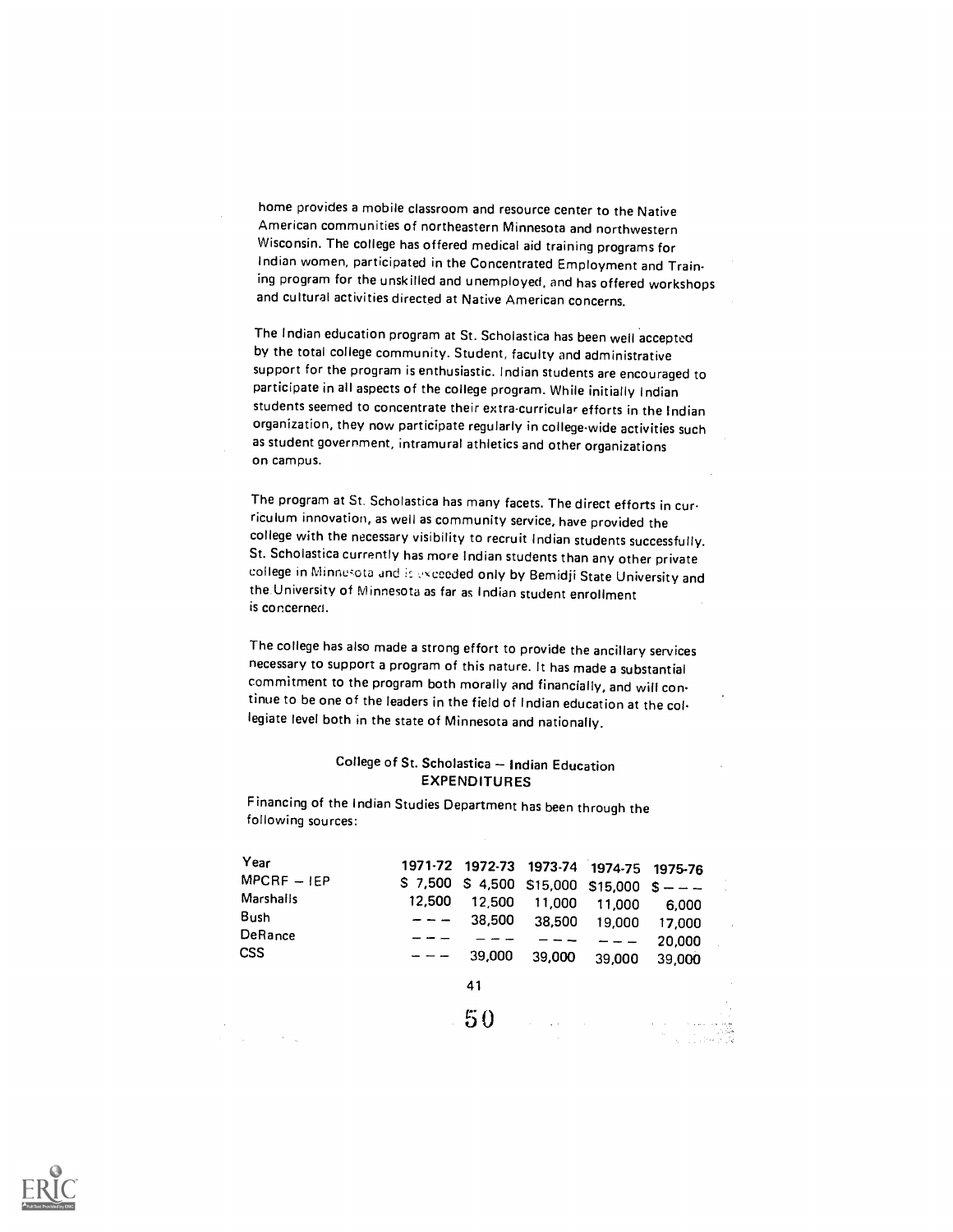# Library acquisitions  $-$  books

 $\overline{\phantom{a}}$ 

1971.72 - 30 on hand; 1972.73 - 100 purchased; 1973.74 - 120 purchased; 1974-75  $-$  100 purchased; 1975-76  $-$  350 on order. The books include bibliography, fiction, literature, legends, culture and arts, philosophy and religion.

Fifteen films have been purchased during the past four years covering subjects of traditional life-style, music and dance, assimilation, Indian legends and religion, recent conflicts, and one recruiting film.

 $\lambda$ 

 $\mathcal{L}_{\rm{in}}$ 



 $\sim$ 

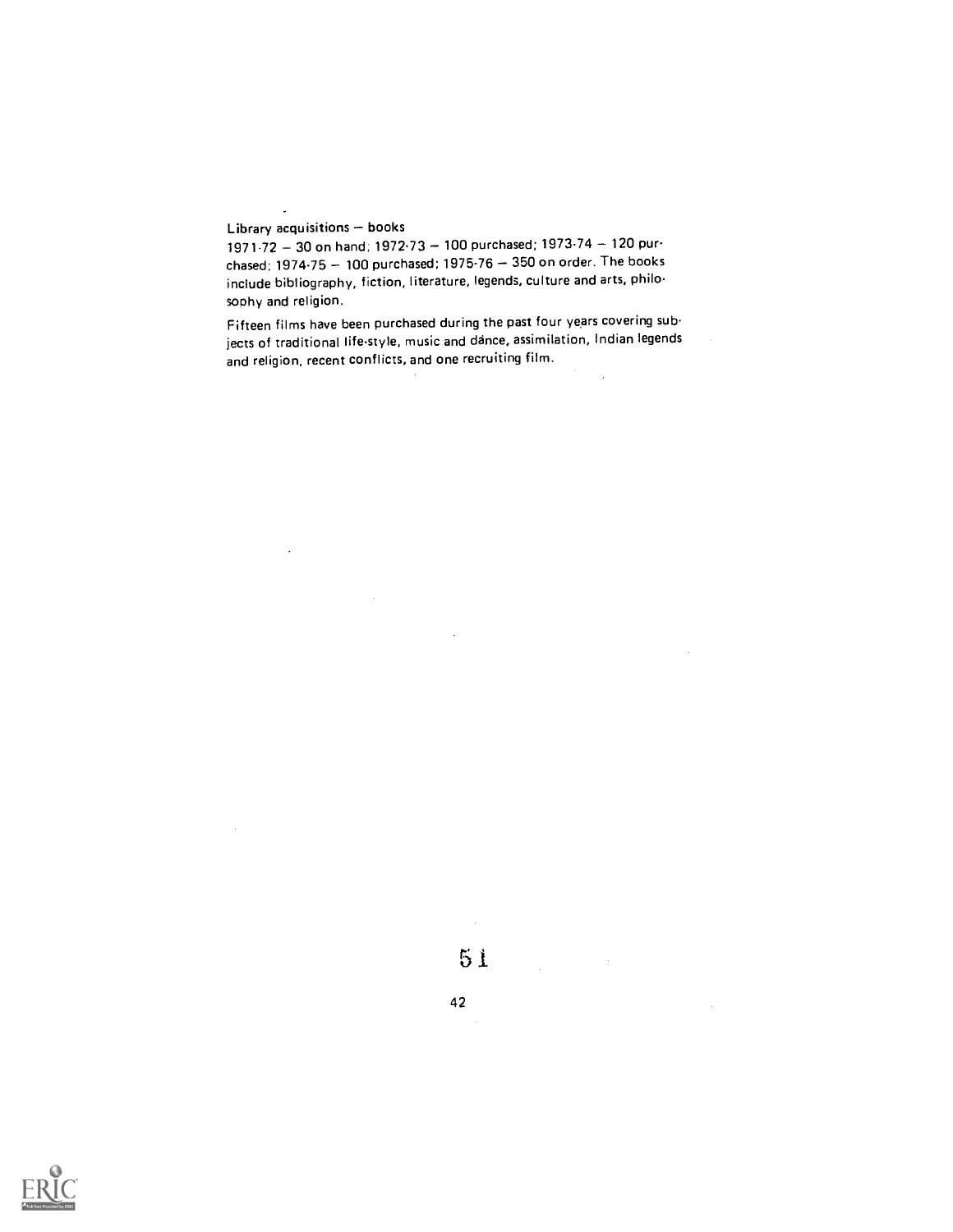College of St. Teresa  $1972.73 - 1973.74$   $\left(\frac{9}{2}\right)$  Appendix B-5

The program at the College of St. Teresa attempted to develop a sense of awareness toward Indian people. To accomplish this, the college has offered courses concerning Native American culture. In 1971-72 the college sponsored a lecture series entitled; "Native American Awareness."

Following the awareness program, the College of St. Teresa employed one of its Indian students as an Indian student counselor on a part-time basis and established an Indian room for the Native American students on campus. This culminated in the sponsoring of an Indian art show by Crow Indians in the spring of 1975.

During its involvement in the Indian Education Project the College of St. Teresa has attracted several Native American students, increased its library holdings significantly and sponsored activities relating to Native American culture. College officials feel that the distance of the college from most of Minnesota's Indian communities has hampered development of its Indian student recruitment efforts and its ability to retain such students.

# College of St. Teresa - Indian Education EXPENDITURES

| Grant 1972-73 - \$3,500     |          | Grant 1973-74 - \$5,700         |          |
|-----------------------------|----------|---------------------------------|----------|
| Travel                      | 510<br>s | Travel                          | s<br>907 |
| Indian Counselor            | 2.520    | Indian Counselor                | 2,030    |
| Furnishings for<br>٠        |          | Workshops                       | 80       |
| Indian Room                 | 102      | <b>Speakers</b>                 | 936      |
| Entertainment               | 47       | Films                           | 182      |
| <b>Library Acquisitions</b> | 284      | <b>Printing and Duplicating</b> | 45       |
| Miscellaneous               | 36       | Pow-Wow                         | 50       |
| Total                       | \$3,500  | Entertainment                   | 70       |
|                             |          | <b>Library Acquisitions</b>     | \$1,401  |
|                             |          | Total                           | \$5.700  |

In addition to the above expenditures, the college has provided Indian students with supportive services, e.g., reading clinic, academic advising, individual counseling, as well as the faculty and staff required to implement the grants. We estimate the foregoing costs would amount to several thousands of dollars.

43

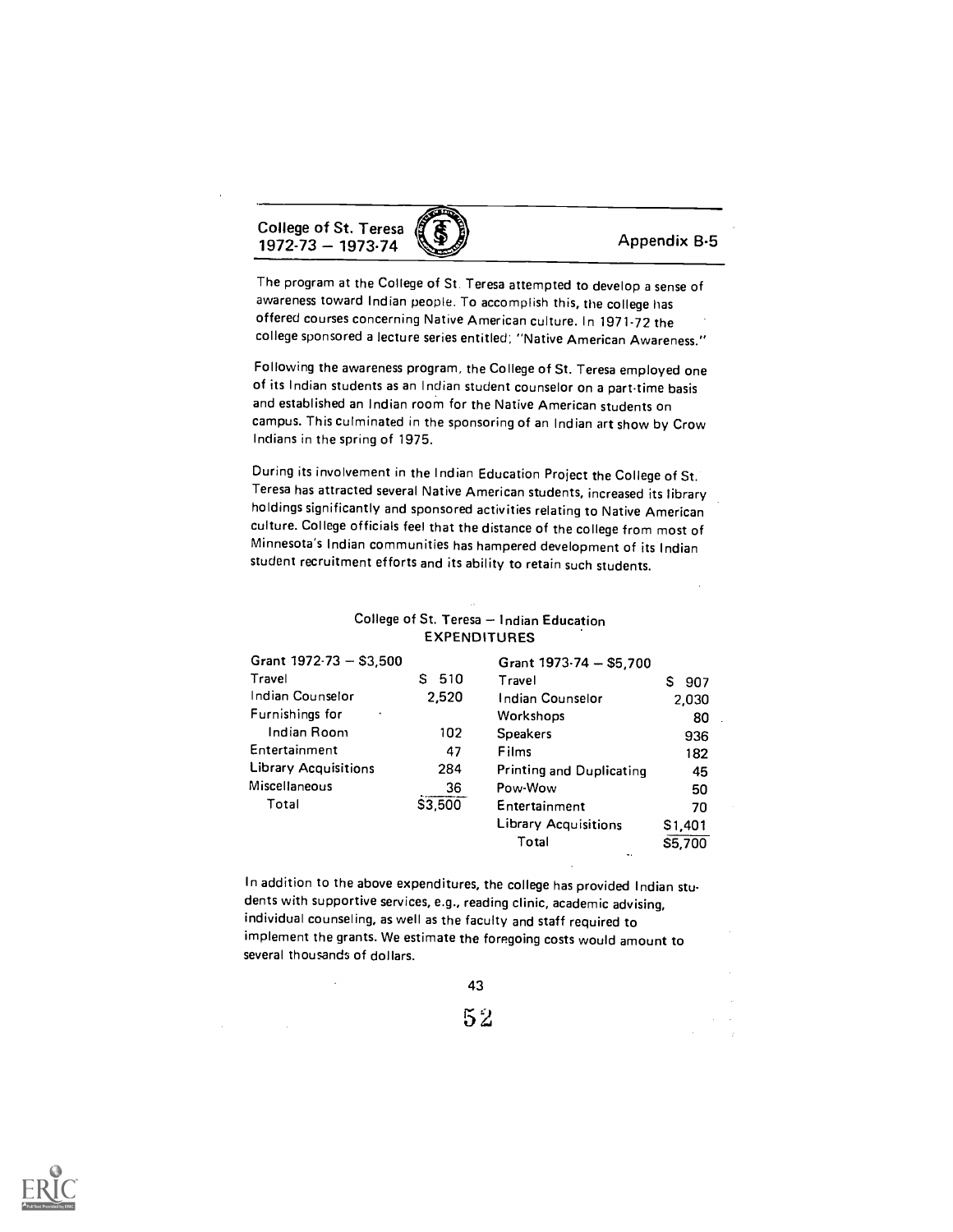| Library expenditures and acquisitions $-$<br>and the control of the con-                |           |  |
|-----------------------------------------------------------------------------------------|-----------|--|
| 1971 - 75 - Indian history, culture, related areas                                      |           |  |
| $Books -$                                                                               |           |  |
| History, Literature, Culture, Economic, and Social Problems,                            | 904<br>S. |  |
|                                                                                         | 395       |  |
|                                                                                         | 327       |  |
|                                                                                         | 58        |  |
|                                                                                         |           |  |
| tile omanisational library, considering a strong attacce constitution of the body trans |           |  |

We emphasized library acquisitions, since there were practicaiiy no holdings in area libraries prior to the project. As a result of the grants, we now have a significant collection.

 $\sim 10^{11}$ 

 $\Phi_{\rm c}$  and  $\phi_{\rm c}$ 

 $\label{eq:1} \begin{array}{l} \mathcal{O}(\mathcal{A})=\mathcal{O}(\mathcal{A})\left(\frac{\partial \mathcal{A}}{\partial \mathcal{A}}\right) \end{array}$ 

 $\mathcal{L}_{\text{max}}$ 

 $\mathcal{A}^{\mathcal{A}}$ 

 $\hat{\mathcal{A}}$ 

 $\Delta\phi$  and  $\phi$ 

 $\frac{1}{2} \frac{d\phi}{d\phi}$ 

 $\bar{z}$ 

53

44

 $\mathcal{A}^{\mathcal{A}}$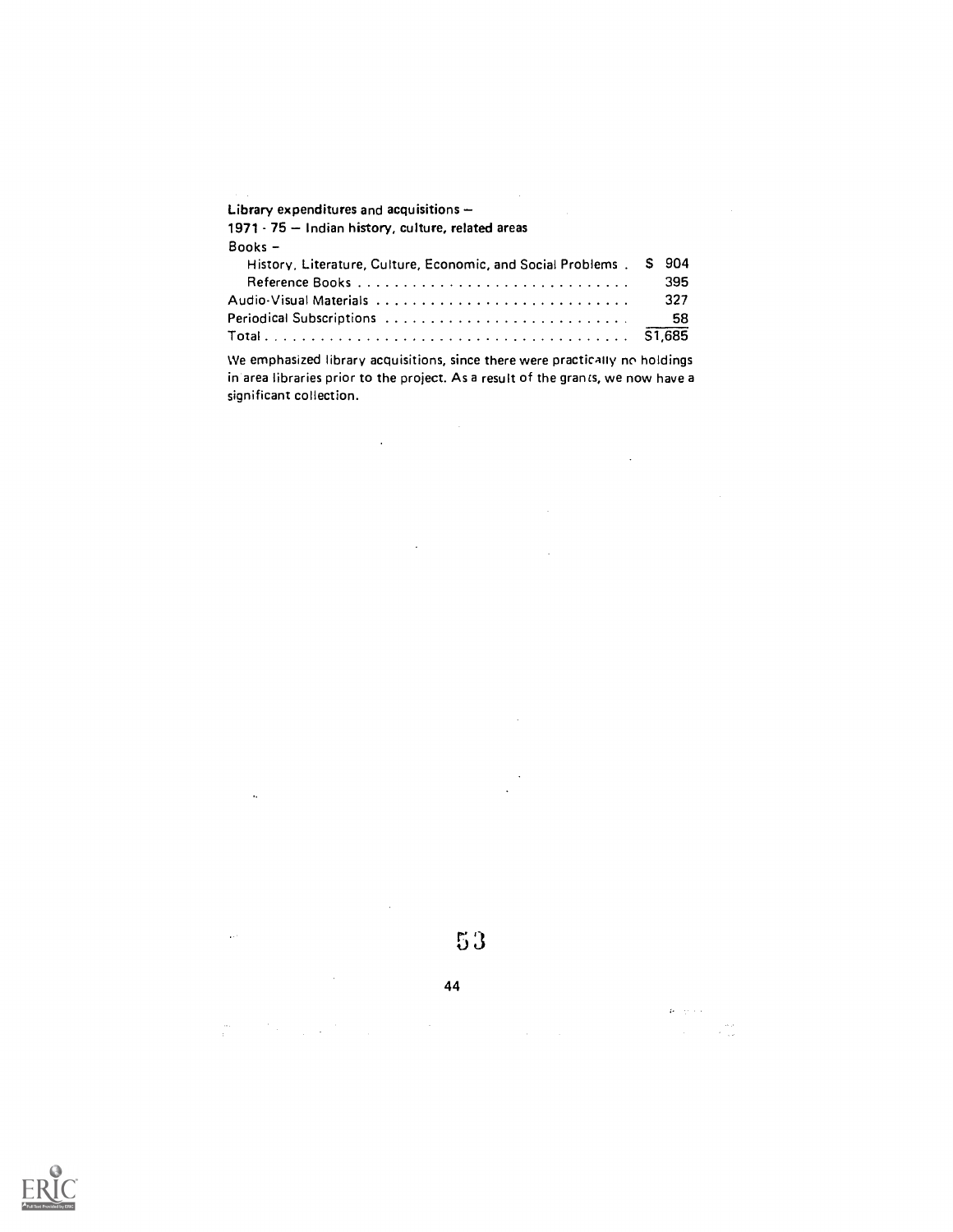College of St. Thomas  $1972-73 - 1975-76$  Appendix B-6



The Indian education program at St. Thomas has made an effort to extend opportunities for a liberal arts education to Indian students. While no special curriculum exists for the Indian students, the college has offered a limited number of courses directed at Native American concerns. Students who are interested in further Indian studies are able to take appropriate courses offered by other colleges participating in the Associated Colleges of the Twin Cities: Augsburg, Hemline, Macalester, College of St. Catherine, College of St. Thomas.

St. Thomas has employed an Indian student counselor/recruiter over the past three years to help meet the needs of its Native American students. While this person was recently promoted to the post of minority student counselor, he still maintains a close relationship with the Indian students on campus. The Indian students have sponsored social activities jointly with the Indian students at the College of St. Catherine through the Thunderbird Club, a joint student effort at the two schools.

While the program at St. Thomas is limited in size and scope, it has been able to offer Indian students an educational opportunity, thus broadening the student's options. Access and financial aid are not problems at St. Thomas. There is, however, a growing concern among the administration and the staff as to need for further supportive services for its Indian students. The college is currently exploring alternatives in this area.

# College of St. Thomas - Indian Education EXPENDITURES

| $1973.74$ \$9,000 |  |
|-------------------|--|
|-------------------|--|



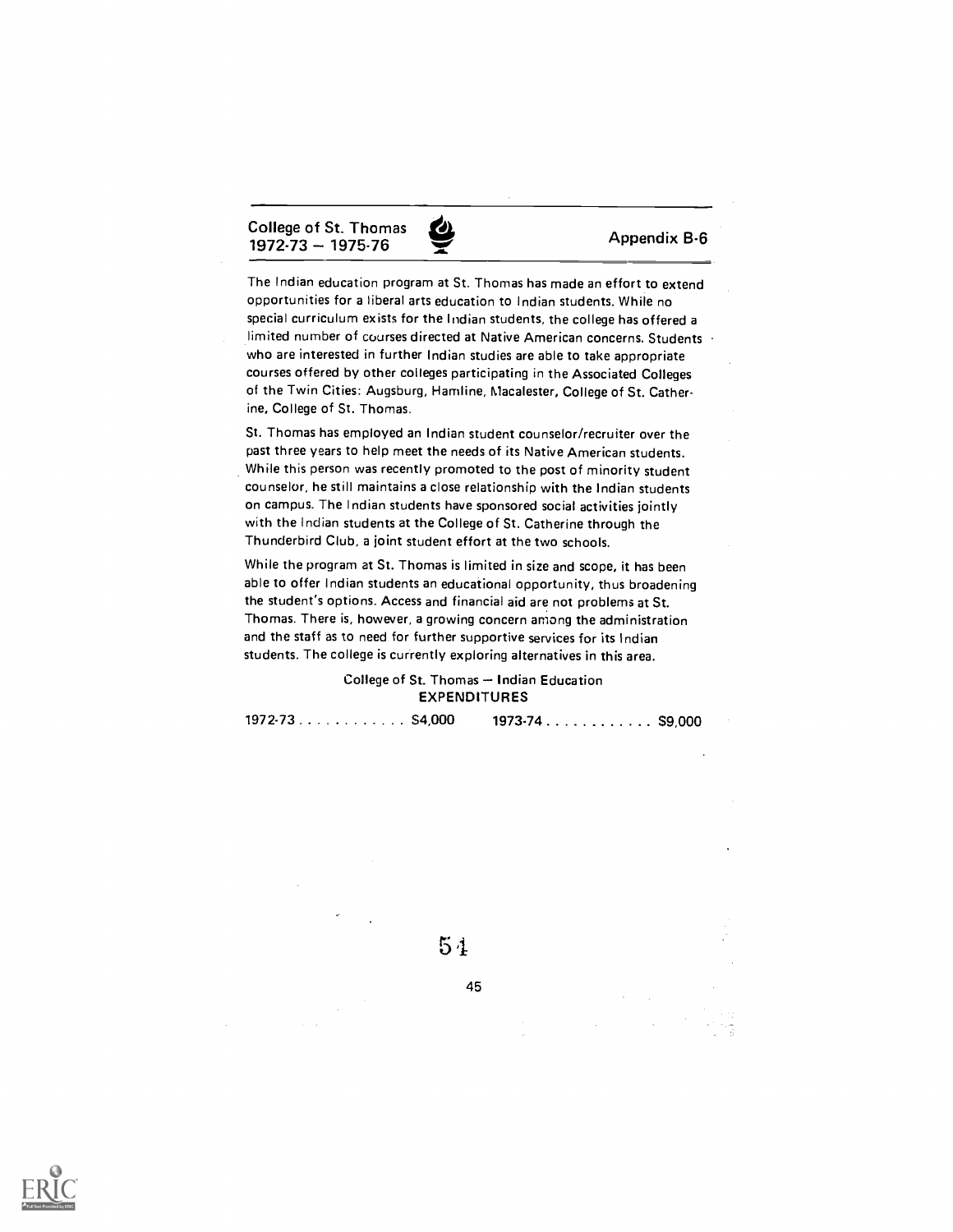Concordia College (Moorhead)  $\frac{1971-72-1975-76}{\sqrt{1971-72-1975-76}}$  Appendix B-7

Concordia was already involved in Indian education prior to the inception of the Minnesota Private College Research Foundation Indian Education Project. A consortium effort, funded by Title III of the 1965 Higher Education Act, provided for an intercultural program with Fort Lewis College in Colorado. Fort Lewis College is located in close proximity to major Native American population groups in the southwest and had attracted a student body that was approximately 10% Indian. Under the auspices of the intercultural program a student exchange program was initiated, offering courses focusing on Native Americans and conferences concerning Native Americans on both campuses.

a as a

When Concordia initiated its MPCRF  $-$  IEP-funded program, it had several objectives in mind:

- 1) Provide a permanent Native American presence on the Concordia campus
- 2) Sensitize the faculty, staff and the general student body to the culture and concerns of Native Americans
- 3) Recruit, admit, and graduate an increasing number of Indian students.
- 4) Develop a larger number of courses dealing wholly or in part with Indian history, culture, and religion
- 5) Expose the college and Fargo-Moorhead communities to effective Indian teachers in various fields and Indian cultural events
- 6) Provide certain special services for Indian students: counseling, tutoring, Indian House, relevant academic employment, and Indian student attendance at meetings of interest to them.

In order to accomplish these ambitious goals, in 1971 the college hired a Native American as assistant director of its Office of Intercultural Affairs. This person was also responsible for recruiting Indian students for Concordia. The following year, the college added a one-fourth time counselor to work specifically with the Indian students. In 1974 an Indian faculty member was hired in the Education Department.

The college has been hampered by problems relating to continuity of staff. Although turn-over of staff has made things more difficult for the college, much progress has heen made toward accomplishing the college's original goals. Indian students have been recruited, Indian courses offered, and Indian cultural activities and programs sponsored.

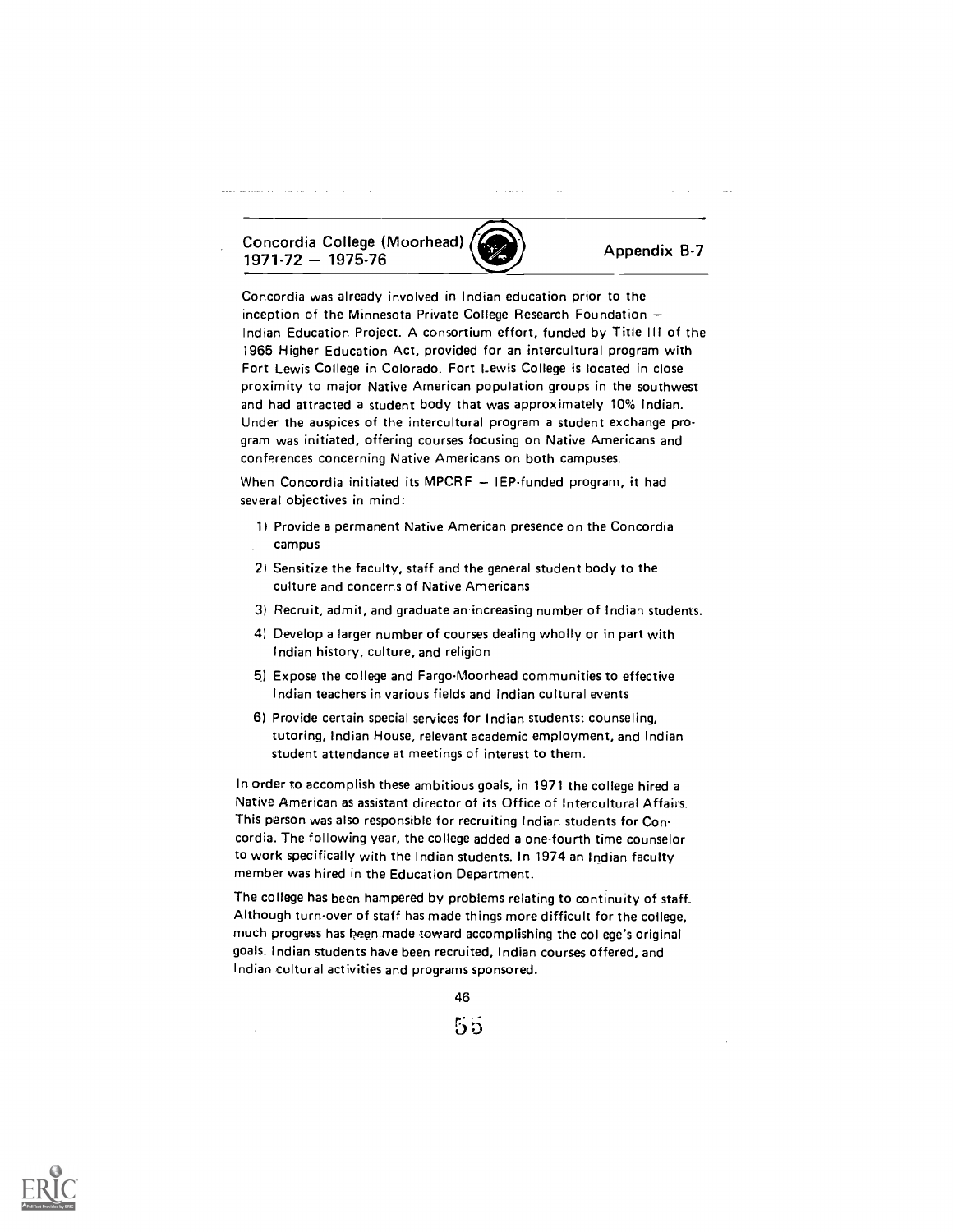In order to help Indian students succeed in their collegiate endeavors, intensive support services were developed and provided. Counseling by professionally trained Native Americans was central, as was participation in the PACE (Personalized Attention in College Education) program developed by the college. This program was designed to help minority students make the difficult transition to college.

 $\mathcal{L}(\mathcal{L}(\mathcal{A}))$  .

The college has also made significant progress in the area of relationships with local Indian communities and organizations. These include the Fargo-Moorhead Indian Center; the Nokomis Day Care Center (Fargo) and Talent Search staff. The sponsorship of Indian Week on campus has also served to attract positive responses and participation from the local Indian community.

Concordia is now at a crucial point in the development of its Indian education program. Confronted with the failures of its past experience in Indian education, the college is presently searching for a new tack to pursue that will enable the college to successfully meet the needs of Indian students. The college administration's firm sense of commitment and concern provide an optimistic outlook for the future.

# Concordia College (Moorhead) - Indian Education<sup>1</sup> EXPENDITURES

|         | <b>MPCRF</b> | Concordia | Other               | Total   |  |
|---------|--------------|-----------|---------------------|---------|--|
| 1971-72 | S 5,000      | S 5,000   | S 5,000             | S15,000 |  |
| 1972-73 | 7.500        | 9.600     | 1,800               | 18,900  |  |
| 1973.74 | 15,000       | 7.060     | 4,500               | 26,560  |  |
| 1974 75 | 15.000       | 13,170    | 5,900               | 34,070  |  |
| Total   | \$42,500     | S34,830   | S <sub>17,200</sub> | S94.530 |  |

Note: These figures are approximate. They are based on estimated pro-rata figures of grants or offices providing consolidated services to minority students.

These figures include funds spent through:

- 1) Minnesota Private College Research Foundation Grant
- 2) Concordia College's Office of Intercultural Affairs
- (pro-rata estimate for Indian program)
- 3) Concordia College Title III grant (pro-rata estimate for Indian program)
- 4) CHAR IS ecumenical center

Not included are financial aids to students through college, foundation, state or federal sources.

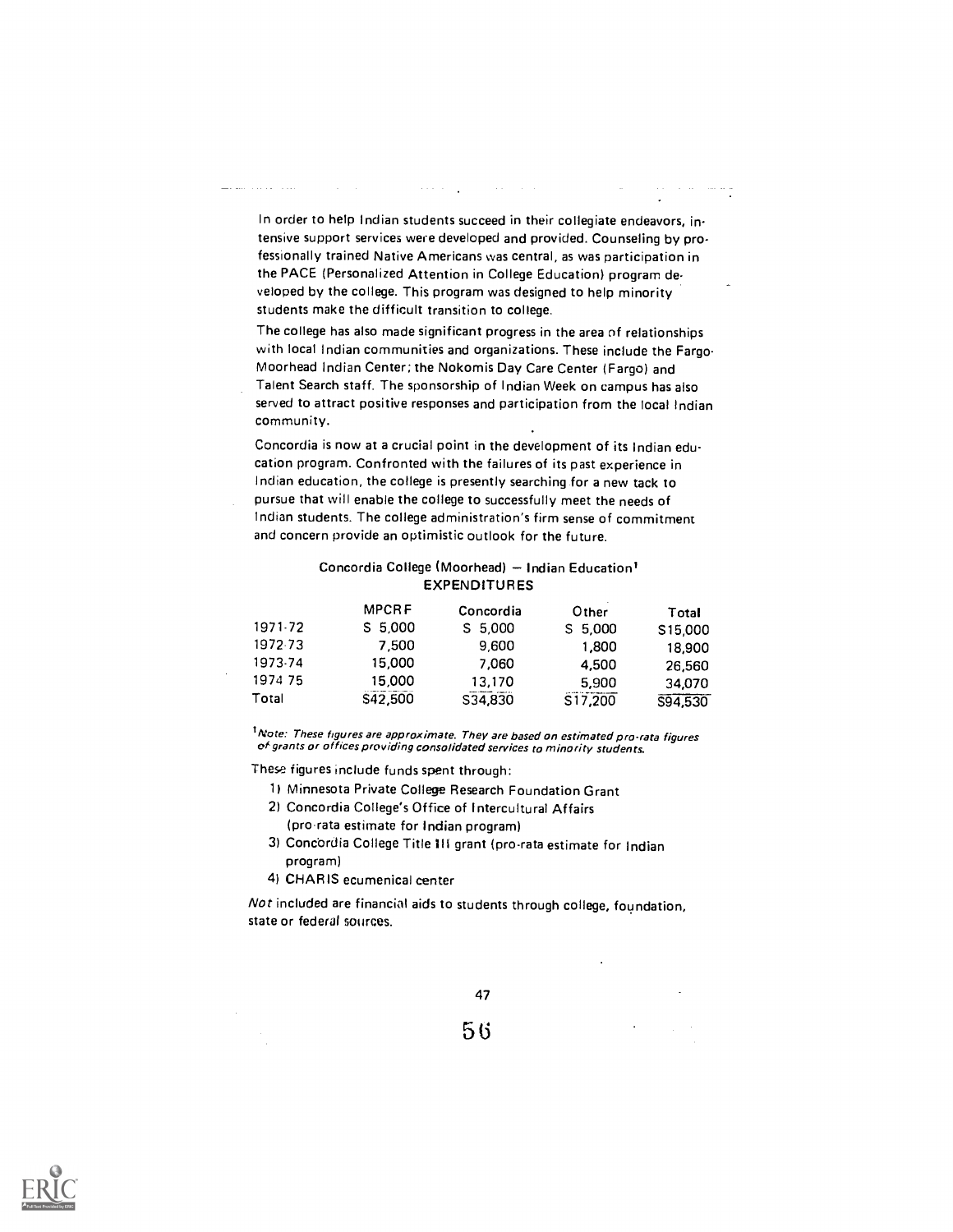Library expenditures and acquisitions

The Concordia College librarian estimates that they have been purchasing works dealing with Indian history and culture at the rate of about 125-130 volumes per year out of federal funds alone. An approximately equal number of volumes have been purchased with Concordia College money. Thus, about 250 books per year or about 1,000 total volumes have been added to the Concordia College library over the four-year period of the MPCRF grant. One major purchase (S720) is part I of the American Indian Oral History Project prepared by the University of South Dakota. This first part contains 175 interviews of Indians living in North Dakota, South Dakota, and Minnesota. It is Concordia College library policy to automatically purchase any new works on Indians which are well-reviewed. The library also subscribes to periodicals of the scholarly nature dealing with Indian history and culture.

57

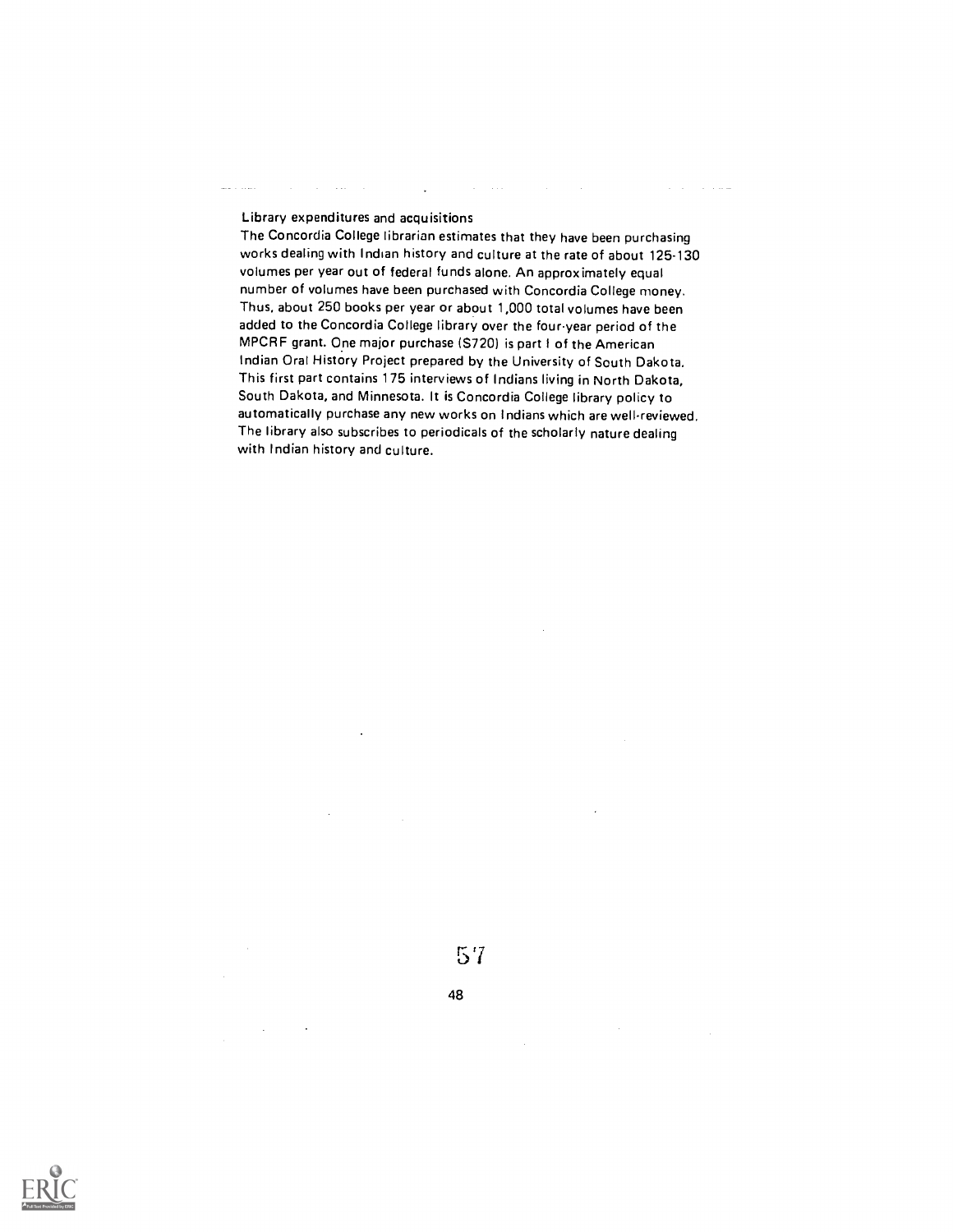# Macalester College matalistic College<br>1972-73 -- 1975-76 Appendix B-8

In 1969 Macalester made a college-wide commitment to the admission and retention of minority students. Native Americans were one of the target groups.

By 1971 Macalester's Indian student enrollment had risen to 29. A coordinator for the Native American Program and a half-time academic counselor for Indian students were employed and a Native American (student) Coalition had been formed. During this same period two courses were offered by the college: Indians in the Modern World I and II.

Enrollment of Indian students stabilized over the next several years, while the program itself continued to expand in the areas of curriculum development and Indian professional staff. Support services continued to improve for the Native American students as they were part of the USOE-funded Trio special services program at Macalester.

Macalester's goal was to integrate its Indian education program into the total college program. Indian students were expected to participate in and benefit from the strong liberal arts programs the college offered. At the same time, tutoring, counseling, cultural activities, and an Indian House were provided in order to facilitate the educational progress of the Indian students on campus.

The Indian education program at Macalester has a strong foundation in the areas of Indian students, Indian faculty and staff, and commitment on the part of the college. Due to the financial problems the college was experiencing, however, further expansion of the program without additional outside funding would have been unlikely.

Realizing the neea for funds for further strengthening of the Indian education program, Macalester sought and received a grant from the Rockefeller Foundatin in June of 1974. The purpose of this grant was to develop community involvement projects with Minnesota Indian com munities and organizations.

The college has also been fortunate to benefit from the generosity of the Sumner T. McKnight Foundation. The first grant from McKnight provided for the establishment of summer internships for Macalester's Indian students within the Indian communities of Minnesota.

The Indian education program at Macalester has a strong past and a promising future. Several talented and ambitious staff members are continuously working to improve the quality of the program. Strong backing from

49

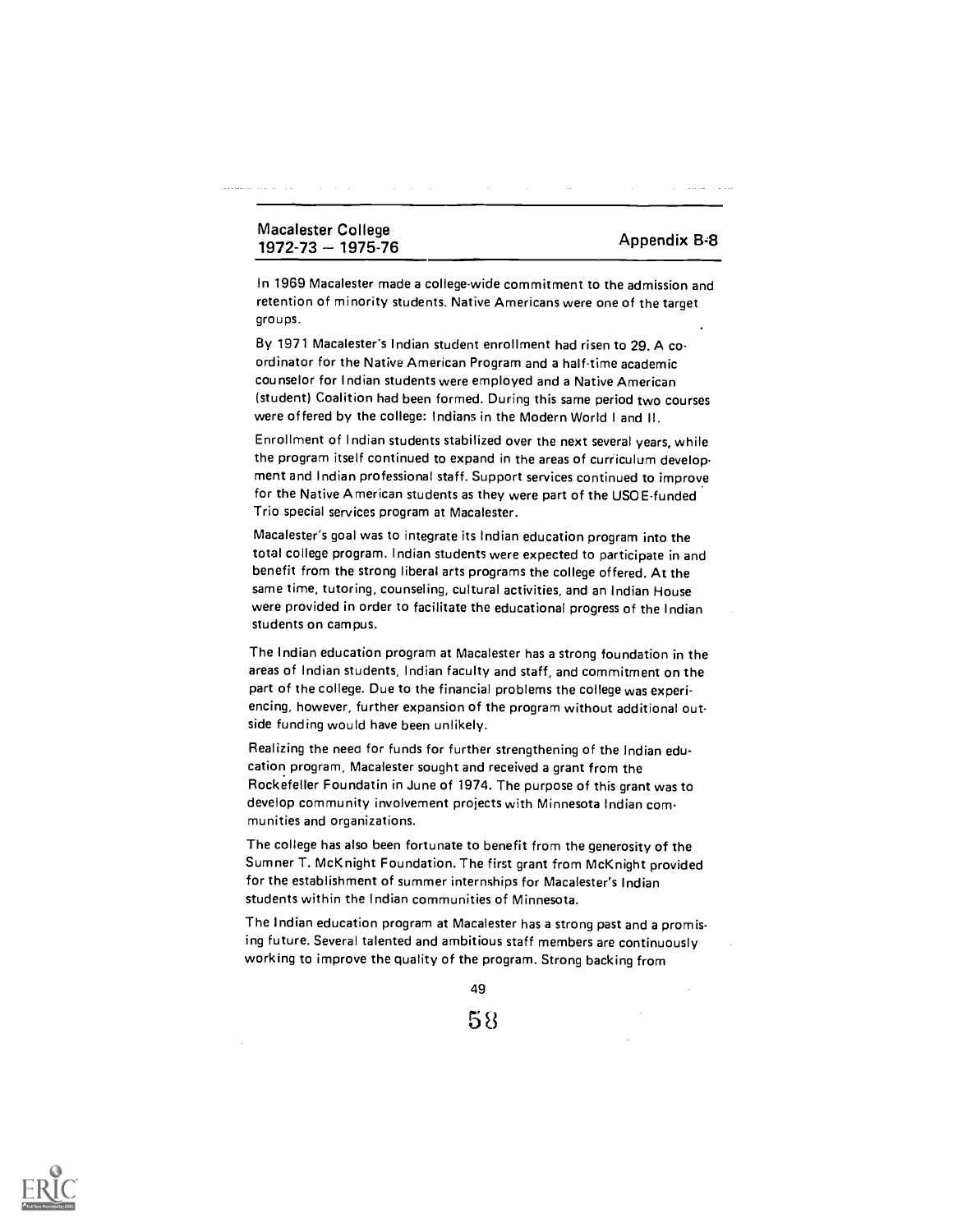Macalester's administration, along with a recent grant from the McKnight Foundation to support the college's minority programs over a several.years period, provide a bright and promising odtlook for continuation and improvement of the Indian education program at this institution.

and the same

### Macalester College Indian Education EXPENDITURES

| Year    | Salary                | Program                                 | <b>Special</b>                   | Total     |
|---------|-----------------------|-----------------------------------------|----------------------------------|-----------|
| 1971.72 | \$ 21,500             | $S$ 9.350 <sup><math>\cdot</math></sup> | S <sub>15,000</sub> <sup>t</sup> | \$45,850  |
| 1972-73 | 22,250                | 13.597                                  |                                  | 35,847    |
| 1973.74 | 20.750                | 15,900                                  |                                  | 36,650    |
| 1974-75 | $38,250$ <sup>*</sup> | 14.450                                  | 17,680 <sup>*</sup>              | 70,380    |
| Total   | \$102,750             | S53,297                                 | \$32,680                         | \$188,727 |

Not including Indian House

<u> Alban Alban (</u>1985), serikar pertama pertama pertama pertama pertama pertama pertama pertama pertama pertama per

'Salary for professor Cavender included, will not be in future (picked up by Academic Departments)

t McKnight Foundation Grant t First year Rockefeller Grant

#### Library acquisitions

Since the beginning of the program and augmented in 1973-75 by the MPCRF - IEP grant, the Native American Program has compiled a small library of some 1,000 copies to be used by any student on campus.

The library is run on an informal basis with one work-study student serving as librarian. It is located in the office of the coordinator in room 104, Old Main.

This library contains books, hard and paper back, some periodicals, and newsletters, and a few filmstrips and records of Indian music.

The books are by Indian and non-Indian authors and cover subjects from tribal history to literature and from Indian law to the occupation of Wounded Knee.

 $\sim$ 

 $\mathcal{L}$ 



50÷

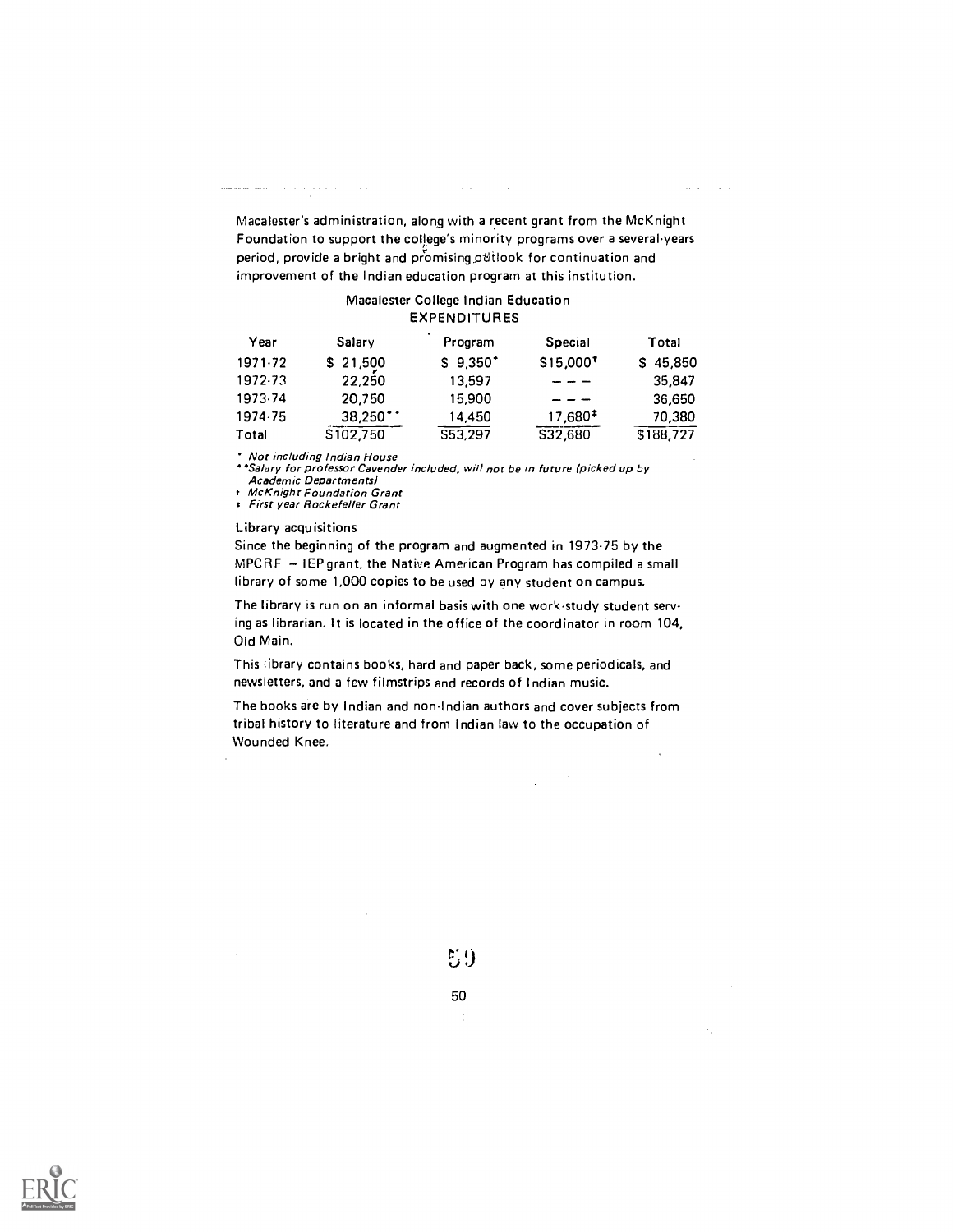# Minneapolis College of Art and Design  $1973.74 - 1975.76$  and Design  $\overline{a}$  Appendix B-9

The Indian education program at the Minneapolis College of Art and Design (MCAD) was the last program to be established through grants made by the MPCRF - IEP. In the short time since its initiation in January of 1974, the Indian education program at MCAD has developed and expanded rapidly.

In order to create a learning environment that would be facilitative to the college's Indian students, separate studio space was acquired. This provided the students a place to work that had an Indian atmosphere. Indian students were able to help each other through constant interaction and informal critiquing. Faculty members worked with the students on a regular basis. Visiting Native American artists were employed by the college in order to supplement the support of the faculty.

The college has developed and offered three courses to supplement the studio segment of the program. These courses cover Native American Art History, Native American Culture, and Native American Literature. Dis . cussions have taken place with two local Indian centers. Currently, some students from the college are participating in a teaching-internship program at the Regional Native American Urban Center at Franklin and Bloomington Avenues in the heart of the Minneapolis Native American community.

The popularity and rapid development of the Indian education program at MCAD has made it a national leader in the field of Native American art. Strong support for the program emanates from the dean of students office and the program is also receiving encouraging backing from both faculty and administration. The program has been made part of the regular ongoing college offerings since the expiration of the Indian Education Project grant. The future development of the program is contingent upon available funds, which, needless to say, are limited. The college is exploring the possihility, however, of hiring a full-time Indian faculty person to work directly with tne Native A merican art students tor the coming academic year.

51

6 0

(Total matching expenditures on following page)

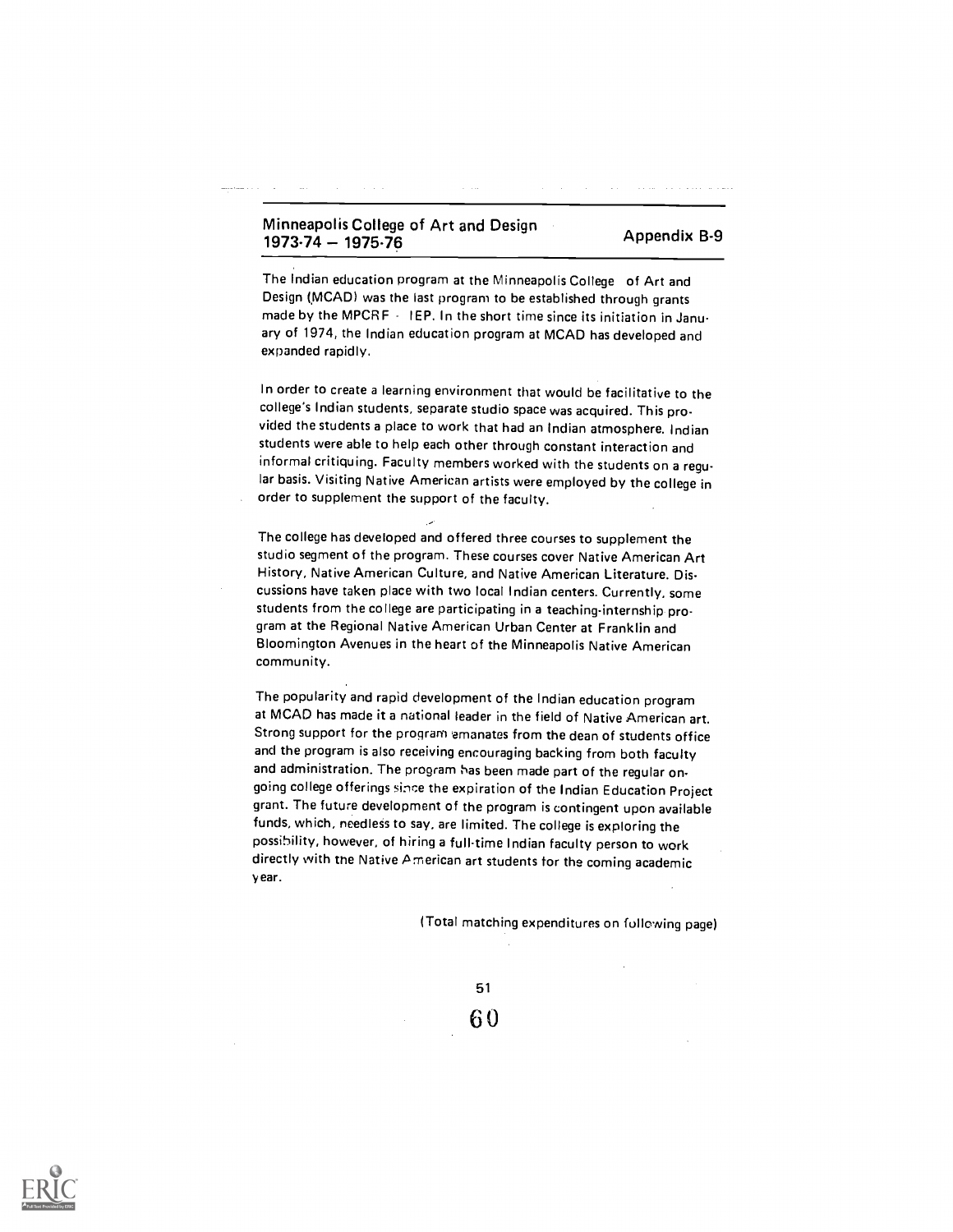# Minneapolis College of Art and Design Indian Education TOTAL MATCHING EXPENDITURES - \$22,930

ستفاد والأساس والأساريط الأدوار الأدوار

 $\sim$   $\sim$ 

 $\ddot{\phantom{0}}$ 

 $\hat{\mathcal{A}}$ 

 $\mathcal{A}(\mathcal{A})$  and  $\mathcal{A}(\mathcal{A})$  is a subset of  $\mathcal{A}(\mathcal{A})$  . In the  $\mathcal{A}(\mathcal{A})$ 

المناول والمستحسن والمستحسن

 $\sim 10$ 

 $\bar{\mathcal{A}}$ 

 $\hat{\boldsymbol{\beta}}$ 

| 1974-75 - January - May 1975       |         | 1975-76 - September - May 1976 |          |  |  |
|------------------------------------|---------|--------------------------------|----------|--|--|
| Faculty salaries (studio) S 7,500* |         | Faculty salaries               |          |  |  |
| Equipment (studio)                 | 600     | (Liberal arts                  |          |  |  |
| Administrative expense             | 360     | and studio)                    | \$13,000 |  |  |
|                                    | \$8,460 | Equipment (studio)             | 0        |  |  |
|                                    |         | Special space (Native          |          |  |  |
|                                    |         | American Center)               | 750      |  |  |
|                                    |         | Administrative expense         | 720      |  |  |
|                                    |         |                                | \$14,470 |  |  |

'Estimates based on faculty salaries to teach studio art in the Native American Center.



 $\sim$ 

52

 $\mathcal{L}^{\pm}$ 

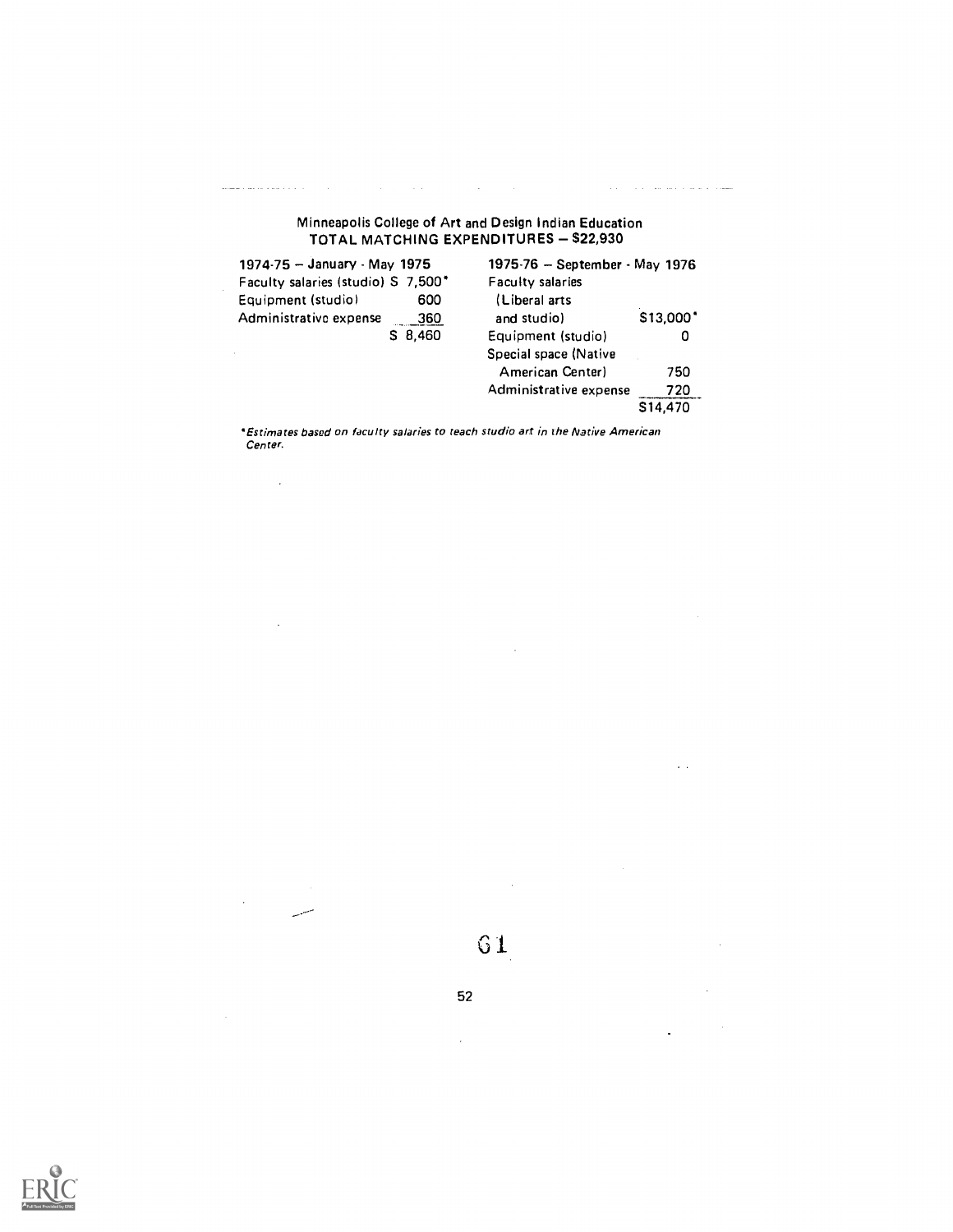St. Olaf College 1971-72 - 1973-74  $\frac{1}{2}$   $\frac{1}{2}$  Appendix B-10

The InJian education program at St. Olaf's emerged from a strong desire on the part of the college to provide educational opportunities to Native American students. The college's first efforts started in 1971, when it hired an Indian student counselor. This Native American professional staff person was responsible for personal counseling, recruiting and general academic support for the program.

St. Olaf received its first grant from the Indian Education Project for the 1971.72 academic year. Basically, it was for the purpose of continuing support and expansion of the college's on-going program. Intensive recruiting by the college's Indian student counselor increased the Indian student population at St. Olaf's from three in 1971-72 to 14 for the 1973-74 school year.

The approach St. Olaf employed for its Indian education program was one of integration. The assumption was made that a good liberal arts education would provide these students with the education experience they re quired. No special programs were established for the Native American students. Support services were to be provided by the Indian student counselor. Part time faculty were employed to teach courses in American Indian Contemporary Social Issues and Native American Art. Other courses relating to Native Americans were taught by the regular faculty.

Indian student enrollment at St. Olaf's fell drastically at the end of the 1973-74 academic year. This can be attributed to several factors and events that directly affected the Indian education program. The most significant of these being the illness and later resignation of the Indian student counselor.

Concern as to the erosion of the Indian education program at St. Olaf was voiced by an Ad Hoc Task Force on Native American Concerns and Consciousness. On May 1, 1975 this group presented a preliminary statement of their position to the college administration. The document affirmed the support of a number of students, professional staff and faculty and pastors of the American Lutheran Church for the Indian education program at St. Olaf.

The primary objective of the Indian education program at St. Olaf's was to increase the breadth of educational opportunities and services available to students with an additional option for a college education. Access was

53

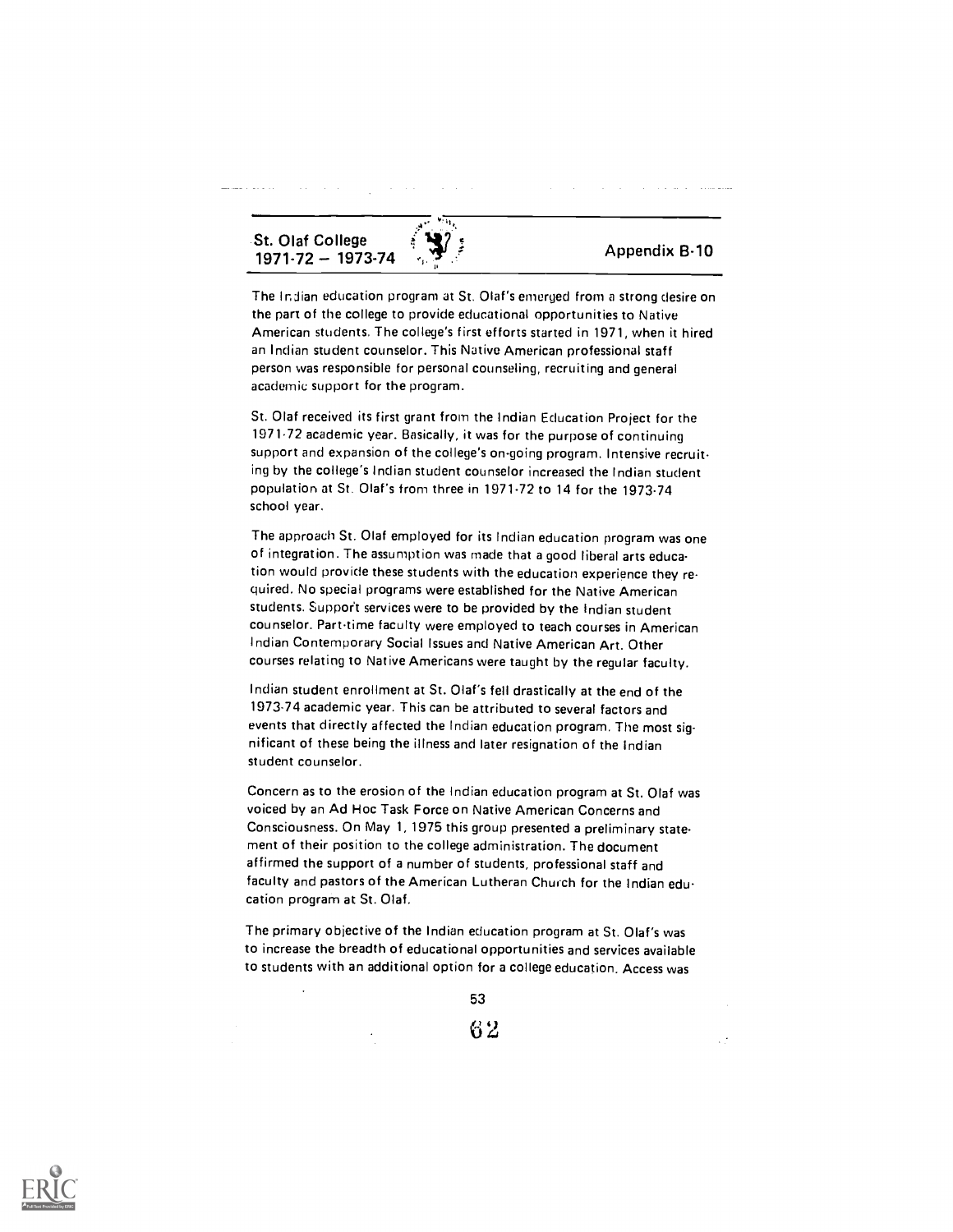$\mathcal{A}$  , and  $\mathcal{A}$  , and  $\mathcal{A}$  , and  $\mathcal{A}$  , and  $\mathcal{A}$  , and  $\mathcal{A}$ as a car

only the first obstacle for the college to overcome. The program was plagued by high attrition. Some marginal students could not make it academically and were thus forced to drop out. Others chose to transfer or to leave for personal reasons.

المتحدث المتحدث

With the successes and failures of the past in mind, St. Olaf's has chosen to reassess its options in the area of Indian education. Currently the col. lege is recruiting for the position of Indian student counselor. Several qualified candidates have been interviewed, however, a decision is still pending. The college has realized the difficult task it faces if it chooses to resurrect and restructure its Indian education program.

The administration at St. Olaf's views the college's experience in the area of Indian education as being partially successful and, more importantly, enlightening. What the college has finally come to recognize is that the college is more in need of the Indian student presence and culture than the Indian students are in need of St. Olaf.

| $\epsilon$         |          | <b>EXPENDITURES</b>  |          |          |  |
|--------------------|----------|----------------------|----------|----------|--|
|                    | 1971-72  | 1972-73              | 1973-74  | 1974-75  |  |
| <b>Salaries</b>    | \$5,854  | $S$ 4,292 $^{\circ}$ | S15,391  | \$8.635  |  |
|                    |          | 5,000                |          |          |  |
| Other expense      | $808*$   | $4.046*$             | 2.412    | 4.480    |  |
|                    | 70       | 6,131                |          |          |  |
| Discretionary Fund |          | 500                  | 1,639    |          |  |
| Financial Aid      | 2,400    | 18,900               | 22,000   | 5,025    |  |
| Academic           | 2,000    | 3,600                | 4,200    | 5,600    |  |
| Admissions         | 230      | 390                  | 227      |          |  |
| Total              | \$11,362 | \$42,859             | \$45,869 | \$23.740 |  |

# St. Olaf College - Indian Education

Rockefeller Grant

In addition, the Faculty Action Association allocated \$1,170 to Discretionary fund for 1972.73.

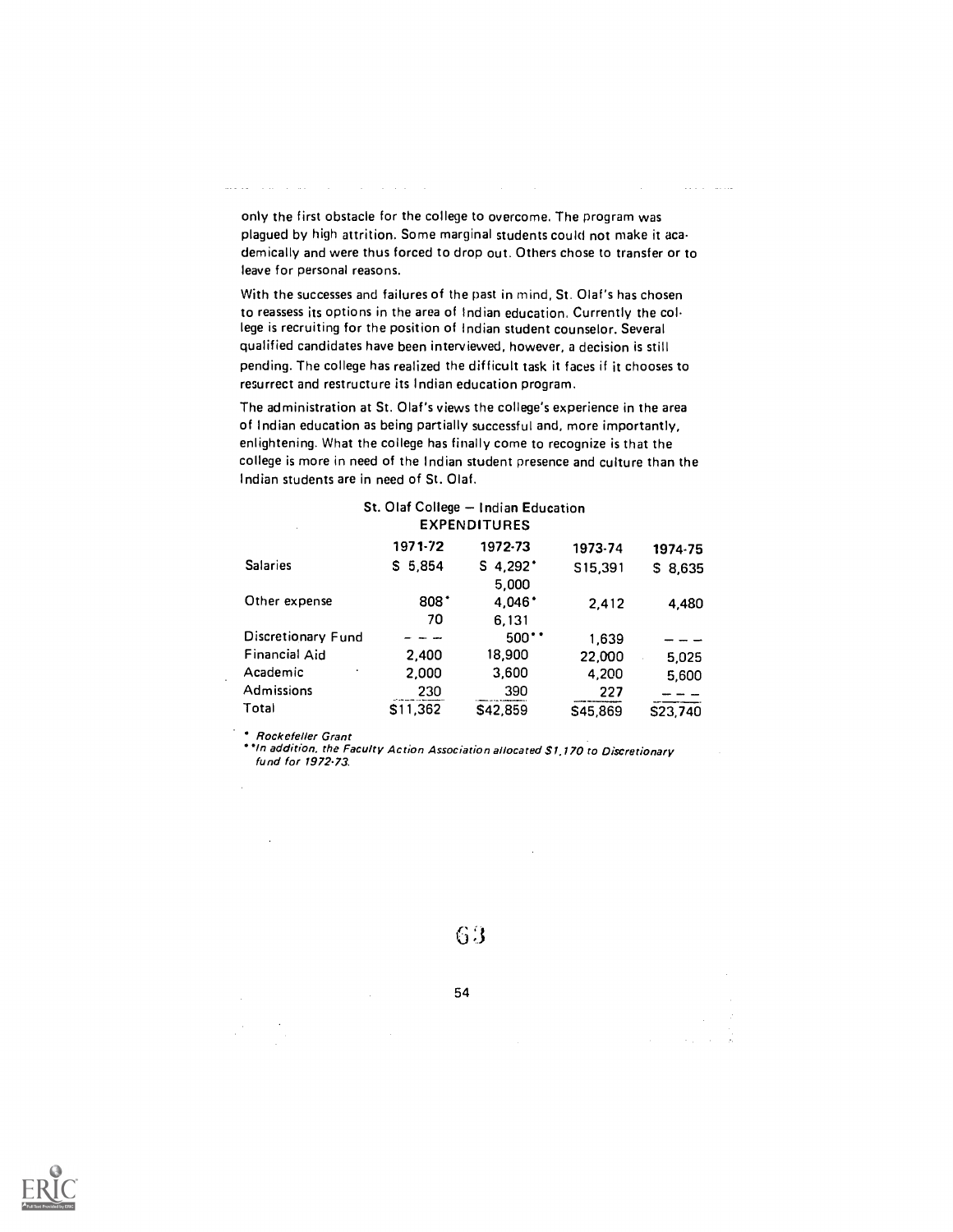| <b>MPCRF</b><br>Indian Education Project grants -<br>$1971.72 - 1974.75$ |           |         |                   |         | <b>Appendix C</b>  |
|--------------------------------------------------------------------------|-----------|---------|-------------------|---------|--------------------|
| College                                                                  | 1971-72   | 1972.73 | 1973.74           | 1974.75 | Totals             |
| Augsburg                                                                 | $S$ 3,900 |         | \$4,700 \$7,000   |         | $S = - - S$ 15,600 |
| College of St. Benedict                                                  |           | 3,500   |                   |         | 3.500              |
| College of St. Catherine                                                 |           | 4.000   | 7.300             | 4,500   | 15,800             |
| College of<br>St Scholastica                                             | 7,500     | 4,800   | 15,000            | 15,000  | 42,300             |
| College of St. Teresa                                                    |           | 3.500   | 5.700             |         | 9,200              |
| College of St. Thomas                                                    |           | 4,000   | 9,000             |         | 13,000             |
| Concordia (Moorhead)                                                     | 5,000     | 7,500   | 15,000            | 15,000  | 42,500             |
| Macalester                                                               | 5,000     | 3,000   | 15,000            | 15,000  | 38,000             |
| Minneapolis College<br>of Art and Design<br>St. Olaf                     | 3,600     | 5,000   | 6,000<br>15,000   | 13,000  | 19,000<br>23,600   |
|                                                                          | \$25,000  |         | \$40,000 \$95,000 |         | \$62,500 \$232,500 |
| Total                                                                    |           |         |                   |         |                    |

Grants matched by recipient colleges on 11 matching basis for program development and operation.

 $\label{eq:2.1} \frac{1}{\sqrt{2}}\sum_{i=1}^n\frac{1}{\sqrt{2}}\sum_{i=1}^n\frac{1}{\sqrt{2}}\sum_{i=1}^n\frac{1}{\sqrt{2}}\sum_{i=1}^n\frac{1}{\sqrt{2}}\sum_{i=1}^n\frac{1}{\sqrt{2}}\sum_{i=1}^n\frac{1}{\sqrt{2}}\sum_{i=1}^n\frac{1}{\sqrt{2}}\sum_{i=1}^n\frac{1}{\sqrt{2}}\sum_{i=1}^n\frac{1}{\sqrt{2}}\sum_{i=1}^n\frac{1}{\sqrt{2}}\sum_{i=1}^n\frac$ 

 $\mathcal{L}^{\text{max}}_{\text{max}}$ 

 $\label{eq:1} \begin{split} \mathcal{L}_{\text{max}}(\mathbf{r}) = \mathcal{L}_{\text{max}}(\mathbf{r}) \mathcal{L}_{\text{max}}(\mathbf{r}) \,, \end{split}$ 

6 4

 $\mathcal{L}^{\text{max}}_{\text{max}}$ 

55

 $\mathcal{A}^{\text{max}}_{\text{max}}$ 

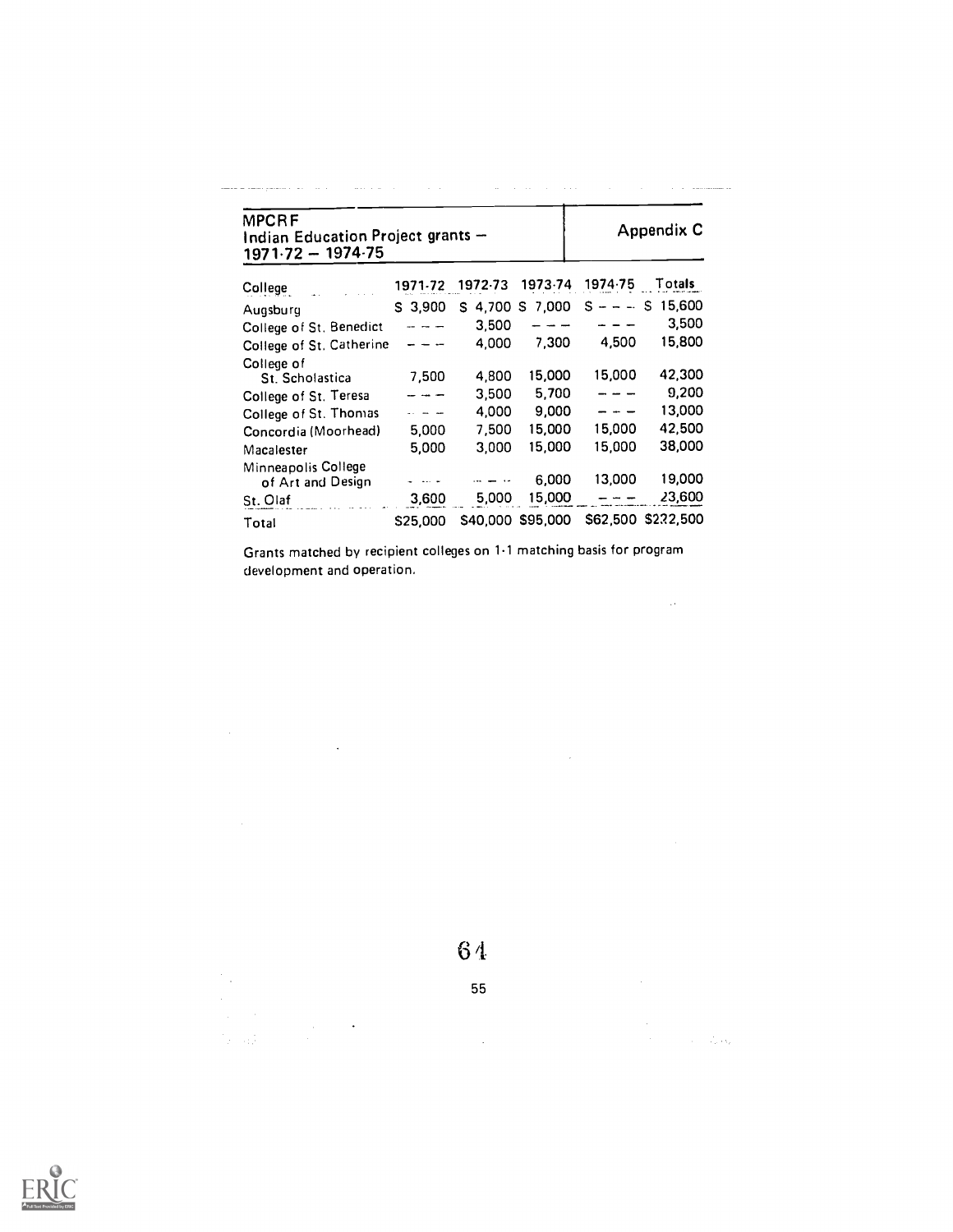| <b>MPCRF</b><br><b>Appendix D</b><br><b>Indian Education Project</b><br>Advisory Committee - March 1, 1976                |
|---------------------------------------------------------------------------------------------------------------------------|
| Clyde Atwood*<br>chairman, American Indian Studies Coordinator<br>College of St. Scholastica, Duluth                      |
| Larry Blue*<br>chairman, Upper Sioux Indian Community, Granite Falls                                                      |
| Gertrude Buckanaga*                                                                                                       |
| director, American Indian Program<br>College of St. Catherine, St. Paul                                                   |
| Curtis Campbell*                                                                                                          |
| president, Prairie Island Sioux Indian Community, Red Wing                                                                |
| Rosemary Christensen*<br>coordinator, Title IV Indian Education Project<br>Minneapolis Public Schools                     |
| Dr. Donald P. Draine,<br>assistant executive director, Academic Planning<br>Minnesota Higher Education Coordinating Board |
| Arthur Gahbow*<br>chairman, Minnesota Chippewa Tribe Executive Committee, Cass Lake                                       |
| Dr. Robert Hankey<br>dean of students, Minneapolis College of Art and Design                                              |
| Vincent Hill*<br>MSW, Family and Children's Service, Minneapolis                                                          |
| Linda Johnston <sup>*</sup><br>director, Talent Search, Minnesota Chippewa Tribe, Cass Lake                               |
| Ronald McKinley*<br>director, Native American Program, Macalester College, St. Paul                                       |
| Delphine Quaderer*<br>talent search worker, Minnesota Chippewa Tribe<br><b>Minneapolis Public Schools</b>                 |
| Dr. Donald C. Skinner,<br>dean of student services, Hamline University, St. Paul                                          |
| Dr. Harvey Stegemoeller**<br>president, Minnesota Private College Research Foundation                                     |
| Preston Thompson*<br>past board chairman, St. Paul American Indian Center                                                 |
| * Indian<br>**ex officio                                                                                                  |
| 56                                                                                                                        |



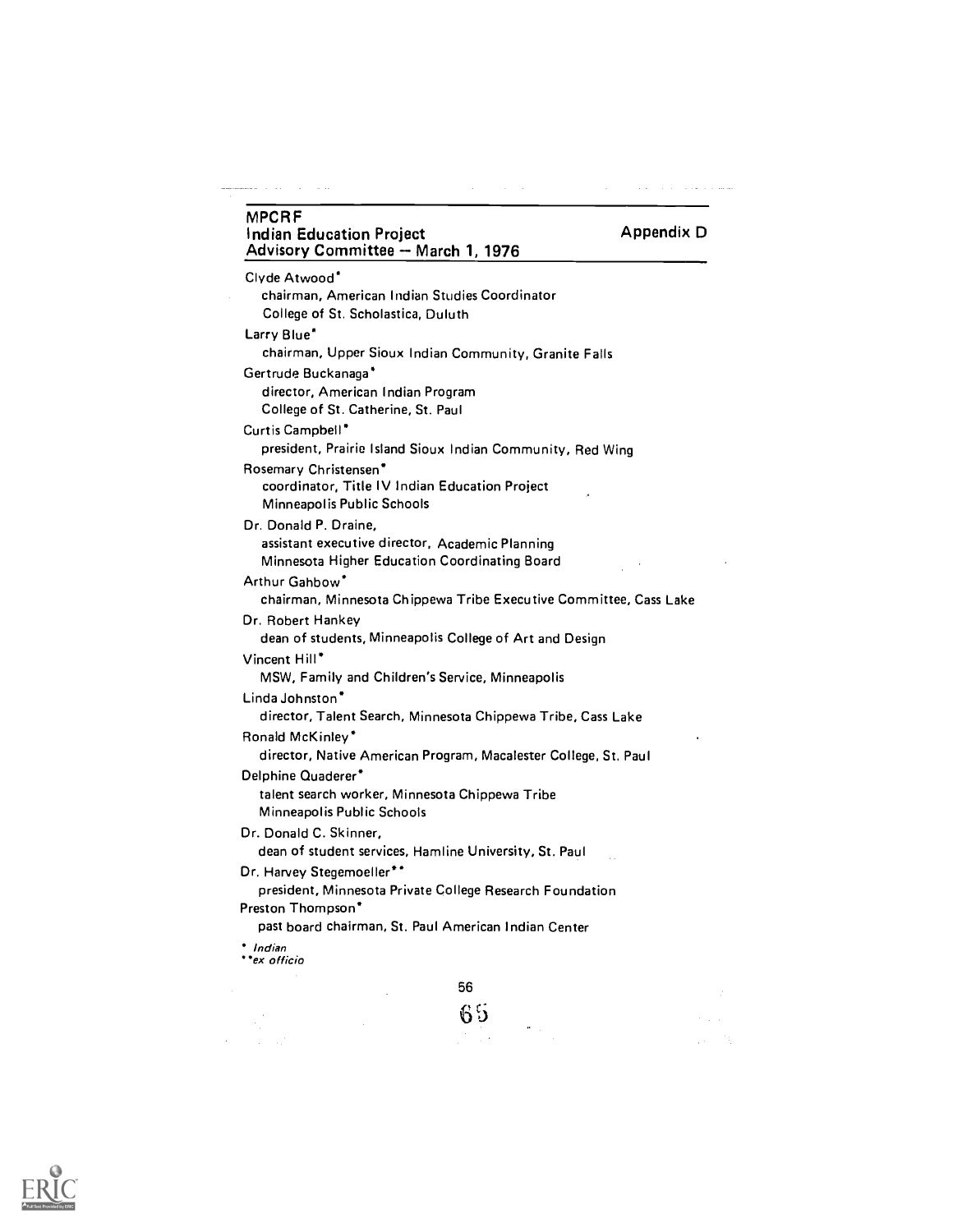| Augsburg<br>• American Indian Culture<br>and Religion<br>. Indian Voices as Reported by Indian Authors<br><b>St. Benedict</b>                                                                                                                                                                                                                                                                                                            | <b>Voices</b>                                                                                                                                                                                                                                                  | • Contemporary American Indian |
|------------------------------------------------------------------------------------------------------------------------------------------------------------------------------------------------------------------------------------------------------------------------------------------------------------------------------------------------------------------------------------------------------------------------------------------|----------------------------------------------------------------------------------------------------------------------------------------------------------------------------------------------------------------------------------------------------------------|--------------------------------|
| • Red Man in American Literature                                                                                                                                                                                                                                                                                                                                                                                                         | • Native American Arts                                                                                                                                                                                                                                         |                                |
| <b>St. Catherine</b><br>• American Indian Art<br>· American Indian Cultures, Religions                                                                                                                                                                                                                                                                                                                                                   | • Ojibwe                                                                                                                                                                                                                                                       |                                |
| <b>St. Scholastica</b><br>• Introduction to Native American<br><b>Studies</b><br>• American Indian Literature I<br>• American Indian Literature II<br>• American Indian Music and Dance<br>. Ojibwe Indian History<br>• Ojibwe Indian Language I<br>• Ojibwe Indian Language II<br>• American Indian History I<br>• American Indian History II<br>. Indian Myths and Legends<br>• Indian Arts and Crafts<br>. American Indian Philosophy | • Indian Issues<br>• Contemporary Indian Art<br>. American Indians in the<br>Modern World<br>• Proposal Writing<br>• Urban Indians<br>• Native American Law<br>and Government<br>• Directed Study<br>• Native American Liberation<br>• American Indian Studies | • Tribal Economic Development  |
| <b>St. Teresa</b><br>• American Indian History                                                                                                                                                                                                                                                                                                                                                                                           | • Art and Culture of<br>North American Indian                                                                                                                                                                                                                  |                                |
| <b>St. Thomas</b><br>• History of Native American Affairs • Native American Art                                                                                                                                                                                                                                                                                                                                                          |                                                                                                                                                                                                                                                                |                                |
| Concordia College (Moorhead)<br>• The Indian and His Literature<br>• Indians in America<br>. Indians of the Great Plains<br>· American Mosaic Includes American<br>Indian Contributions to<br><b>National Heritage</b>                                                                                                                                                                                                                   | • Indian – Summer Seminar<br>• Indian - Field Experience<br>• Indian Americans and Other<br><b>Minorities</b><br>. American Indian Culture and<br>Religion                                                                                                     |                                |
| 57                                                                                                                                                                                                                                                                                                                                                                                                                                       |                                                                                                                                                                                                                                                                |                                |

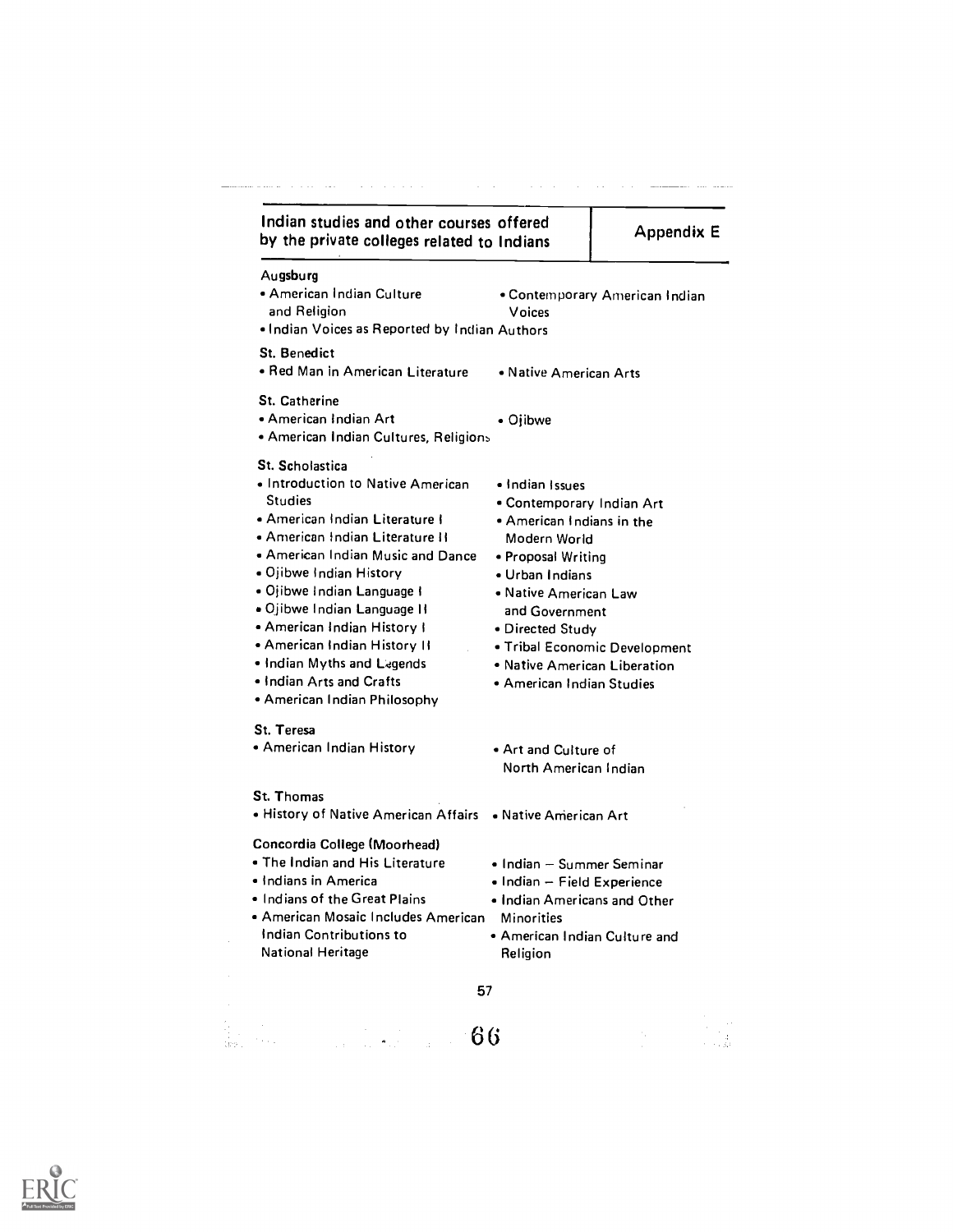# Hamline

North American Indians

## Macalester College

Native American History, 19th Century to Present

### Minneapolis College of Art and Design

Native American Studio Arts: Painting and Sculpture

## St. Mary's College

- Native Peoples of North America
- Indians of the Plains

### St. Olaf College

- Literature of the American Indian
- American Indian Contemporary Social Issues
- Indian Art
- American Indians in the Modern World
- Indian White Relations
- American Indians of the Southwest
- Education in Schools of the Inner
- City and American Indian **Communities**

Native American Education, History and Development

للمنابط المنابطات

 $\mathcal{L}^{\mathcal{L}}$  and  $\mathcal{L}^{\mathcal{L}}$  are the set of the set of the  $\mathcal{L}^{\mathcal{L}}$ 

- Native American Art History
- Native American Elective Seminar
- Readings on Native Americans
- North American Indian Ceremonialism
- Anthropology of Native Americans
- U.S. Exparision and the Native Americans
- Indians of the Pacific Northwest
- . "Waiting for Yesterday" Novels by and About the American Indian

 $\lambda_{\rm{max}}$  and  $\lambda_{\rm{max}}$ 



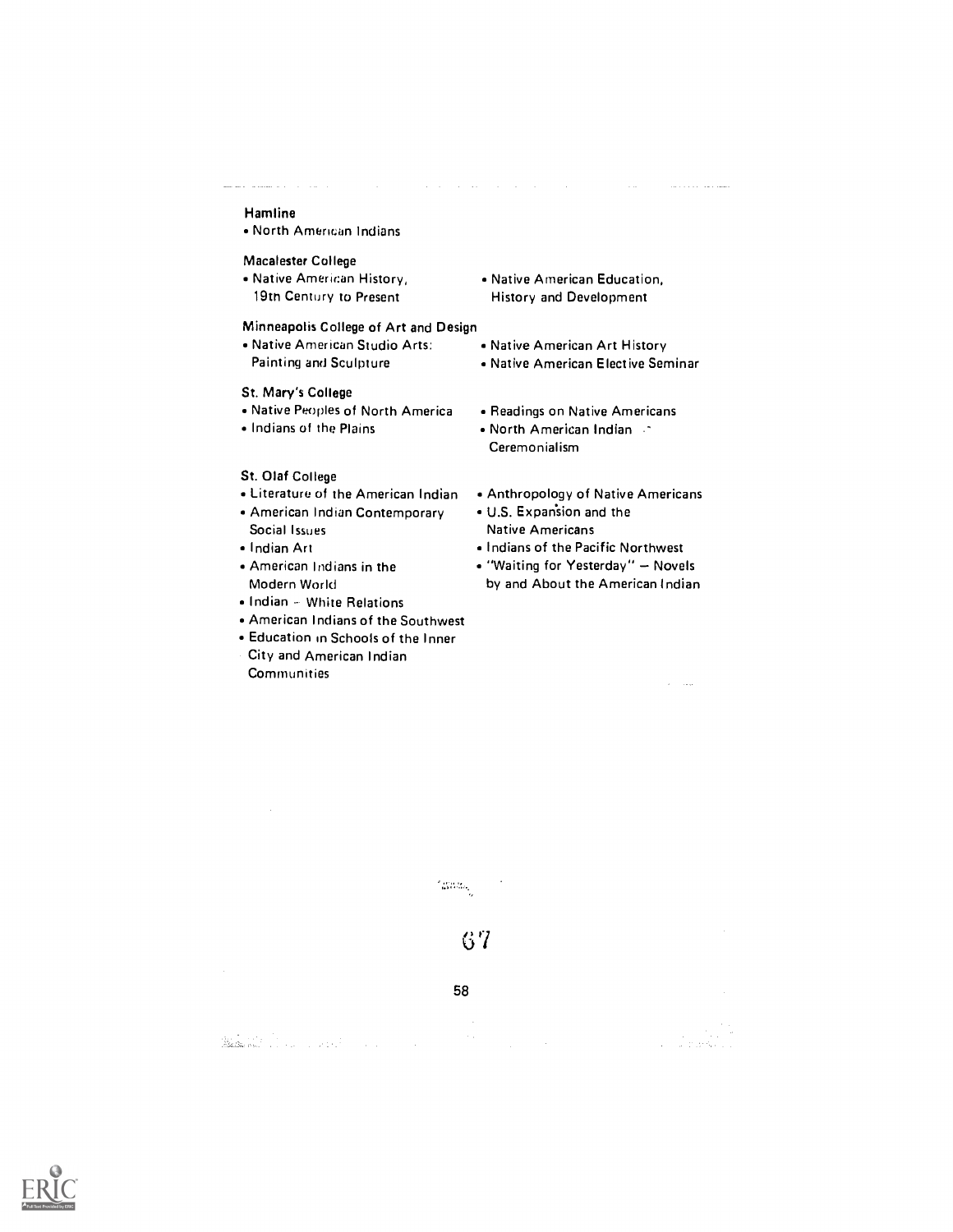| Indian student enrollments -<br>Minnesota private colleges |                         |     |                |                |                                         | Appendix F-1                     |
|------------------------------------------------------------|-------------------------|-----|----------------|----------------|-----------------------------------------|----------------------------------|
| <b>COLLEGE</b>                                             |                         |     |                |                | 1971-72 1972-73 1973-74 1974-75 1975-76 | * Years in<br><b>MPCRF · IEP</b> |
| Augsburg'                                                  | 6                       | 8   | з              | 7              | 6                                       | $1971.72 -$<br>1973-74           |
| Bethel                                                     | 0                       | 0   | 0              | 1              | 1                                       |                                  |
| Carleton                                                   | 0                       | 0   | 0              | 4              | 3                                       |                                  |
| College of<br>St. Benedict*                                | $\overline{\mathbf{z}}$ | 4   | 0              | $\overline{2}$ | 5                                       | $1971.72 -$<br>1972-73           |
| College of<br>St. Catherine*                               | o                       | 13  | 7              | 16             | 20                                      | $1973.74 -$<br>1975.76           |
| College of<br>St. Scholastica*                             | 9                       | 18  | 34             | 37             | 47                                      | $1971.72 -$<br>1975-76           |
| College of<br>St. Teresa*                                  | 1                       | 4   | 6              | з              | $4 -$                                   | $1972.73 -$<br>1973-74           |
| College of<br>St. Thomas*                                  | 3                       | 4   | 9              | 9              | 14                                      | 1973.74 -<br>1975.76             |
| Concordia<br>(Moorhead)*                                   | 15                      | 20  | 16             | 10             | 8                                       | $1971.72 -$<br>1975.76           |
| Concordia<br>(St. Paul)                                    | 0                       | 0   | з              | 4              | 4                                       |                                  |
| Gustavus Adolphus                                          | 0                       | 0   | 1              | 2              | 3                                       |                                  |
| Hamline                                                    | 0                       | 0   | 1              | 4              | 3                                       |                                  |
| Macalester*                                                | 21                      | 30  | 23             | 27             | 29                                      | $1972.73 -$<br>1975.76           |
| Minneapolis College<br>of Art and Design <sup>*</sup>      | 7                       | 5   | $\overline{7}$ | 17             | 21                                      | $1973.74 -$<br>1975.76           |
| St. John's*                                                | 0                       | 0   | 0              | 1              | 2                                       |                                  |
| St. Mary's                                                 | 0                       | O   | O              | 0              | 0                                       |                                  |
| St. Olaf*                                                  | 3                       | 14  | 18             | 4              | 4                                       | $1971.72 -$<br>1973.74           |
| TOTALS                                                     | 67                      | 120 | 128            | 148            | 174                                     |                                  |

 $\mathcal{L}^{\mathcal{L}}$  and  $\mathcal{L}^{\mathcal{L}}$  and  $\mathcal{L}^{\mathcal{L}}$  and  $\mathcal{L}^{\mathcal{L}}$ 

ستستط يستشف واستادوا والادار التواريط العالم والأرواد

التواري والمتحدث والمستقطعات

59

 $\sim$ 

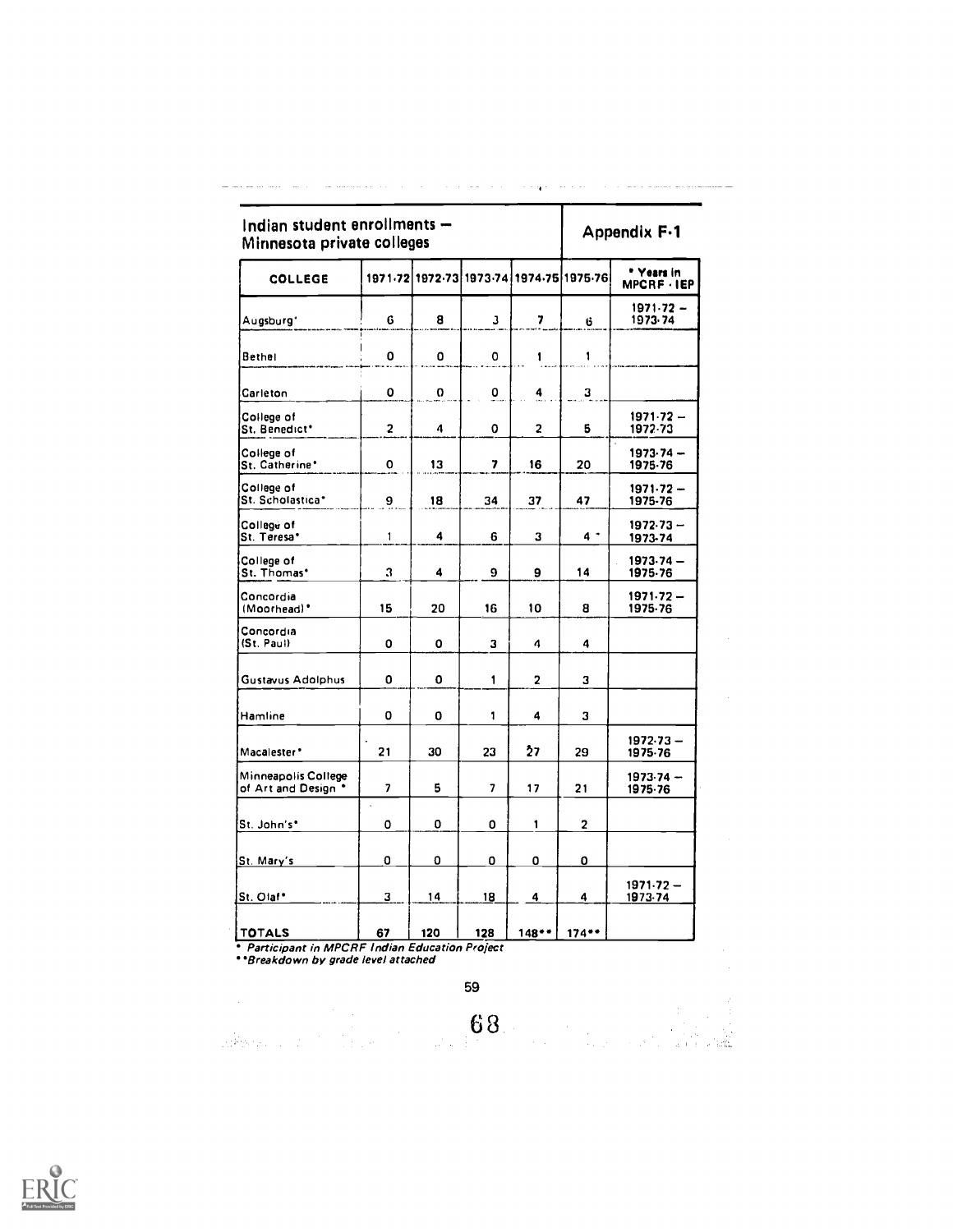| American Indian<br>student enrollment - 1974-75 |                |                |                |                |                |         | <b>Appendix F-2</b>     |
|-------------------------------------------------|----------------|----------------|----------------|----------------|----------------|---------|-------------------------|
| COLLEGE                                         |                |                |                |                | YEAR IN SCHOOL |         | <b>TOTAL</b>            |
|                                                 | 1              | $\overline{2}$ | 3              | 4              | Graduate       | Special |                         |
| Augsburg                                        | 4              | $\overline{2}$ | 1              | 0              | 0              | 0       | $\overline{\mathbf{z}}$ |
| Bethel                                          | 1              | 0              | 0              | 0              | 0              | 0       | 1                       |
| Carleton                                        | 1              | 2              | 0              | 1              | o              | 0       | 4                       |
| College of St. Benedict                         | 1              | 1              | 0              | 0              | 0              | o       | $\overline{2}$          |
| College of St. Catherine                        | 10             | $\overline{2}$ | $\overline{2}$ | $\overline{2}$ | 0              | 0       | 16                      |
| College of St. Scholastica                      | 15             | 18             | $\overline{2}$ | 1              | 0              | 1       | 37                      |
| College of St. Teresa                           | 3              | 0              | 0              | o              | 0              | 0       | 3                       |
| College of St. Thomas                           | $\overline{2}$ | $\overline{2}$ | O              | 1              | 3              | 1       | 9                       |
| Concordia (Moorhead)                            | 6              | $\overline{2}$ | $\mathbf{1}$   | 1              | 0              | 0       | 10                      |
| Concordia (St. Paul)                            | 1              | 2              | 0              | 1              | 0              | O       | 4                       |
| Gustavus Adolphus                               | $\overline{2}$ | 0              | O              | 0              | 0              | O       | $\overline{2}$          |
| Hamline                                         | $\overline{c}$ | $\mathbf{1}$   | o              | 1              | o              | 0       | 4                       |
| Macalester                                      | 12             | 6              | 5              | 4              | 0              | 0       | 27                      |
| Minneapolis College<br>of Art and Design        | 5              | 6              | 4              | $\overline{2}$ | 0              | 0       | 17                      |
| St. John's'                                     | o              | o              | O              | 1              | o              | 0       | 1                       |
| A.<br>St. Mary's                                | o              | 0              | 0              | o              | 0              | 0       | 0                       |
| St. Olaf                                        | 0              | $\overline{2}$ | 2              | 0              | 0              | 0       | 4                       |
| <b>TOTALS</b>                                   | 65             | 46             | 17             | 15             | 3              | 2       | 148                     |

 $\mathcal{L}^{\text{max}}_{\text{max}}$ 

 $\frac{1}{2}$ 

 $\bar{1}$ 

Compiled from reports submitted by colleges - Date: November-December, 1974

60

69

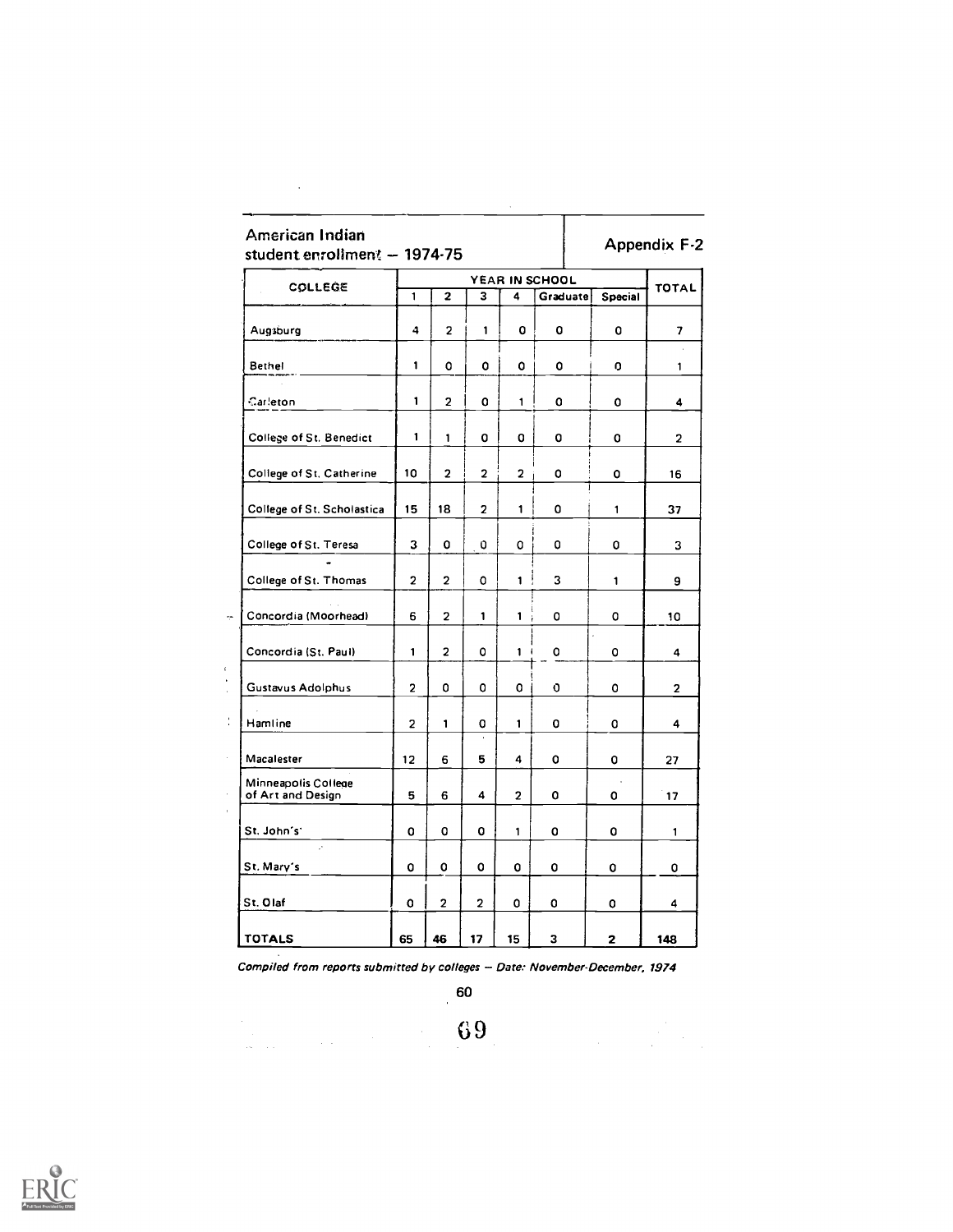|                                          |                | YEAR IN SCHOOL |                          |                |             |                |                |
|------------------------------------------|----------------|----------------|--------------------------|----------------|-------------|----------------|----------------|
| COLLEGE                                  | 1              | $\overline{a}$ | 3                        | 4              | Graduate    | <b>Special</b> | <b>TOTAL</b>   |
| Augsburg                                 | $\mathbf{1}$   | 2 <sub>1</sub> | $\overline{a}$           | $\mathbf{1}$   | o           | 0              | 6              |
| Bethel                                   | 0              | $\mathbf{1}$   | $\mathbf{o}$             | 0              | 0           | o              | 1              |
| Carleton                                 | $\overline{2}$ | $\circ$        | $\mathbf{1}$             | 0              | 0           | 0              | 3              |
| College of St. Benedict                  | 0              | 2 <sup>1</sup> | з                        | 0              | 0           | 0              | 5              |
| College of St. Catherine                 | 10             | 5              | 1                        | 2              | 0           | $\mathbf{2}$   | 20             |
| College of St. Scholastica               | 26             | 11             | $\overline{\phantom{a}}$ | $\mathbf{1}$   | $\mathbf o$ | 2              | 47             |
| College of St. Teresa                    | 3              | $\mathbf{1}$   | 0                        | 0              | 0           | 0              | 4              |
| College of St. Thomas                    | 6              | 1              | 0                        | $\mathbf{2}$   | 4           | $\mathbf{1}$   | 14             |
| Concordia (Moorhead)                     | 3              | $\overline{2}$ | 2                        | 1              | 0           | 0              | 8              |
| Concordia (St. Paul)                     | $\overline{2}$ | 1              | 0                        | $\mathbf{1}$   | 0           | О              | 4              |
| Gustavus Adolphus                        | $\mathbf{1}$   | $\overline{2}$ | 0                        | 0              | 0           | 0              | 3.             |
| Hamline                                  | 1              | $\mathbf{2}$   | 0                        | 0              | 0           | 0              | 3              |
| Macalester                               | 8              | 11             | 6                        | 4              | 0           | 0              | 29             |
| Minneapolis College<br>of Art and Design | 8              | 4              | $\overline{\mathbf{z}}$  | $\overline{a}$ | 0           | 0              | 21             |
| St. John's                               | 1              | 0              | 0                        | $\mathbf{1}$   | 0           | 0              | $\overline{2}$ |
| St. Mary's                               | 0              | 0              | C.                       | 0              | 0           | 0              | 0              |
| St. Olaf                                 | $\cdot$        | 0              | O                        | $\overline{2}$ | 0           | 0              | 4              |
| <b>TOTAL</b>                             | 74             | 45             | 29                       | 17             | 4           | 5              | 174            |

 $\lim_{\lambda\rightarrow\infty} \lambda_{\lambda}$ 

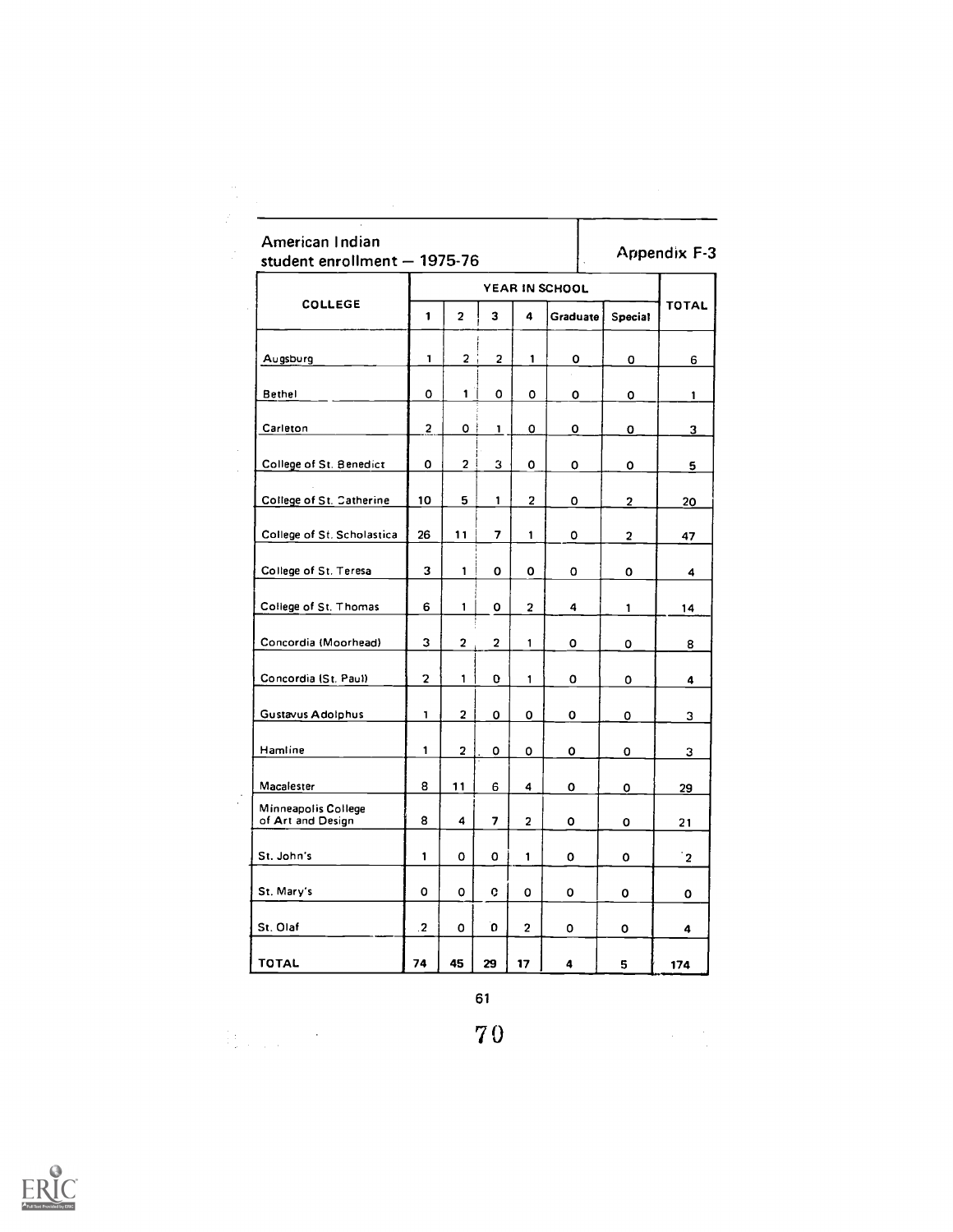| in Minnesota's private colleges | Tribal affiliations of Indian students | Appendix G |
|---------------------------------|----------------------------------------|------------|
| Blackfoot                       | Crow                                   | Seminole   |
| Chippewa                        | Haida                                  | Sioux      |

Choctaw Navajo

 $\hat{\mathcal{A}}$ 

 $\hat{\boldsymbol{\beta}}$ 

Cherokee Laguna-Papago Winnebago

 $\cdot$  $\ddot{\phantom{a}}$ 

 $\sim$ 

 $\label{eq:2.1} \begin{split} \mathcal{L}_{\text{max}}(\mathbf{r}) = \mathcal{L}_{\text{max}}(\mathbf{r}) \mathcal{L}_{\text{max}}(\mathbf{r}) \mathcal{L}_{\text{max}}(\mathbf{r}) \mathcal{L}_{\text{max}}(\mathbf{r}) \mathcal{L}_{\text{max}}(\mathbf{r}) \mathcal{L}_{\text{max}}(\mathbf{r}) \mathcal{L}_{\text{max}}(\mathbf{r}) \mathcal{L}_{\text{max}}(\mathbf{r}) \mathcal{L}_{\text{max}}(\mathbf{r}) \mathcal{L}_{\text{max}}(\mathbf{r}) \mathcal{L}_{\text{max}}(\mathbf{r}) \$ 

 $\ddot{\phantom{0}}$ 

 $\bar{z}$ 

 $\bar{z}$ 

| $7\,1$ |  |  |  |  |  |
|--------|--|--|--|--|--|
|--------|--|--|--|--|--|

 $\mathbb{R}^2$ 

62

 $\frac{1}{2}$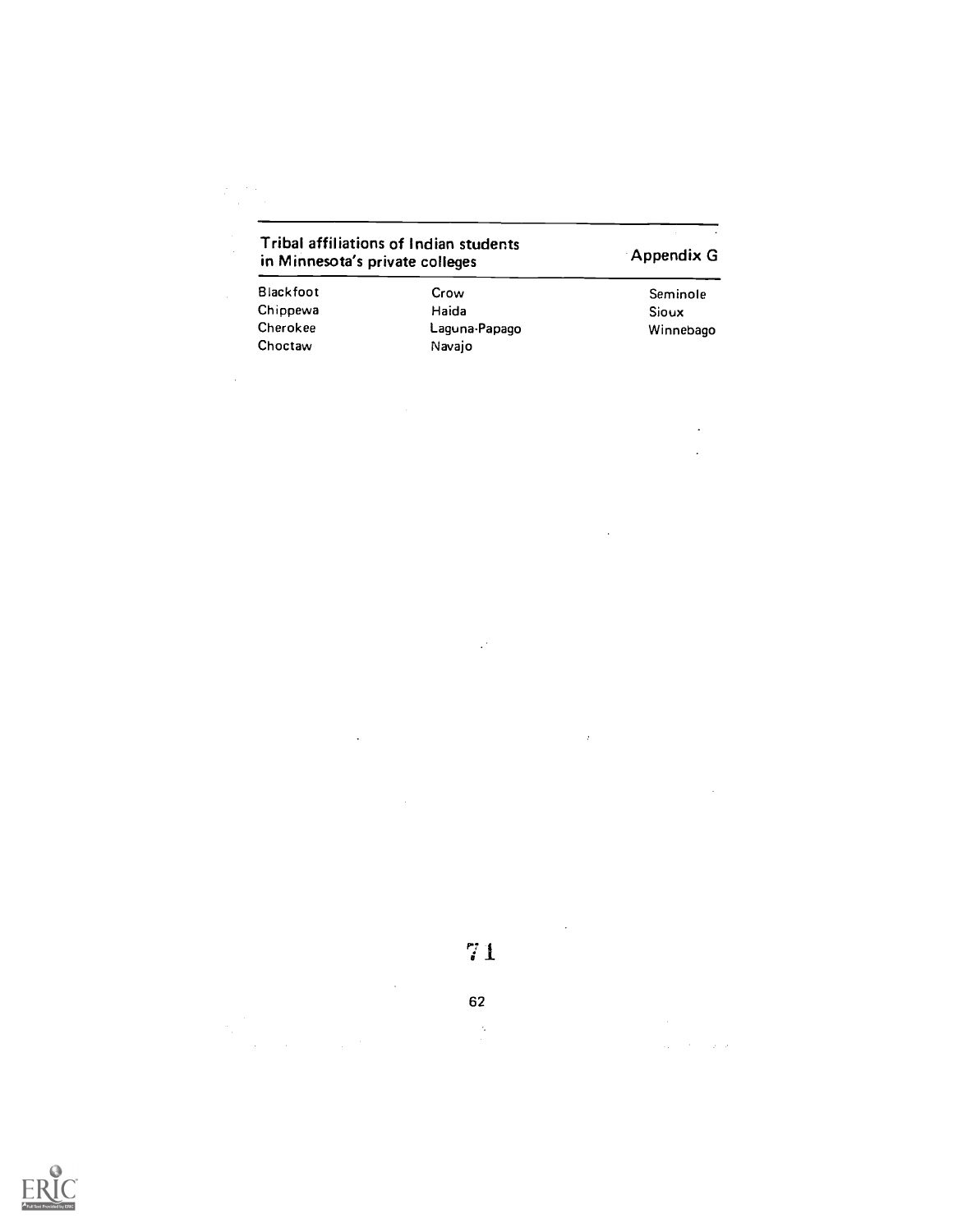

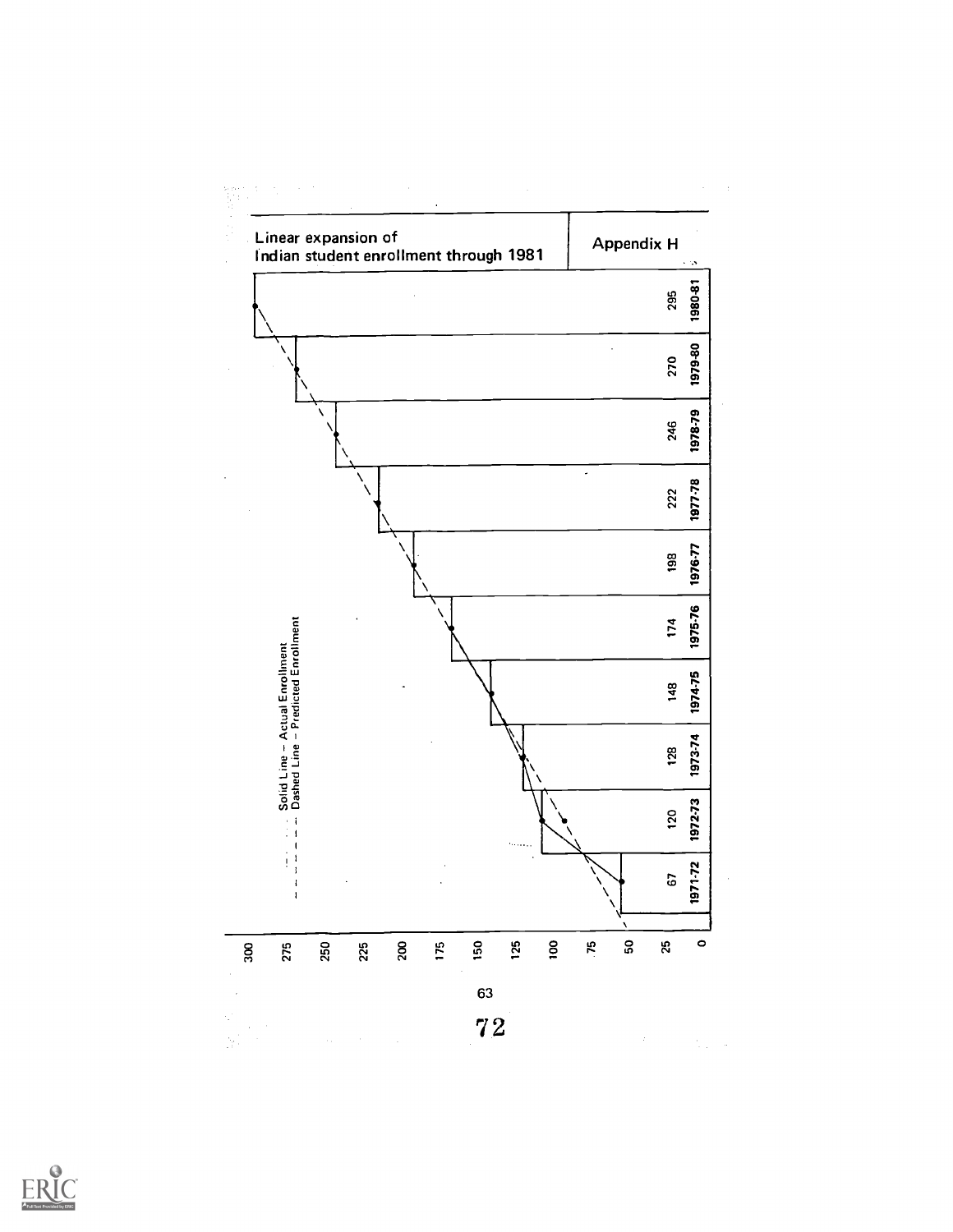| 12.490<br>4.276<br><b>TOTALS</b><br>41.179<br>10,550<br>7.520<br><b>171,338</b><br>0.350<br>10,914<br>7,102<br>24,071<br>11,562<br>22,897<br>76,478<br><b>95,107</b><br>6,485<br>14,792<br>W)<br>$\ddot{z}$<br>Work<br>Study<br>$\tilde{z}$<br>1,400<br>1,000<br>450<br>420<br>ą00<br>1,000<br>0,100<br>800<br>Ψ,<br>3,600<br>05871<br>$\tilde{\mathbf{z}}$<br>GOK:<br>2,000<br>Loans<br>500<br>3,050<br>800<br>Sub<br>Total<br>DOL<br>4,550<br>2,000<br>50<br>v,<br>Federally<br>Insured<br>Loans<br>1,000<br>3,850<br>ć<br>S,<br>3,600<br>1,850<br>$\tilde{z}$<br>β<br>2,200<br>2.050<br>g<br>ခဲ့<br>Soc<br>200<br>200<br>NDSL<br>$\frac{1}{1}$<br>2,000<br>ł<br>G,<br>8,800<br>4,276<br>5,020<br>8,400<br>39,479<br>68,138<br>19,847<br>8,900<br>9,594<br>23,871<br>10,462<br>74,778<br>6.485<br>2102<br>Grants<br>81,457<br>Total<br>ف<br>م<br>U.<br>Local<br>College<br>Scholar-<br>ship<br>1,300<br>1,524<br>4.115<br>29,890<br>8,850<br>7,105<br>3,020<br>224<br>2,200<br>3,800<br>27,807<br>4.750<br>s,<br>4,190<br>$\frac{1.575}{5.000}$<br>1,520<br>17,300<br>82,177<br>3,125<br>7,275<br>4,600<br>3,740<br>4,360<br>32,070<br>47,676<br>5,400<br>2,925<br>reqi 1<br>Laig<br><b>Aid</b><br>s,<br>Minnesota<br>Scholar<br>5/5<br>State<br>Indian<br>2,765<br>3,200<br>16,841<br>820<br>970<br>2,200<br>ship<br>7.274<br>1,085<br>1,315<br>$\pmb{\mathfrak{f}}$<br>ł<br>S,<br>Minnesota<br>1,100<br>2,200<br>HECC<br>$\frac{8}{1}$<br>1,100<br>1,100<br>2,200<br>$\frac{8}{100}$<br>1,100<br>$\mathbf{I}$<br>2,200<br>1,100<br>Grant<br>1,100<br>ţ<br>49<br>2,000<br>500<br>1,000<br>000.1<br>SEOG<br>8,920<br>1,500<br>3,950<br>200<br>g<br>\$37,194<br>11,124<br>4,100<br>v,<br>\$1,400<br>1,026<br>376<br>1,400<br>o<br>Ē<br>c<br>2,800<br>ю<br>$\sim$<br>946<br>$\infty$<br>2,702<br>9,356<br>10,828<br>1,902<br><b>DED</b><br>5,<br>3,65<br>\$81,474<br>2,57<br>$\frac{5}{1}$<br>29,21<br>St.Scholastica*<br>St. Catherine*<br>Mpls.College of<br>COLLEGE<br>St. Benedict*<br>Art & Design<br>(Moorhead)<br>St. Thomas<br>Augsburg*<br>St. Teresa*<br>Macalester <sup>+</sup><br>College of<br>College of<br>College of<br>Concordia<br>Concordia<br>College of<br>College of<br>Carleton<br>Adolphus<br>[St. Paul]<br>Gustavus<br><b>TOTALS</b><br>Hamline<br>St. Olaf <sup>*</sup><br>Bethel | <b>Financial assistance provided</b><br>for Indian students - 1975-76 |  |  |  |  |  |  |  |  |  |  | Appendix I |  |          |  |
|-------------------------------------------------------------------------------------------------------------------------------------------------------------------------------------------------------------------------------------------------------------------------------------------------------------------------------------------------------------------------------------------------------------------------------------------------------------------------------------------------------------------------------------------------------------------------------------------------------------------------------------------------------------------------------------------------------------------------------------------------------------------------------------------------------------------------------------------------------------------------------------------------------------------------------------------------------------------------------------------------------------------------------------------------------------------------------------------------------------------------------------------------------------------------------------------------------------------------------------------------------------------------------------------------------------------------------------------------------------------------------------------------------------------------------------------------------------------------------------------------------------------------------------------------------------------------------------------------------------------------------------------------------------------------------------------------------------------------------------------------------------------------------------------------------------------------------------------------------------------------------------------------------------------------------------------------------------------------------------------------------------------------------------------------------------------------------------------------------------------------------------------------------------------------------------------------------------------------------------------------------------------------------------------------------------|-----------------------------------------------------------------------|--|--|--|--|--|--|--|--|--|--|------------|--|----------|--|
|                                                                                                                                                                                                                                                                                                                                                                                                                                                                                                                                                                                                                                                                                                                                                                                                                                                                                                                                                                                                                                                                                                                                                                                                                                                                                                                                                                                                                                                                                                                                                                                                                                                                                                                                                                                                                                                                                                                                                                                                                                                                                                                                                                                                                                                                                                             |                                                                       |  |  |  |  |  |  |  |  |  |  |            |  |          |  |
| \$15,400                                                                                                                                                                                                                                                                                                                                                                                                                                                                                                                                                                                                                                                                                                                                                                                                                                                                                                                                                                                                                                                                                                                                                                                                                                                                                                                                                                                                                                                                                                                                                                                                                                                                                                                                                                                                                                                                                                                                                                                                                                                                                                                                                                                                                                                                                                    |                                                                       |  |  |  |  |  |  |  |  |  |  |            |  | \$15,970 |  |
|                                                                                                                                                                                                                                                                                                                                                                                                                                                                                                                                                                                                                                                                                                                                                                                                                                                                                                                                                                                                                                                                                                                                                                                                                                                                                                                                                                                                                                                                                                                                                                                                                                                                                                                                                                                                                                                                                                                                                                                                                                                                                                                                                                                                                                                                                                             |                                                                       |  |  |  |  |  |  |  |  |  |  |            |  | \$20,750 |  |
| \$15,900<br>\$37,045                                                                                                                                                                                                                                                                                                                                                                                                                                                                                                                                                                                                                                                                                                                                                                                                                                                                                                                                                                                                                                                                                                                                                                                                                                                                                                                                                                                                                                                                                                                                                                                                                                                                                                                                                                                                                                                                                                                                                                                                                                                                                                                                                                                                                                                                                        |                                                                       |  |  |  |  |  |  |  |  |  |  |            |  | \$4,850  |  |
| \$488,691                                                                                                                                                                                                                                                                                                                                                                                                                                                                                                                                                                                                                                                                                                                                                                                                                                                                                                                                                                                                                                                                                                                                                                                                                                                                                                                                                                                                                                                                                                                                                                                                                                                                                                                                                                                                                                                                                                                                                                                                                                                                                                                                                                                                                                                                                                   |                                                                       |  |  |  |  |  |  |  |  |  |  |            |  |          |  |
| \$94,645                                                                                                                                                                                                                                                                                                                                                                                                                                                                                                                                                                                                                                                                                                                                                                                                                                                                                                                                                                                                                                                                                                                                                                                                                                                                                                                                                                                                                                                                                                                                                                                                                                                                                                                                                                                                                                                                                                                                                                                                                                                                                                                                                                                                                                                                                                    |                                                                       |  |  |  |  |  |  |  |  |  |  |            |  |          |  |
| \$222,933                                                                                                                                                                                                                                                                                                                                                                                                                                                                                                                                                                                                                                                                                                                                                                                                                                                                                                                                                                                                                                                                                                                                                                                                                                                                                                                                                                                                                                                                                                                                                                                                                                                                                                                                                                                                                                                                                                                                                                                                                                                                                                                                                                                                                                                                                                   |                                                                       |  |  |  |  |  |  |  |  |  |  |            |  |          |  |
|                                                                                                                                                                                                                                                                                                                                                                                                                                                                                                                                                                                                                                                                                                                                                                                                                                                                                                                                                                                                                                                                                                                                                                                                                                                                                                                                                                                                                                                                                                                                                                                                                                                                                                                                                                                                                                                                                                                                                                                                                                                                                                                                                                                                                                                                                                             |                                                                       |  |  |  |  |  |  |  |  |  |  |            |  |          |  |
|                                                                                                                                                                                                                                                                                                                                                                                                                                                                                                                                                                                                                                                                                                                                                                                                                                                                                                                                                                                                                                                                                                                                                                                                                                                                                                                                                                                                                                                                                                                                                                                                                                                                                                                                                                                                                                                                                                                                                                                                                                                                                                                                                                                                                                                                                                             |                                                                       |  |  |  |  |  |  |  |  |  |  |            |  |          |  |
|                                                                                                                                                                                                                                                                                                                                                                                                                                                                                                                                                                                                                                                                                                                                                                                                                                                                                                                                                                                                                                                                                                                                                                                                                                                                                                                                                                                                                                                                                                                                                                                                                                                                                                                                                                                                                                                                                                                                                                                                                                                                                                                                                                                                                                                                                                             |                                                                       |  |  |  |  |  |  |  |  |  |  |            |  |          |  |
|                                                                                                                                                                                                                                                                                                                                                                                                                                                                                                                                                                                                                                                                                                                                                                                                                                                                                                                                                                                                                                                                                                                                                                                                                                                                                                                                                                                                                                                                                                                                                                                                                                                                                                                                                                                                                                                                                                                                                                                                                                                                                                                                                                                                                                                                                                             |                                                                       |  |  |  |  |  |  |  |  |  |  |            |  |          |  |
|                                                                                                                                                                                                                                                                                                                                                                                                                                                                                                                                                                                                                                                                                                                                                                                                                                                                                                                                                                                                                                                                                                                                                                                                                                                                                                                                                                                                                                                                                                                                                                                                                                                                                                                                                                                                                                                                                                                                                                                                                                                                                                                                                                                                                                                                                                             |                                                                       |  |  |  |  |  |  |  |  |  |  |            |  |          |  |
|                                                                                                                                                                                                                                                                                                                                                                                                                                                                                                                                                                                                                                                                                                                                                                                                                                                                                                                                                                                                                                                                                                                                                                                                                                                                                                                                                                                                                                                                                                                                                                                                                                                                                                                                                                                                                                                                                                                                                                                                                                                                                                                                                                                                                                                                                                             |                                                                       |  |  |  |  |  |  |  |  |  |  | St. John's |  |          |  |

 $\lambda_{\rm{max}}$ 

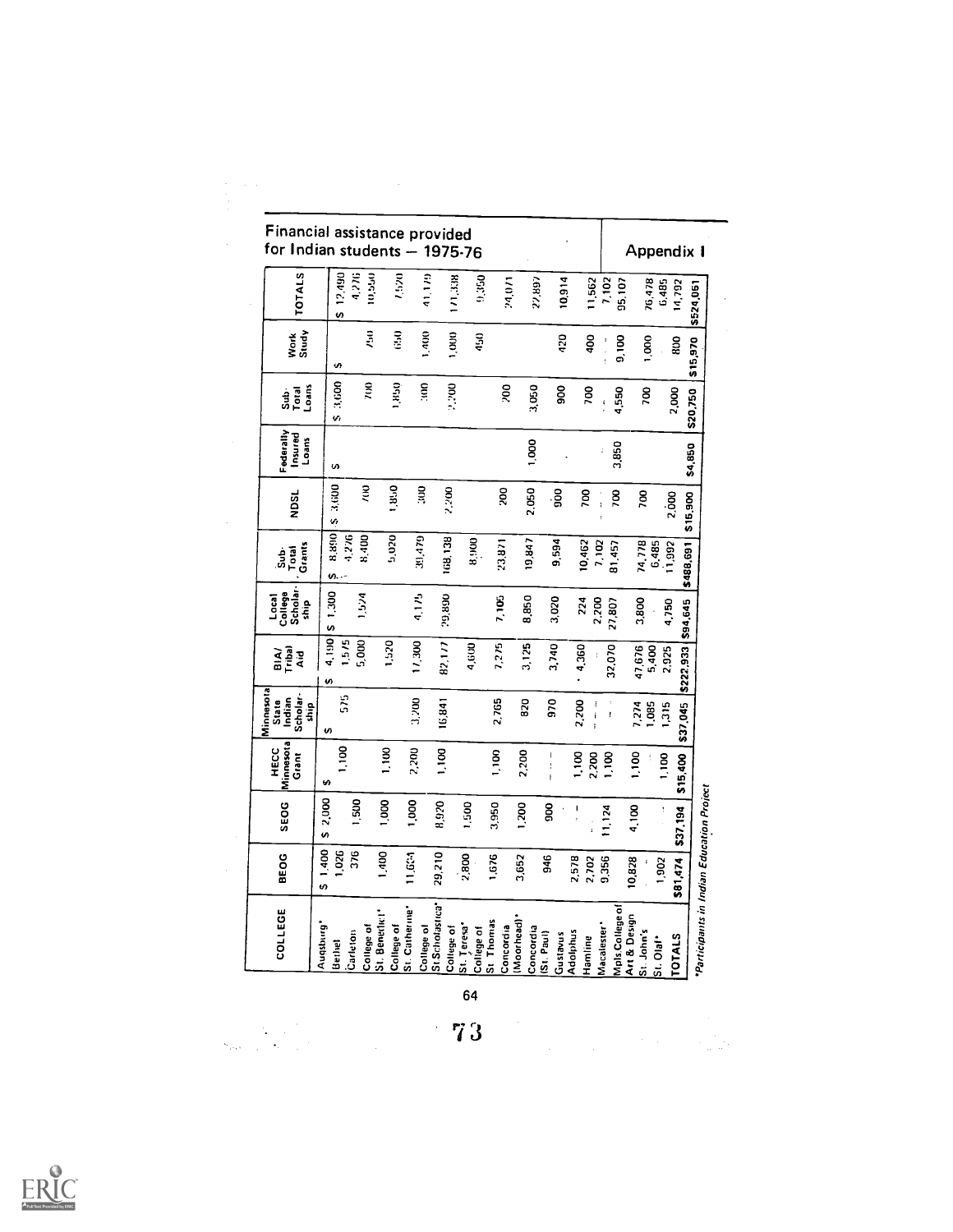# Advisory Committee recommendations for future of Indian Education Project Appendix J

The experience of the Advisory Committee for the Minnesota Private College Research Foundation's Indian Education Project over the years 1971-72 through 1975-76 leads it to the conclusion that any private college seeking to serve e significant and increasing number of American Indian students must include the following basic components in any such effort if the effort is to achieve the greatest benefits for the college, its Indian students, its general student body, the Indian community and the larger community the college seeks to serve.

## a) An American Indian Program Committee

To plan and provide strong leadership and support within the institution for the Indian education program effort, such com nittee to be composed of concerned faculty, some of whom must be in decision-making positions on faculty committees, from two or more of the following departments: anthropology, education, history, religion, sociology; one or more interested, concerned trustees; and Indian students; with the president, a vicepresident, or dean serving actively as the committee chairperson, and the college's Indian student counselor, or person serving in a comparable position, serving as the committee's executive secretary.

#### b) Recruitment

The college must engage in positive recruitment of Indian students, with staff assistance from the Indian Education Project. It must also participate actively in Indian high school students career days sponsored by the Indian Education Project or the Minnesota Chippewa Tribe and must work to insure that Indian students are appropriately accommodated in any National College Fairs in which the college participates.

## c) Financial assistance

The college must arrange for its financial aid administrators (1) to become appropriately informed on the special problems faced by a majority of Indian students in the area of student financial assistance and the appropriate uses of Bureau of Indian Affairs higher education grants, Minnesota State Indian scholarships and other scholarships specifically designated for Indian students; 2) to provide special counseling for such students, particularly in their first year at college, to enable them to overcome inadequate counseling while in high school on all forms of publicly supported financial aid programs for which they are eligible; and 3) to . develop understanding of the difficult problems many Indian students face, though on a decreasing scale, throughout their college careers in meeting special emergency situations in their families.

65

7 4

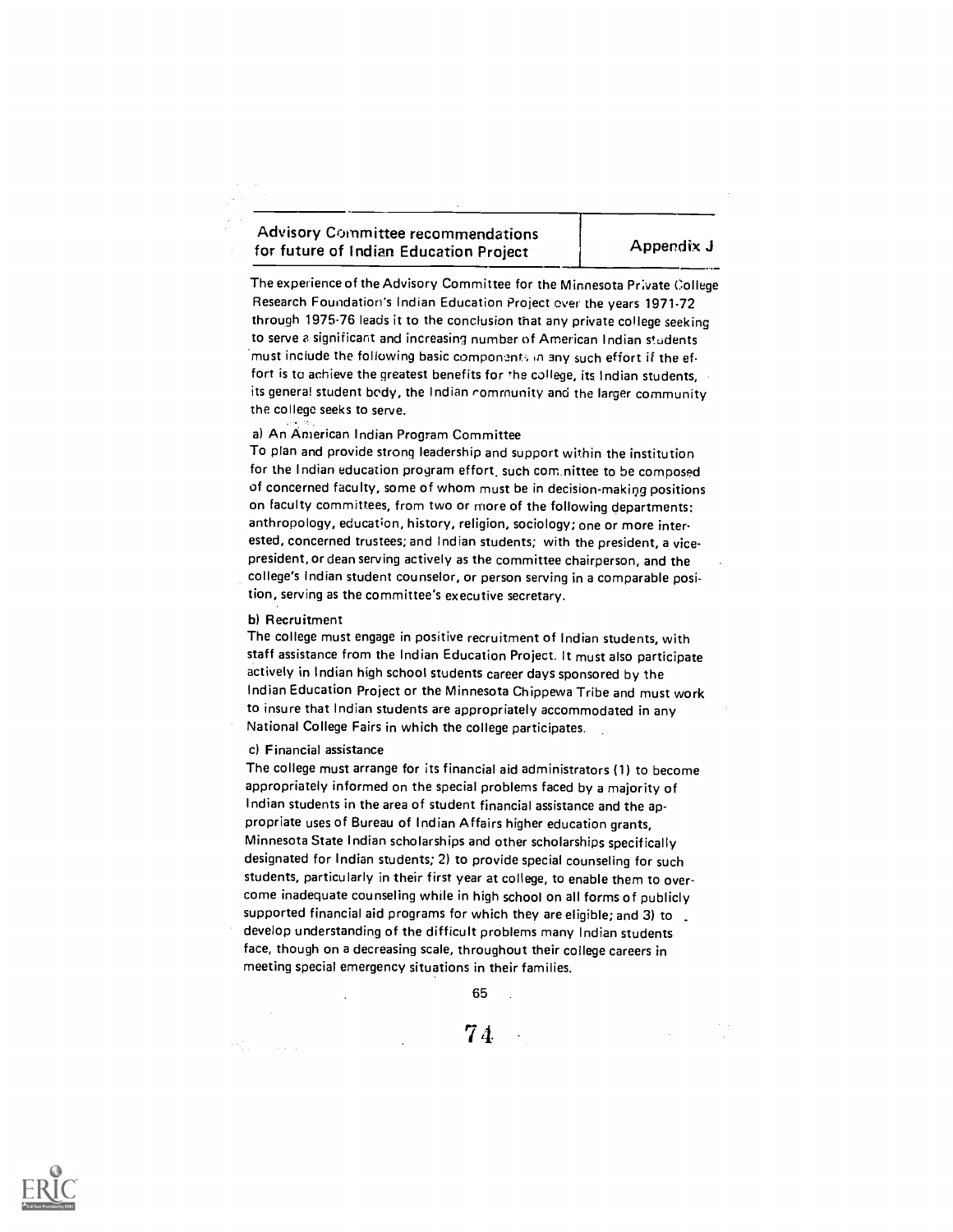d) American Indian student organization

Indian students interested in maintaining their cultural identity at a private college need the moral support of other Indian students if they are to make a happy adjustment to the college and if the college is to realize the maximum benefit from their presence. A minimum enrollment of 10 to 15 is crucial to both developments.

The college must be prepared to provide a modest ainount of financial support and counseling to assist the group in its initial stages in promoting Indian cultural awareness events and in learning how to develop continuing support for its group efforts through the student activity fund. Those colleges with the best Indian student retention rates attribute success in this area to meaningful support of Indian student organization efforts.

#### e) Retention

Little information has been developed to date on the reasons for high attrition of Indian students in the private colleges or, for that matter, in post-secondary education as a whole.

A private college seeking to serve a significant and increasing number of Indian students must commit itself to a continuing evaluation and improvement of its Indian student retention rate with the development of appropriate records and reports, including exit and/or follow-up interviews with Indian student withdrawals, both transfers and drop-outs, to ascertain the reasons for such withdrawals and to develop effective ways of countering the same, when possible.

## f) Student supportive services

While there are always individual Indian students equal to the academic and social adjustment requirements of the private colleges, they are and, for the foreseeable future, will continue to be the exceptions. The great bulk of Indian students graduating from high school come from economically seriously disadvantaged homes and, for a variety of reasons, are inadequately prepared for post-secondary education by the high schools they attend, both in the reservation, rural areas, and in the cities.

Any college seeking to build a significant Indian student enrollment must be prepared to offer strong student supportive services: basic study skills development such as how to organize and budget time; how to use library and other study resources; brush-up courses in reading comprehension, writing, math, and English; organization of reports and term papers; tutoring in academic courses with which individual students are experiencing difficulty. Such services must ba well planned and adequately staffed. They cannot be provided on an ad hoc basis.